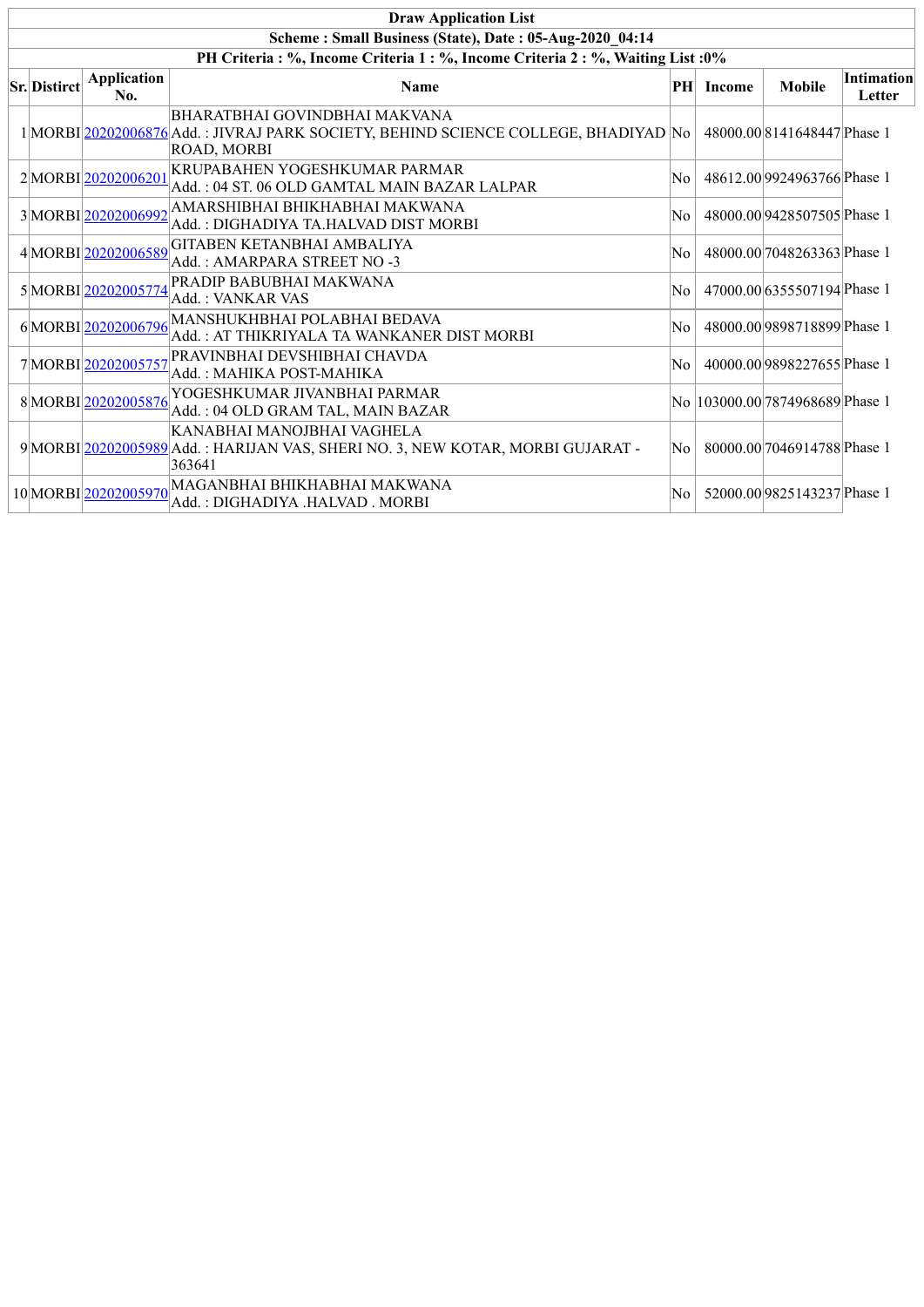|     | <b>Draw Application List</b>                            |                    |                                                                                                                                    |  |                  |                                 |                             |  |  |  |  |
|-----|---------------------------------------------------------|--------------------|------------------------------------------------------------------------------------------------------------------------------------|--|------------------|---------------------------------|-----------------------------|--|--|--|--|
|     | Scheme: Small Business (State), Date: 05-Aug-2020 04:14 |                    |                                                                                                                                    |  |                  |                                 |                             |  |  |  |  |
|     |                                                         |                    | PH Criteria : %, Income Criteria 1 : %, Income Criteria 2 : %, Waiting List : 0%                                                   |  |                  |                                 |                             |  |  |  |  |
| Sr. | <b>Distirct</b>                                         | Application<br>No. | <b>Name</b>                                                                                                                        |  | <b>PH</b> Income | Mobile                          | <b>Intimation</b><br>Letter |  |  |  |  |
|     | l CHHOTAUDEPUR                                          | 20202006780        | GAYATRIBEN MAHISAGARKUMAR ROY<br>Add.: ROHITVAS, SANKHEDA                                                                          |  |                  | No  50000.00 9879927083 Phase 1 |                             |  |  |  |  |
|     | 2 CHHOTAUDEPUR                                          | 20202006775        | HEENABAHEN JAYESHKUMAR ROY<br>Add.: ROHITVAS, SANKHEDA                                                                             |  |                  | No 75000.00 9879927083 Phase 1  |                             |  |  |  |  |
|     | 3 CHHOTAUDEPUR                                          | 20202006774        | JAYESHKUMAR JETHABHAI ROY<br>Add.: ROHITVAS, SANKHEDA                                                                              |  |                  | No 75000.00 9879927083 Phase 1  |                             |  |  |  |  |
|     |                                                         |                    | HANSABEN PRAVINCHANDRA SUTARIYA<br>4 CHHOTAUDEPUR 20202006188 Add.: 00, VANKAR VAS FALIY, VASEDI, TA. DIST.<br><b>CHHOTAUDEPUR</b> |  |                  | No 60000.00 9925760385 Phase 1  |                             |  |  |  |  |
|     | 5CHHOTAUDEPUR                                           | 20202006734        | MAHISAGRKUMAR JETHABHAI ROY<br>Add.: ROHITVAS, NEAR SABI SANKHEDA                                                                  |  |                  | No  50000.00 9879927083 Phase 1 |                             |  |  |  |  |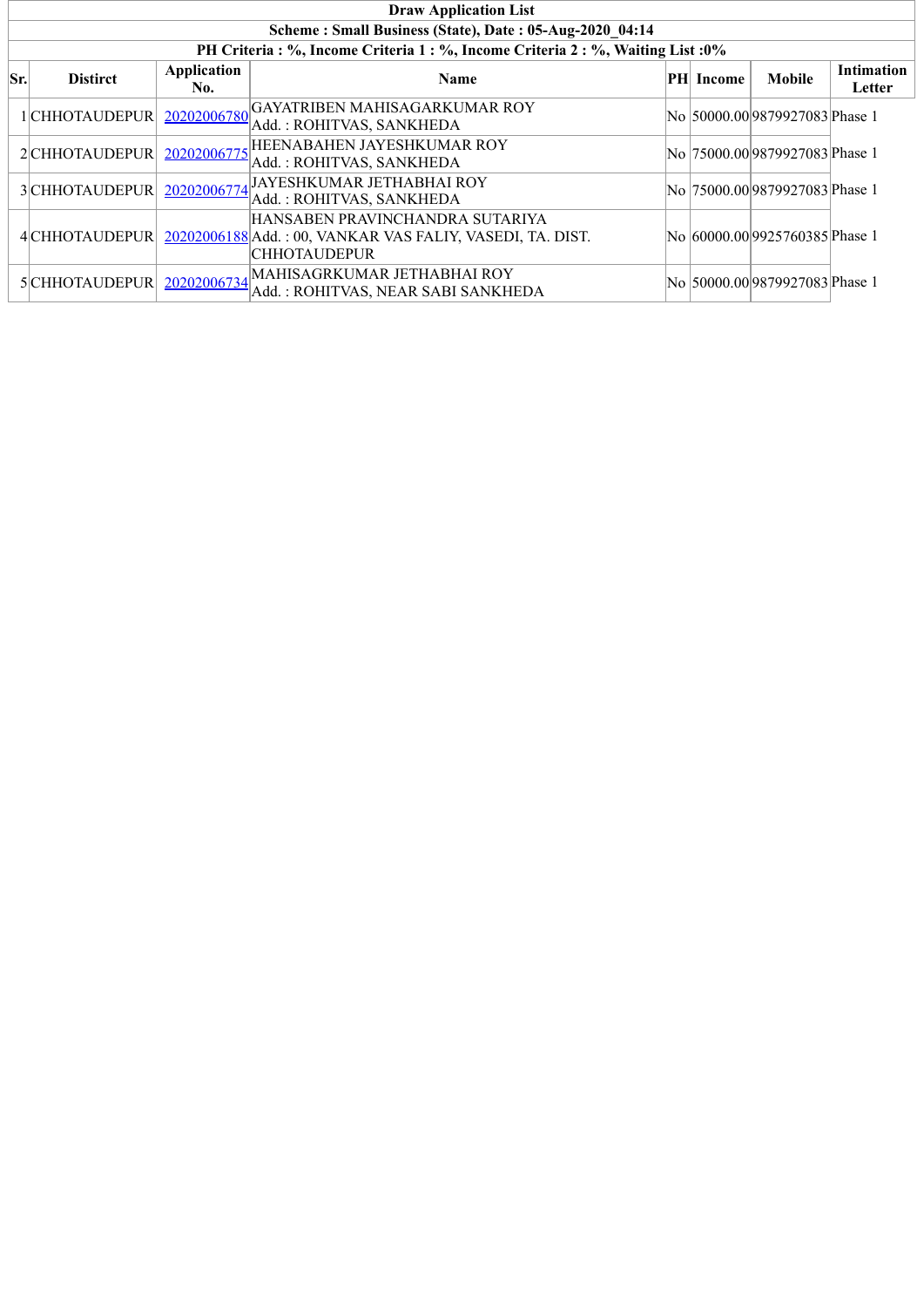|     | <b>Draw Application List</b>                                                     |                           |                                                                                                                                                      |    |                  |                                 |                      |  |  |  |  |  |
|-----|----------------------------------------------------------------------------------|---------------------------|------------------------------------------------------------------------------------------------------------------------------------------------------|----|------------------|---------------------------------|----------------------|--|--|--|--|--|
|     | Scheme: Small Business (State), Date: 05-Aug-2020 04:14                          |                           |                                                                                                                                                      |    |                  |                                 |                      |  |  |  |  |  |
|     | PH Criteria : %, Income Criteria 1 : %, Income Criteria 2 : %, Waiting List : 0% |                           |                                                                                                                                                      |    |                  |                                 |                      |  |  |  |  |  |
| Sr. | <b>Distirct</b>                                                                  | <b>Application</b><br>No. | Name                                                                                                                                                 |    | <b>PH</b> Income | <b>Mobile</b>                   | Intimation<br>Letter |  |  |  |  |  |
|     | 1MAHESANA20202006559                                                             |                           | PINAKUMARI ASHOKBHAI SOLANKI<br>Add.: ROHITVAS                                                                                                       |    |                  | No 80000.00 9737374867 Phase 1  |                      |  |  |  |  |  |
|     | 2MAHESANA 20202006931                                                            |                           | SHAILESHBHAI RAMJIBHAI PARMAR<br>Add.: AT-PO- PALDI PARAVISTAR                                                                                       |    |                  | No 36000.00 9662900314 Phase 1  |                      |  |  |  |  |  |
|     | 3MAHESANA 20202006967                                                            |                           | VASANTIBEN BHARATBHAI RATHOD<br>Add.: ROHITWAS TAWER PASE KADI                                                                                       |    |                  | No 60000.00 9574020422 Phase 1  |                      |  |  |  |  |  |
|     | 4MAHESANA 20202005798                                                            |                           | KIRITKUMAR KHODABHAAI PARMAR<br>Add.: PARMARVAS MANDALI                                                                                              |    |                  | No 47000.00 7567481358 Phase 1  |                      |  |  |  |  |  |
|     |                                                                                  |                           | <b>BIPINKUMAR JETHABHAI PARMAR</b><br>5 MAHESANA 20202006041 Add.: 4/2/1062, CHAMAR VAS, AMTOL DARVAJO VADNAGAR,<br>MEHSANA, GUJARAT, INDIA          |    |                  | No 40000.00 9624827612 Phase 1  |                      |  |  |  |  |  |
|     | 6MAHESANA 20202006798                                                            |                           | HARESHKUMAR MAFATLAL VAGHELA<br>Add.: THAKOR VAS AT AMUDH TA UNJHA DIST MEHSANA                                                                      |    |                  | No 80000.00 9727861276 Phase 1  |                      |  |  |  |  |  |
|     |                                                                                  |                           | KIRTIBHAI PARSOTTAMBHAI SOLANKI<br>7 MAHESANA 20202006818 Add.: CHAMAR VAS AT DHANPURA TA BECHARAJI DIST<br><b>MEHSANA</b>                           |    |                  | No 47000.00 9727964967 Phase 1  |                      |  |  |  |  |  |
|     | 8MAHESANA20202006392                                                             |                           | HANSABEN PANKAJBHAI PARMAR<br>Add.: SARKARI HOSPITAL PASE, KOHDA                                                                                     |    |                  | No 35000.00 9067039680 Phase 1  |                      |  |  |  |  |  |
|     |                                                                                  |                           | HASUMATIBEN DHARMENDRABHAI PARMAR<br>9 MAHESANA 20202006278 Add.: AT AND PO - LAKHVAD, VANKAR VAS, TA AND DI -<br><b>MEHSANA</b>                     |    |                  | No 60000.00 8140263082 Phase 1  |                      |  |  |  |  |  |
|     | 10 MAHESANA 20202006597                                                          |                           | HASMUKHBHAI GOVINDBHAI VANKAR<br>Add.: NAVO VANKAR VAS, KHAROD, TA-VIJAPUR                                                                           |    |                  | No 46000.00 9574901962 Phase 1  |                      |  |  |  |  |  |
|     | 11 MAHESANA 20202006333                                                          |                           | MEHULKUMAR HASMUKHBHAI MAKVANA<br>Add.: AT-BAMANVA, NAVA GHAR, CHAMAR VAS, TA- VIJAPUR                                                               |    |                  | No 45000.00 9624268329 Phase 1  |                      |  |  |  |  |  |
|     | 12MAHESANA 20202006521                                                           |                           | MULJIBHAI CHANDUBHAI VAGHELA<br>Add.: LAKHWADI BHAGOL TEKRA UPAR KASBA                                                                               | No |                  | 5.00 8780539757 Phase 1         |                      |  |  |  |  |  |
|     |                                                                                  |                           | 13 MAHESANA 20202006814 SHAILESHKUMAR KANTIBHAI VAGHELA<br>Add.: CHAMAR VAS AT AMUDH TA UNJHA DIST MEHSANA                                           |    |                  | No 80000.008160688415 Phase 1   |                      |  |  |  |  |  |
|     | 14 MAHESANA 20202006112                                                          |                           | PUSHPABEN MAHESHBHAI PARMAR<br>Add.: VANKAR VAS, KADA                                                                                                |    |                  | No 65000.00 9016629739 Phase 1  |                      |  |  |  |  |  |
|     | 15 MAHESANA 20202006190                                                          |                           | RESHMABEN NATVARBHAI PARMAR<br>Add. : VILLAGE AKHAJ PARMARVAS                                                                                        |    |                  | No 45000.00 9428584064 Phase 1  |                      |  |  |  |  |  |
|     | 16 MAHESANA 20202006211                                                          |                           | MAHESHKUMAR HIRALAL MAHERIYA<br>Add.: PANDYA NO KHADO,CIVIL HOSPITAL PACHHAL, VISNAGAR                                                               |    |                  | No 60000.00 9586910831 Phase 1  |                      |  |  |  |  |  |
|     | 17 MAHESANA 20202006816                                                          |                           | KHENGARBHAI BECHARBHAI PARMAR<br>Add.: VANKAR VAS AT GAMBHU TA BECHARAJI DIST MEHSANA                                                                |    |                  | No  47000.00 7043821852 Phase 1 |                      |  |  |  |  |  |
|     |                                                                                  |                           | KANUBHAI RATILAL SOLANKI<br>18 MAHESANA  <mark>20202006954 </mark> Add. : 157, HARIJAN VAS, AT- KARANSAGAR TA- BECHARAJI<br>POST-ASJOL DIST-MAHESANA |    |                  | No  47000.00 6353813476 Phase 1 |                      |  |  |  |  |  |
|     | 19 MAHESANA 20202006356                                                          |                           | SURESHKUMAR REVABHAI CHAMAR<br>Add.: AT-BAMANVA, 718-HARIJAN VAS, TA- VIJAPU                                                                         |    |                  | No  75000.00 7046199132 Phase 1 |                      |  |  |  |  |  |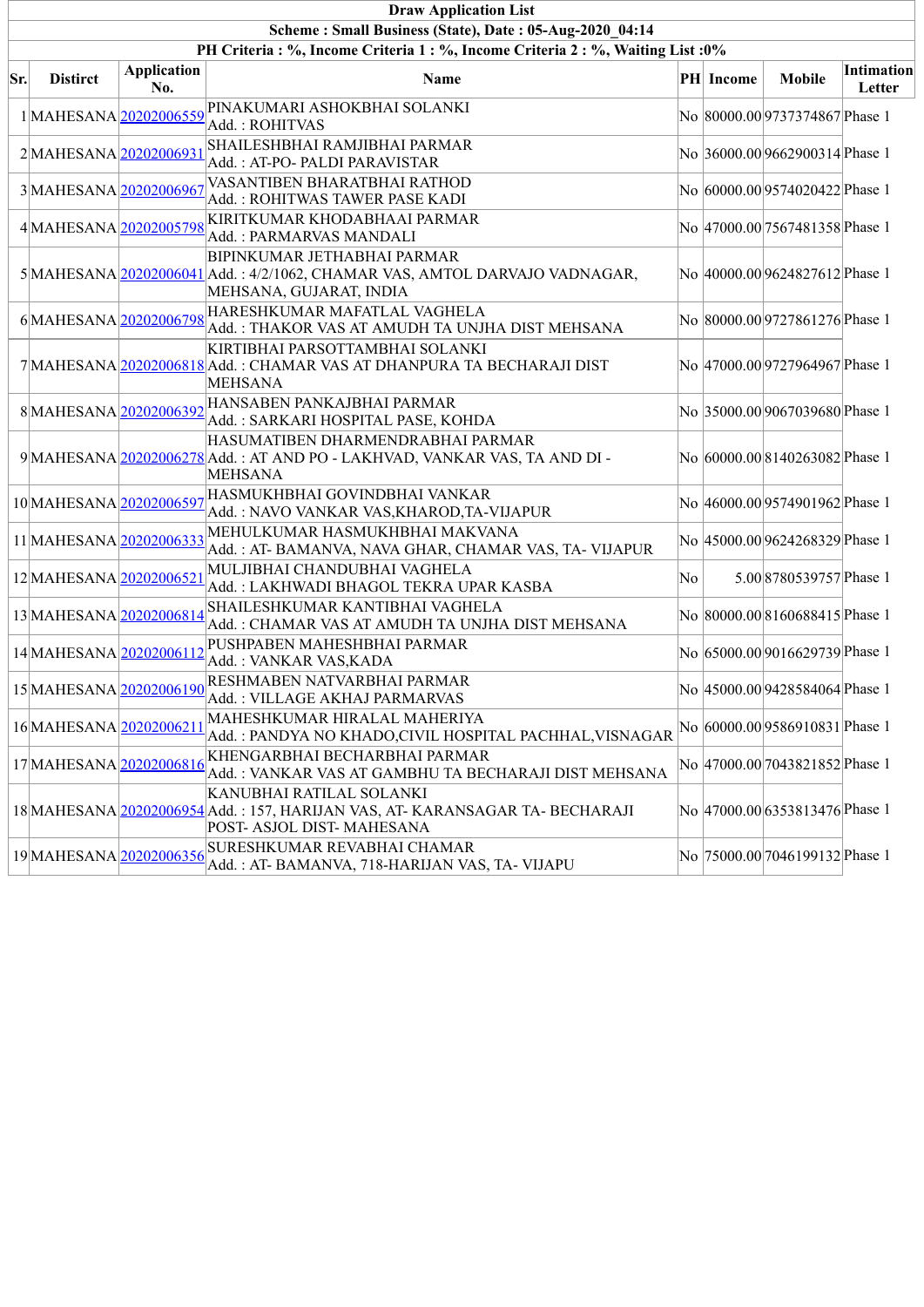| <b>Draw Application List</b>                                                                                                                |                           |                                                                                                                                  |     |           |                                    |                             |  |  |  |  |  |  |
|---------------------------------------------------------------------------------------------------------------------------------------------|---------------------------|----------------------------------------------------------------------------------------------------------------------------------|-----|-----------|------------------------------------|-----------------------------|--|--|--|--|--|--|
| Scheme: Small Business (State), Date: 05-Aug-2020 04:14<br>PH Criteria : %, Income Criteria 1 : %, Income Criteria 2 : %, Waiting List : 0% |                           |                                                                                                                                  |     |           |                                    |                             |  |  |  |  |  |  |
| <b>Sr. Distirct</b>                                                                                                                         | <b>Application</b><br>No. | <b>Name</b>                                                                                                                      |     | PH Income | <b>Mobile</b>                      | <b>Intimation</b><br>Letter |  |  |  |  |  |  |
|                                                                                                                                             |                           | HARESH DHANJI FAFAL<br>1 KUTCH 20202006679 Add.: VILLAGE SUMRASAR SHEKH TA BHUJ DIST KUTCHH PIN<br>370001                        | No. |           | 55000.00 9638281881 Phase 1        |                             |  |  |  |  |  |  |
|                                                                                                                                             | 2KUTCH 20202006114        | KARSHAN HARIJAN DEVKARAN<br>Add.: VILLAGE DRANG TA BHUJ DIST KUTCHH PIN 370001                                                   | No  |           | 36000.00 6352152193 Phase 1        |                             |  |  |  |  |  |  |
|                                                                                                                                             | 3KUTCH 20202006341        | MAHESH KHIMJI GARVA<br>Add.: MAFAT NAGAR NAVAVAS MADHAPAR                                                                        | No  |           | 36000.00 9727872021 Phase 1        |                             |  |  |  |  |  |  |
|                                                                                                                                             | 4KUTCH 20202006478        | VIPUL GOPALBHAI PARMAR<br>Add.: HARIJAN VAS, BAIARI, KACHCHH                                                                     | No  |           | 20000.00 9712445396 Phase 1        |                             |  |  |  |  |  |  |
|                                                                                                                                             | 5KUTCH20202006620         | <b>BHANJIBHAI MEGHJIBHAI SIJU</b><br>Add.: PRAGPAR 1, MAHESHWARI VAS                                                             | No  |           | 36000.00 6359446115 Phase 1        |                             |  |  |  |  |  |  |
|                                                                                                                                             | 6KUTCH 20202006263        | SUNIL KARSHANBHAI DHEDA<br>Add.: HARIJAN VAS                                                                                     |     |           | No  100000.00 9429778473 Phase 1   |                             |  |  |  |  |  |  |
|                                                                                                                                             | 7KUTCH20202005848         | KANTIBHAI VARSHIBHAI GORADIYA<br>Add.: KOTDA MADH                                                                                | No  |           | 36000.00 6351260942 Phase 1        |                             |  |  |  |  |  |  |
|                                                                                                                                             | 8KUTCH 20202006293        | RAJESH KACHRA KARIYA<br>Add. : VANAT NAGAR ADHOI TAL BHACHAU                                                                     | No  |           | 31000.00 6356201451 Phase 1        |                             |  |  |  |  |  |  |
|                                                                                                                                             |                           | KALUBHAI DUNGARBHAI MAURYA<br>9 KUTCH 20202006473 Add.: TALAVADI VISTAR NEAR ARYA SAMAJ SUNDARPURI<br>GANDHIDHAM KACHCHH GUJARAT | No  |           | 72000.00 9879509427 Phase 1        |                             |  |  |  |  |  |  |
|                                                                                                                                             | 10KUTCH20202006639        | KARSHAN JASA MARVADA<br>Add.: KUNARIYA NANA MOTA TA.BHUJ KUTCH                                                                   | No  |           | 25000.00 9879812617 Phase 1        |                             |  |  |  |  |  |  |
|                                                                                                                                             | 11 KUTCH 20202006492      | RANCHHOD ARJANBHAI CHHANGA<br>Add.: 143-2 RAMDEVPIR SHERI RATNAL                                                                 | No  |           | 36000.00 9727580897 Phase 1        |                             |  |  |  |  |  |  |
|                                                                                                                                             | 12KUTCH20202005993        | RUPABHAI VAJABHAI PARMAR<br>Add.: 8, ANUSUCHIT VAAS                                                                              | No  |           | 20000.00 9913241380 Phase 1        |                             |  |  |  |  |  |  |
|                                                                                                                                             |                           | SHANKARBHAI VELJIBHAI PARMAR<br>13 KUTCH 20202006548 Add.: PLOT NO. 678, RABARI VAS, VILLAGE BHIMASAR, TALUKA<br><b>ANJAR</b>    | No  |           | 48000.00 9925695570 Phase 1        |                             |  |  |  |  |  |  |
|                                                                                                                                             | 14 KUTCH 20202005850      | DAMYANTIBEN KANTI GORDIYA<br>Add.: KOTDA MADH                                                                                    | No  |           | 38000.00 9879276058 Phase 1        |                             |  |  |  |  |  |  |
|                                                                                                                                             | 15 KUTCH 20202005956      | PRAKASH MITHU MAHESHWARI<br>Add.: PLOT NO 438 WARD 1/A TOLANI SOCITY ADIPUR                                                      |     |           | No   120000.00  9099986854 Phase 1 |                             |  |  |  |  |  |  |
|                                                                                                                                             | 16KUTCH 20202006173       | RAMESH HEERABHAI CHAUHAN<br>Add.: CARGO JUPDA, EKTANAGAR, GANDHIDHAM                                                             | No  |           | 60000.00 9870094954 Phase 1        |                             |  |  |  |  |  |  |
|                                                                                                                                             | 17KUTCH20202005799        | SHANTABEN HARIBHAI DUNGARIYA<br>Add.: HARIJAN VAS SUMRASAR TAL BHUJ                                                              | No  |           | 30000.00 6359835053 Phase 1        |                             |  |  |  |  |  |  |
|                                                                                                                                             | 18KUTCH20202006084        | NARAN LAKHNA HARIJAN<br>Add.: VILLAGE DRANG TA BHUJ DIST KUTCHH PIN 370001                                                       | No  |           | 36000.00 9328169697 Phase 1        |                             |  |  |  |  |  |  |
|                                                                                                                                             | 19KUTCH20202006184        | <b>ARVIND PUNJA SHEKHVA</b><br>Add.: VILLAGE LODAI TA BHUJ DIST KUTCHH PIN 370001                                                | No  |           | 40000.00 9925574600 Phase 1        |                             |  |  |  |  |  |  |
|                                                                                                                                             | 20KUTCH 20202006975       | ARVINDKUMAR SAMANTBHAI SOLANKI<br>Add.: 1715 SUNDARPURI SOCIETY JANGI TALUKO BHACHAU KUTCH                                       | No  |           | 36000.00 9925147003 Phase 1        |                             |  |  |  |  |  |  |
|                                                                                                                                             | 21 KUTCH 20202006617      | VIRAM KAYA PARMAR<br>Add. : 4-62 MANINAGAR LAKHAPAR                                                                              | No  |           | 40000.00 9925167066 Phase 1        |                             |  |  |  |  |  |  |
|                                                                                                                                             | 22KUTCH 20202006960       | <b>SANTABEN PRAVIN HARIJAN</b><br>Add.: VILLAGE-JURA, TA-BHUJ-KUTCH                                                              | No  |           | 20000.00 9978322485 Phase 1        |                             |  |  |  |  |  |  |
|                                                                                                                                             | 23KUTCH 20202006135       | <b>BHARATKUMAR BUDHU GARVA</b><br>Add.: UPLOVAS BALADIYA                                                                         | No  |           | 35000.00 8780811044 Phase 1        |                             |  |  |  |  |  |  |
|                                                                                                                                             | 24 KUTCH 20202006220      | <b>SURESH DHANJI KANTHECH</b><br>Add.: VILLAGE DRANG TA BHUJ DIST KUTCHH PIN 370001                                              | No  |           | 36000.00 9825867358 Phase 1        |                             |  |  |  |  |  |  |
|                                                                                                                                             |                           | <b>BHAVESH UMARSHI MERIYA</b><br>25 KUTCH 20202006956 Add.: RAMPAR ROHA TALUKO. NAKHTRANA DIST.KUTCH BHUJ<br>GUJRAT. PIN.370615  | No  |           | 80000.00 9426515206 Phase 1        |                             |  |  |  |  |  |  |
|                                                                                                                                             | 26 KUTCH 20202006231      | LAKHU MANDAN HARIJAN<br>Add.: VILLAGE DRANG TA BHUJ DIST KUTCHH PIN 370001                                                       | No  |           | 48000.00 9316152800 Phase 1        |                             |  |  |  |  |  |  |
|                                                                                                                                             | 27KUTCH 20202006603       | KARSHAN SAMDIYA SAMJI<br>Add. : VILLAGE DRANG TA BHUJ DIST KUTCHH PIN 370001                                                     | No  |           | 65000.00 9712285376 Phase 1        |                             |  |  |  |  |  |  |
|                                                                                                                                             | 28 KUTCH 20202006277      | HARENDRABHAI HAMIRBHAI PARMAR<br>Add.: 11, HARIJAN VAAS                                                                          | No  |           | 36000.00 9712074954 Phase 1        |                             |  |  |  |  |  |  |
|                                                                                                                                             | 29KUTCH20202006640        | DAMA NATHA MARVADA<br>Add.: SUDAMA VAS, RUDRA MATA JAGIR,                                                                        | No  |           | 35000.00 9712390315 Phase 1        |                             |  |  |  |  |  |  |
|                                                                                                                                             | 30 KUTCH 20202006631      | <b>KARMAN FANA HARIJAN</b><br>Add.: SADHARA, TA.BHUJ-KUTCH                                                                       | No  |           | 35000.00 9484871266 Phase 1        |                             |  |  |  |  |  |  |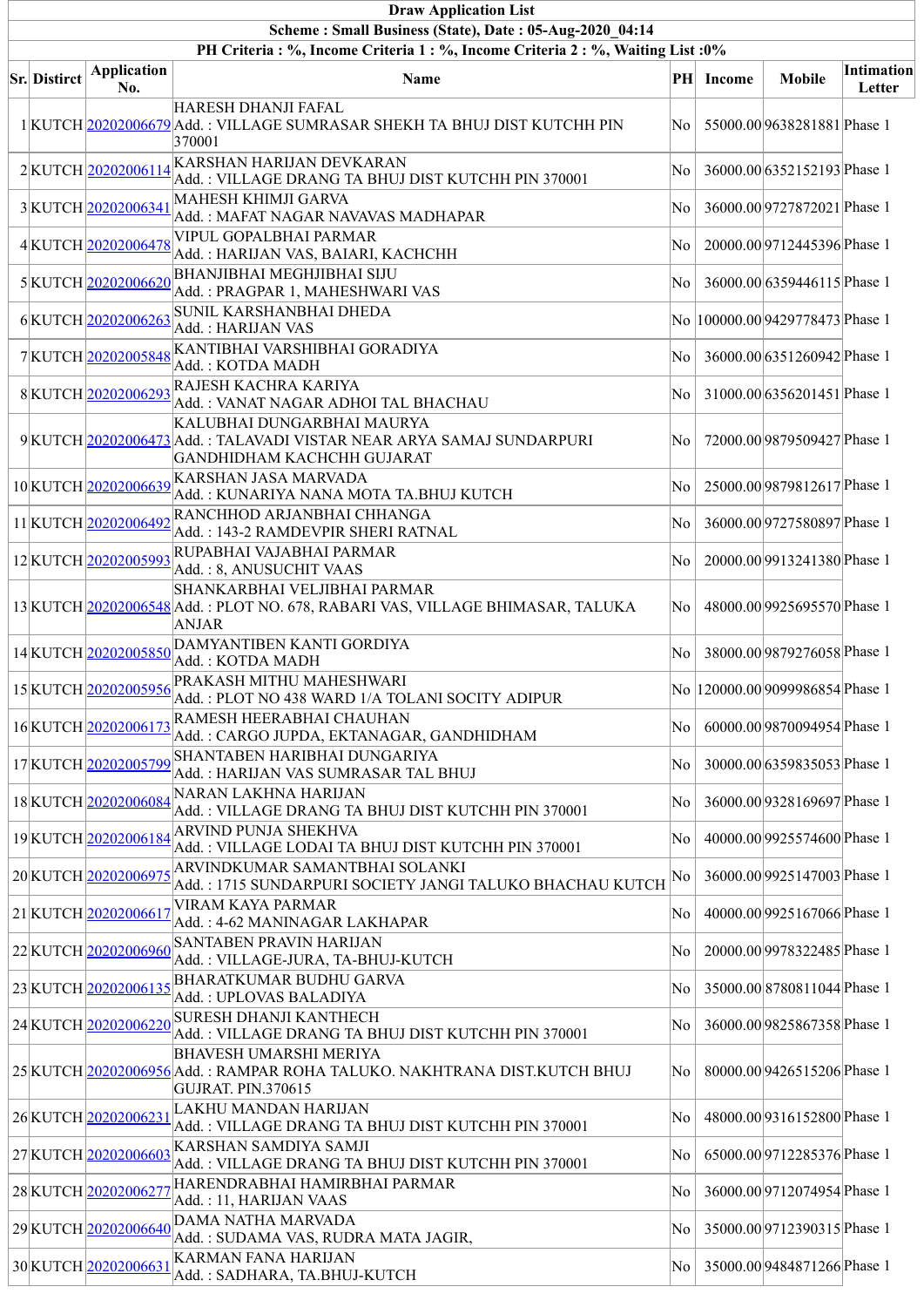|     | <b>Draw Application List</b>                                                                       |                           |                                                                                                                                                                      |    |           |                                  |                             |  |  |  |  |  |
|-----|----------------------------------------------------------------------------------------------------|---------------------------|----------------------------------------------------------------------------------------------------------------------------------------------------------------------|----|-----------|----------------------------------|-----------------------------|--|--|--|--|--|
|     | Scheme: Small Business (State), Date: 05-Aug-2020 04:14                                            |                           |                                                                                                                                                                      |    |           |                                  |                             |  |  |  |  |  |
|     | Ahmedabad - City, PH Criteria : %, Income Criteria 1 : %, Income Criteria 2 : %, Waiting List : 0% |                           |                                                                                                                                                                      |    |           |                                  |                             |  |  |  |  |  |
| Sr. | <b>Distirct</b>                                                                                    | <b>Application</b><br>No. | Name                                                                                                                                                                 |    | PH Income | <b>Mobile</b>                    | <b>Intimation</b><br>Letter |  |  |  |  |  |
|     |                                                                                                    |                           | MUKESHBHAI RAJABHAI MADHAD<br>1 AHMEDABAD 20202006671 Add.: 191 KHODIYAR MATAS CHAWL B/H GUPTANAGAR BUS<br>STAND VASNA AHMEDABAD                                     |    |           | No  150000.00 9687435216 Phase 1 |                             |  |  |  |  |  |
|     |                                                                                                    |                           | DHANIBEN ISHVARBHAI MAKVANA<br>2 AHMEDABAD 20202007026 Add.: 294 NITINNAGAR GANDHIVAS -1 NR SABARMATI OLD<br>TOLNAKA AHMEDABAD                                       | No |           | 68000.00 9726183726 Phase 1      |                             |  |  |  |  |  |
|     |                                                                                                    |                           | DHRUV KAMLESHBHAI PARIKH<br>3 AHMEDABAD 20202006904 Add.: 18 NEW NIRANJAN NAGAR SOCIETY B/H SHARDA<br>SCHOOL KALAPINAGAR ASARWA                                      | No |           | 96000.00 9601515055 Phase 1      |                             |  |  |  |  |  |
|     |                                                                                                    |                           | AVANI NARENDRBHAI CHAUHAN<br>4 AHMEDABAD 20202006616 Add.: 1 JAKSI RABARI NI CHALI MAHAVIR NAGAR AMRAIVADI No  150000.00 9904501182 Phase 1<br><b>AHMEDABAD</b>      |    |           |                                  |                             |  |  |  |  |  |
|     |                                                                                                    |                           | CHANDRAKANT RAMJIBHAI MAKWANA<br>5 AHMEDABAD 20202005805 Add.: SIDHHESWARI CHALI OPP DASMATA MANDIR<br>RABARIVAS RAMDEVPIR TEKRA OLD WADAJ                           | No |           | 84000.008690555848 Phase 1       |                             |  |  |  |  |  |
|     |                                                                                                    |                           | JEET RAJESHBHAI RANA<br>6 AHMEDABAD 20202006528 Add.: C/401 BANSHI VILLA OPP LANDMARK GREEN HIRADHAN No 120000.00 8905821992 Phase 1<br><b>CROSS ROAD CHANDKHEDA</b> |    |           |                                  |                             |  |  |  |  |  |
|     |                                                                                                    |                           | HETALBEN RAHULKUMAR ANAD<br>7 AHMEDABAD 20202006691 Add.: 3 HASHMUKH NAGAR SOCIETY B/H SHARDA HIGH<br>SCHOOL KALAPINAGAR ASARWA AHMEDABAD                            |    |           | No  118000.00 7801983385 Phase 1 |                             |  |  |  |  |  |
|     |                                                                                                    |                           | $8\mbox{$\mid$AHMEDABAD$}\underline{20202005870}\mbox{$\mid$KAUSHAL LAXMANBHAI MAXWANA}$<br>Add.: 603/2 VANKAR VAS CHANDKHEDA AHMEDABAD-382424                       |    |           | No  150000.00 9574939557 Phase 1 |                             |  |  |  |  |  |
|     |                                                                                                    |                           | SURESHBHAI BABUBHAI PARMAR<br>9 AHMEDABAD 20202006738 Add.: 41, KHODIYAR MATA NI CHALI, RAMAPIR NO TEKRO,<br><b>JUNA VADAJ</b>                                       | No |           | 96000.00 9714952571 Phase 1      |                             |  |  |  |  |  |
|     |                                                                                                    |                           | JAYABEN YAGNIKKUMAR MAKWANA<br>10 AHMEDABAD 20202006583 Add.: A 2 SUVIDHPARK NR AMAR ESTATE KATHWADA ROAD<br><b>NAVA NARODA</b>                                      |    |           | No  140000.00 7016032331 Phase 1 |                             |  |  |  |  |  |
|     | 11 AHMEDABAD 20202006941                                                                           |                           | MANUBHAI BABUBHAI SOLANKI<br>Add.: E-701, AASHIRWAD CITY, ADINATHNAGAR, ODHAV,OPP<br>GURUDWARA, AHMEDABAD CITY, AHMEDABAD, GUJARAT -<br>382415                       |    |           | No  120000.00 9879374133 Phase 1 |                             |  |  |  |  |  |
|     |                                                                                                    |                           | JAYABEN DASHRATHBHAI DABHI<br>12 AHMEDABAD 20202006985 Add.: 1, BHIMRAV NAGAR-3, DANILIMDA, AHMEDABAD CITY,<br>SHAH ALAM ROZA, AHMEDABAD                             |    |           | No  120000.00 6354719725 Phase 1 |                             |  |  |  |  |  |
|     |                                                                                                    |                           | NATVARBHAI MADHABHAI CHAUHAN<br>13 AHMEDABAD 20202006040 Add.: SARKARI ANAJ GODAUN NA CHAPRA TELEPHONE<br>EXCHANGE NI BAJUMA SHAHIBHAUGH AHMEDABAD                   | No |           | 68000.00 9427730920 Phase 1      |                             |  |  |  |  |  |
|     |                                                                                                    |                           | <b>HEMANT RATILAL AMIN</b><br>14 AHMEDABAD 20202006507 Add.: 16 SUTARIYA SOCIETY OUTSIDE SHAHPUR GATE NEAR<br>LALAKAKA HALL AHMEDABAD                                | No |           | 80000.00 8401732632 Phase 1      |                             |  |  |  |  |  |
|     | 15 AHMEDABAD 20202006401                                                                           |                           | CHETANKUMAR DHULABHAI MARU<br>Add.: VANKAR VAS MAFLIPUR                                                                                                              | No |           | 95000.00 9662502658 Phase 1      |                             |  |  |  |  |  |
|     | 16 AHMEDABAD 20202006871                                                                           |                           | KOKILABEN AMICHANDBHAI PARMAR<br>Add.: PATRAVALICHALI, AHMEDABAD                                                                                                     | No |           | 40000.00 9979932834 Phase 1      |                             |  |  |  |  |  |
|     |                                                                                                    |                           | RAHUL CHANDULAL NAGVADIYA<br>17 AHMEDABAD 20202006406 Add.: 129, ARVIND MILL NI CHALI, OPPOSITE POLICE LINE,<br>ANIL STARCH ROAD                                     |    |           | No  120000.00 9274588011 Phase 1 |                             |  |  |  |  |  |
|     |                                                                                                    |                           | DILIPBHAI DAHYABHAI PARMAR<br>18 AHMEDABAD 20202006315 Add.: 77 MATHUR MASTER STREET NR SWASTIK CHAR RASTA<br>AMWAIVADI AHMEDABAD                                    | No |           | 68000.008488024804Phase 1        |                             |  |  |  |  |  |
|     |                                                                                                    |                           | <b>SHANKAR BALUBHAI PARMAR</b><br>19 AHMEDABAD 20202007025 Add.: 670 RAM RAHIM NAGAR KELICO MIL JAMALPUR<br><b>BHERAMPURA AHMEDABAD</b>                              | No |           | 96000.00 8511102117 Phase 1      |                             |  |  |  |  |  |
|     |                                                                                                    |                           | PRAKASH DAHYABHAI MAKWANA<br>20 AHMEDABAD 20202006170 Add.: 3, INDIRANAGAR B/H GUJARATI SCHOOL ODHAV<br><b>AHMEDABAD</b>                                             | No |           | 68000.00 9512135158 Phase 1      |                             |  |  |  |  |  |
|     |                                                                                                    |                           | LAXMIBEN DHARMENDRABHAI PARMAR<br>21 AHMEDABAD 20202006443 Add.: 106 BABUNAGAR SOCIETY NR NEW POLICE STATION<br>DANILIMDA AHMEDABAD                                  | No |           | 96000.00 7041400571 Phase 1      |                             |  |  |  |  |  |
|     |                                                                                                    |                           | HARSHADKUMAR GALABHAI SINDHAV<br>22 AHMEDABAD 20202006431 Add.: 27/A/41 MUSA SULEMAN NI CHALI GOMTIPUR<br>AHM, EDABAD                                                | No |           | 96000.00 8238414319 Phase 1      |                             |  |  |  |  |  |
|     |                                                                                                    |                           | 23 AHMEDABAD 202020206459 NAYANESH AMRUTBHAI SOLANKI<br>Add.: 38/2, ANAND FLAT, OPP. MANGLAM FLAT BAPUNAGAR                                                          |    |           | No  120000.00 7984762441 Phase 1 |                             |  |  |  |  |  |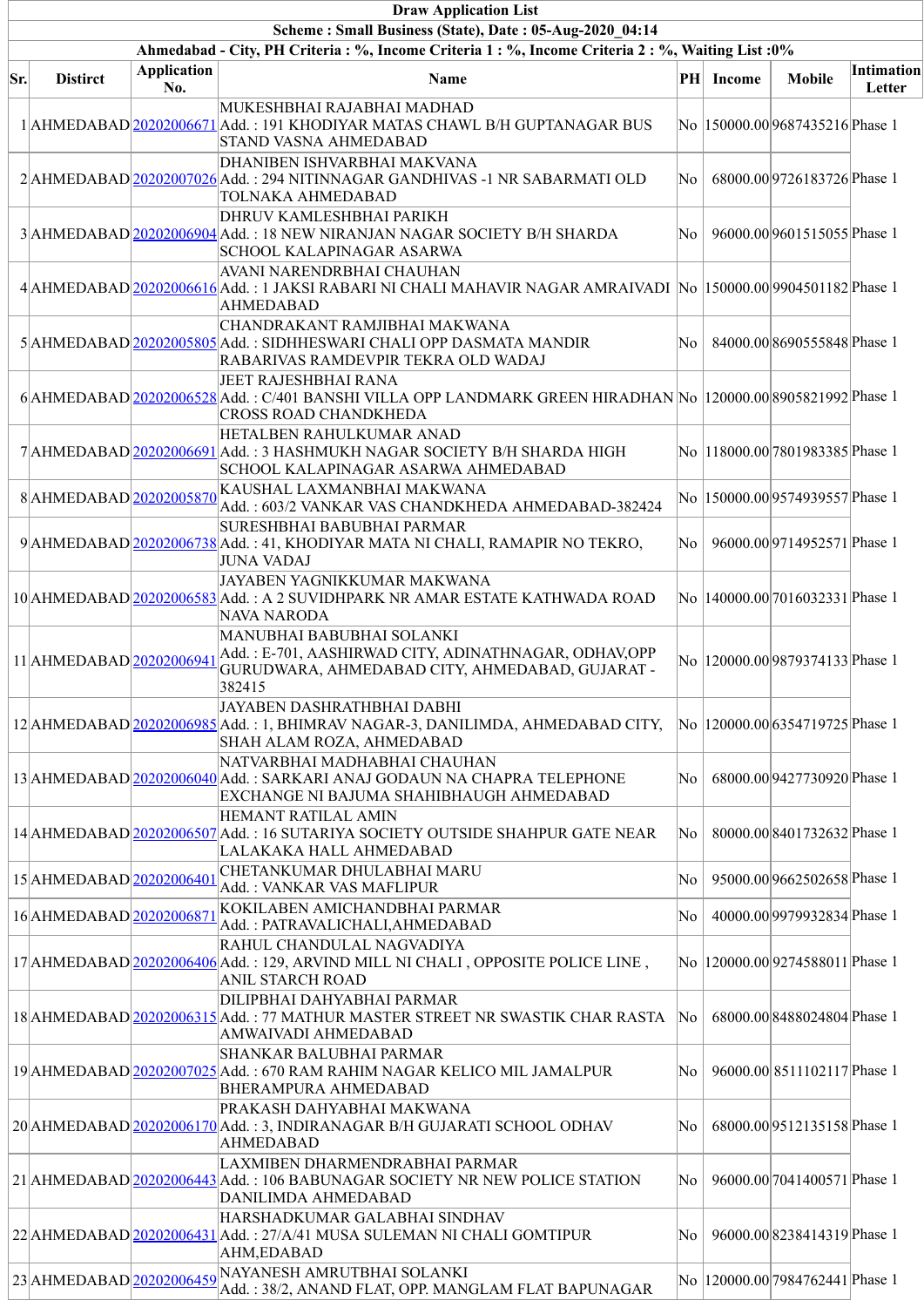|     | <b>Draw Application List</b>                                                                       |                           |                                                                                                                                                                                 |     |           |                                  |                             |  |  |  |  |
|-----|----------------------------------------------------------------------------------------------------|---------------------------|---------------------------------------------------------------------------------------------------------------------------------------------------------------------------------|-----|-----------|----------------------------------|-----------------------------|--|--|--|--|
|     | Scheme: Small Business (State), Date: 05-Aug-2020 04:14                                            |                           |                                                                                                                                                                                 |     |           |                                  |                             |  |  |  |  |
|     | Ahmedabad - City, PH Criteria : %, Income Criteria 1 : %, Income Criteria 2 : %, Waiting List : 0% |                           |                                                                                                                                                                                 |     |           |                                  |                             |  |  |  |  |
| Sr. | <b>Distirct</b>                                                                                    | <b>Application</b><br>No. | <b>Name</b>                                                                                                                                                                     |     | PH Income | <b>Mobile</b>                    | <b>Intimation</b><br>Letter |  |  |  |  |
|     |                                                                                                    |                           | <b>BHARATBHAI MAGANBHAI PARMAR</b><br>24 AHMEDABAD 20202006480 Add.: 11/254 VASANT RAJAB NAGAR, NEAR MAHATMA GANDHI No<br>COLONY, BEHRAMPURA, AHMEDABAD                         |     |           | 98000.00 9898581845 Phase 1      |                             |  |  |  |  |
|     |                                                                                                    |                           | HANSA VASANTBHAI PARMAR<br>25 AHMEDABAD 20202006239 Add.: G/137 MAHENATPURA OPP AMBEDKAR COLONY<br>AMBAVADI AHMDABAD                                                            |     |           | No  150000.00 9898891406 Phase 1 |                             |  |  |  |  |
|     | 26 AHMEDABAD 20202005998                                                                           |                           | <b>BINABEN AJAYKUMAR VALERA</b><br>Add.: 14 KRISHNANGAR SOCIETY DANILIMDA                                                                                                       | No. |           | 84000.00 9316363057 Phase 1      |                             |  |  |  |  |
|     |                                                                                                    |                           | PRIYABEN SAGARBHAI VANIYA<br>27 AHMEDABAD 20202006202 Add.: NARAYANNAGAR SOCIETY, SANAND, OPP S.T BUS<br>STAND, SANAND                                                          | No  |           | 80000.00 9054455096 Phase 1      |                             |  |  |  |  |
|     |                                                                                                    |                           | GAURAV RAVINDRABHAI SHRIMALI<br>28 AHMEDABAD 20202005762 Add.: A/8 AASHADEEP SOCIETY NEAR SINDHVAINAGAR<br>RAMOL ROAD C.T.M                                                     | No  |           | 96000.008238007571Phase 1        |                             |  |  |  |  |
|     |                                                                                                    |                           | <b>B HAVNABEN ANILBHAI PARMAR</b><br>29 AHMEDABAD 20202005830 Add.: 37 CHAGAN BHAI NI CHAPRA KHODIYAR NAGAR<br><b>BEHRAMPURA</b>                                                | No  |           | 96000.00 9316363057 Phase 1      |                             |  |  |  |  |
|     |                                                                                                    |                           | SANJAYKUMAR DINESHBHAI RAVAT<br>30 AHMEDABAD 20202006789 Add.: 20 , MANUBHAI NI CHALI SANTIPURA NEAR NEW CIVIL<br>HOSPITAL GIRDHARNAGAR                                         |     |           | No  120000.00 9925004051 Phase 1 |                             |  |  |  |  |
|     |                                                                                                    |                           | <b>BIPINBHAI DHARMASHINHBHAI JADAV</b><br>31 AHMEDABAD 20202006389 Add.: 7/197, SLUM QUARTERS, NR. WOTER TANK,<br>UTTAMNAGAR, MANINAGAR, AHMEDABAD                              | No  |           | 72000.00 9376912881 Phase 1      |                             |  |  |  |  |
|     |                                                                                                    |                           | RAMESHBHAI KHERAJBHAI MAHESHVARI<br>32 AHMEDABAD 202020206192 Add.: 13/1, KRISHNA SHERI, AMBIKA CHOWK<br>THAKKARBAPANAGAR, AHMEDABAD                                            | No  |           | 68000.00 8140139438 Phase 1      |                             |  |  |  |  |
|     |                                                                                                    |                           | PRAVIN KUBERBHAI PARMAR<br>33 AHMEDABAD 20202006828 Add.: 21/A THE GREEN CROSS SOCIETY BEHRAMPURA<br>AHMEDABAD 380022                                                           |     |           | No  120000.00 9023527073 Phase 1 |                             |  |  |  |  |
|     |                                                                                                    |                           | PINKIBEN HIMMATBHAI PARMAR<br>34 AHMEDABAD 20202005815 Add.: KHODIYAR NAGAR RAMDEV PIR NI CHALI AHMEDABAD No<br><b>CITY</b>                                                     |     |           | 68000.00 9316363057 Phase 1      |                             |  |  |  |  |
|     |                                                                                                    |                           | KAELASBEN CHANDRESHKUMAR PARMAR<br>35 AHMEDABAD 20202006979 Add.: 11, JANKALYAN SOCIETY, OPP DUDHVALI CHALI,<br>BEHRAMPURA, AHMEDABAD CITY, SHAH ALAM ROZA,<br><b>AHMEDABAD</b> | No  |           | 72000.00 9375860320 Phase 1      |                             |  |  |  |  |
|     |                                                                                                    |                           | <b>BHAVINKUMAR MANSUKHBHAI PARMAR</b><br>36 AHMEDABAD 20202006771 Add.: 7/A SAGAR SOCIETY, B/S.M.M.KHAMBHATVALA<br>HOLL, BHULABHAI PARK, GITA MANDIR ROAD.                      |     |           | No  120000.00 9427417232 Phase 1 |                             |  |  |  |  |
|     |                                                                                                    |                           | RANCHHODBHAI SHIVABHAI PARMAR<br>37 AHMEDABAD 20202005945 Add.: AZADNAGAR NR. ANAND ASHRAM DHOLKA ROAD<br>FATEVADI SARKHEJ AHMEDABAD 382210                                     |     |           | No  150000.00 7622923923 Phase 1 |                             |  |  |  |  |
|     |                                                                                                    |                           | SMITABEN GAUTAMBHAI MAKWANA<br>38 AHMEDABAD 20202005811 Add.: 28 SONALPARK PART 1 DANI LIMDA BHARAT SECODRI<br>SCHOOL SHAH ALAM ROZA AHMEDABAD                                  | No  |           | 96000.00 9316363057 Phase 1      |                             |  |  |  |  |
|     |                                                                                                    |                           | JITENDRA BHIKHABHAI PARMAR<br>39 AHMEDABAD 202020206164 Add.: 52/496, CHANDRABHAGA HOUSING BOARD, NR. GANESH No  150000.00 9601803502 Phase 1<br>COLLEGE, NAVA WADAJ, AHMEDABAD |     |           |                                  |                             |  |  |  |  |
|     | 40 AHMEDABAD 20202006933                                                                           |                           | DIVYAKANT JIVANLAL LEUVA<br>Add.: 2, VASUNDHARA SOCIETY, DANILIMDA, AHMEDABAD                                                                                                   |     |           | No  100000.00 9537664502 Phase 1 |                             |  |  |  |  |
|     |                                                                                                    |                           | MANJULABEN RAMESHBHAI PARMAR<br>41 AHMEDABAD 20202006527 Add.: 57/1352, GUJARAT HOUSING BOARD, MEGHANIANAGAR,<br><b>AHMEDABAD</b>                                               | No  |           | 68000.008238770231 Phase 1       |                             |  |  |  |  |
|     |                                                                                                    |                           | GIRISHBHAI GIRDHARBHAI CHAVDA<br>42 AHMEDABAD 20202006407 Add.: 57, KHADAVALI CHALI-2, NEAR ASHOK MILL, NARODA<br>ROAD, SAIJPUR BOGHA, AHMEDABAD                                |     |           | No  120000.00 9978329715 Phase 1 |                             |  |  |  |  |
|     |                                                                                                    |                           | RAMESHBHAI MAGANBHAI SOLANKI<br>43 AHMEDABAD 20202006770 Add.: 129, CHANDRABHAGA HOUSING BOARD, NR. HARIOM<br>APPARTMENT, NAVA VADAJ                                            |     |           | No  100000.00 9723766055 Phase 1 |                             |  |  |  |  |
|     |                                                                                                    |                           | SEJALBEN JITENDRABHAI MAKWANA<br>44 AHMEDABAD 20202005818 Add.: 4 COMMAN PLOT BIPIN PARK SOCIETY OPP VIJAY LAXMI No 100000.00 9316363057 Phase 1<br><b>SOCIETY BEHRAMPURA</b>   |     |           |                                  |                             |  |  |  |  |
|     | 45 AHMEDABAD 20202006845                                                                           |                           | AMICHAND NANJIBHAI PARMAR<br>Add. : 3-LILA RABARI NI CHAALI                                                                                                                     | No  |           | 35000.00 9979932834 Phase 1      |                             |  |  |  |  |
|     | 46 AHMEDABAD 20202006434                                                                           |                           | CHANDRKANT LAXMANBHAI PARMAR<br>Add.: 32 ROHIDASNAGAR SOCIETY KALAPINAGAR ASARWA                                                                                                |     |           | No  120000.00 9408455353 Phase 1 |                             |  |  |  |  |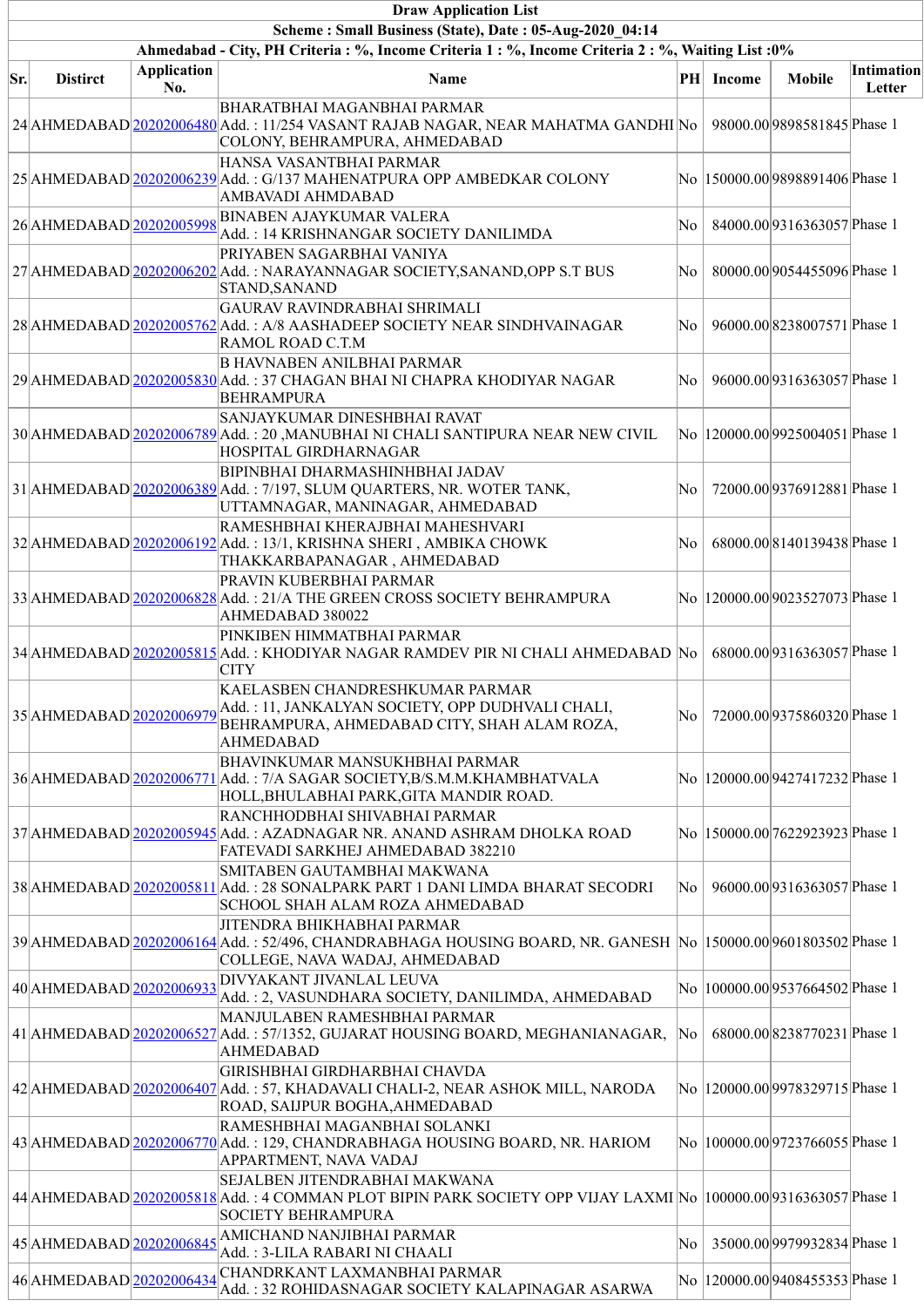|     | <b>Draw Application List</b>                            |                           |                                                                                                                                                                           |    |           |                                  |                             |  |  |  |  |
|-----|---------------------------------------------------------|---------------------------|---------------------------------------------------------------------------------------------------------------------------------------------------------------------------|----|-----------|----------------------------------|-----------------------------|--|--|--|--|
|     | Scheme: Small Business (State), Date: 05-Aug-2020 04:14 |                           |                                                                                                                                                                           |    |           |                                  |                             |  |  |  |  |
|     |                                                         |                           | Ahmedabad - City, PH Criteria : %, Income Criteria 1 : %, Income Criteria 2 : %, Waiting List : 0%                                                                        |    |           |                                  |                             |  |  |  |  |
| Sr. | <b>Distirct</b>                                         | <b>Application</b><br>No. | Name                                                                                                                                                                      |    | PH Income | <b>Mobile</b>                    | <b>Intimation</b><br>Letter |  |  |  |  |
|     |                                                         |                           | MUKESHBHAI VALJIBHAI CHAUHAN<br>47 AHMEDABAD 20202006454 Add.: 20, JAY KRISHNA HARIVALLABH SOCIETY NEAR VERO<br><b>ODHAV</b>                                              | No |           | 13109.00 9427521899 Phase 1      |                             |  |  |  |  |
|     |                                                         |                           | SHAILESH DUDHABHAI PARMAR<br>48 AHMEDABAD 20202006314 Add.: 13 HASMUKHNAGAR SOCIETY BEHIND SHARDA SCHOOL No<br><b>KALAPINAGAR</b>                                         |    |           | 72000.00 9925813124 Phase 1      |                             |  |  |  |  |
|     |                                                         |                           | PAYAL HITESH SARPARA<br>49 AHMEDABAD 20202006889 Add.: D-169, PART-10, PASHWANATH TOWNSHIP,<br>KRISHNANAGAR NAVA NARODA AHMEDABAD                                         |    |           | No  140000.00 7622887617 Phase 1 |                             |  |  |  |  |
|     |                                                         |                           | NEETABEN VASANTKUMAR MAKWANA<br>50 AHMEDABAD 20202006000 Add.: VASUDHARA COLONY NR SAUJANYA PARK SOCIETY<br><b>DANILIMDA</b>                                              | No |           | 96000.00 9316363057 Phase 1      |                             |  |  |  |  |
|     |                                                         |                           | DIPTI GAUTAMBHAI SOLANKI<br>51 AHMEDABAD 20202005833 Add.: 170 BALABHAI CHAGANBHAI NI CHAL NR NEW PATEL<br>MILL RAKHIYAL                                                  | No |           | 12000.00 9316363057 Phase 1      |                             |  |  |  |  |
|     | 52 AHMEDABAD 20202005894                                |                           | MINABEN LALITBHAI MAKVANA<br>Add.: 13 KISHAN NAGAR DANILIMDA                                                                                                              | No |           | 84000.00 9714683029 Phase 1      |                             |  |  |  |  |
|     |                                                         |                           | LALITKUMAR BHANUKANT PARMAR<br>53 AHMEDABAD 20202006764 Add.: A-68 GANESHKUNJ SO VIRAT NAGAR ROAD ODHAV<br>AHMEDABAD                                                      |    |           | No  150000.00 9725019521 Phase 1 |                             |  |  |  |  |
|     |                                                         |                           | KARAN PRAVNBHAI MEHARA<br>54 AHMEDABAD 20202007022 Add.: 8 CHUVAN NAGAR PART-2 BHARGAV ROAD RAMESHVAR No 120000.00 8980668286 Phase 1<br>CROSS ROAD MEGHANNAGAR AHMEDABAD |    |           |                                  |                             |  |  |  |  |
|     |                                                         |                           | KAMLESHBHAI MANGABHAI MEDAVA<br>55 AHMEDABAD 20202006765 Add.: 31/798 PARIXIT LAL NAGAR BLOCK NO 13 TO 20 30-31<br>BEHRAMPURA AHMEDABAD 380022                            |    |           | No  144000.00 9723662973 Phase 1 |                             |  |  |  |  |
|     |                                                         |                           | SANJAY KANTILAL PARMAR<br>56 AHMEDABAD 20202006692 Add.: 17/23 JANTILAL VAKIL NI CHALI, OPP K KA SHASHTRI<br>COLLAGE KHOKHRA AHMEDABAD                                    | No |           | 70000.008128412696 Phase 1       |                             |  |  |  |  |
|     | 57 AHMEDABAD 20202005891                                |                           | HETALBEN RAMANBHAI PARMAR<br>Add.: 31 KISHAN NAGAR SOCIETY DANILIMDA                                                                                                      | No |           | 84000.008401920831Phase 1        |                             |  |  |  |  |
|     |                                                         |                           | JAGDISHBHAI KHODABHAI SOLANKI<br>58 AHMEDABAD 20202006163 Add.: CHAMUNDA S CHALI B/H NARODA RAILWAY STATION<br>NARODA AHMEDABAD                                           | No |           | 96000.00 9173794405 Phase 1      |                             |  |  |  |  |
|     | 59 AHMEDABAD 20202005809                                |                           | NEHABEN AJAYKUMAR VALERA<br>Add.: 14 KISHAN NAGAR BABU NAGAR DANILIMDA                                                                                                    | No |           | 84000.00 9316363057 Phase 1      |                             |  |  |  |  |
|     |                                                         |                           | ALKA SANJAYBHAI PARMAR<br>60 AHMEDABAD 20202005832 Add.: CHAGANBHAI NA CHHAPRA KHODIYAR NAGAR<br><b>BEHRAMPURA</b>                                                        | No |           | 96000.00 9316363057 Phase 1      |                             |  |  |  |  |
|     |                                                         |                           | PRIYANGKUMAR RAMESHCHANDRA PARMAR<br>61 AHMEDABAD 20202006756 Add.: 4 SIDDHARTH NAGAR SOCIETY OPP JAIN DERASAR<br><b>ODHAV AHMEDABAD</b>                                  |    |           | No  150000.00 6351024822 Phase 1 |                             |  |  |  |  |
|     |                                                         |                           | HARSHADKUMAR RATILAL SOLANKI<br>62 AHMEDABAD 20202006859 Add.: 42, NEW BHAVANI NAGAR OPP SOMNATH PARK NEAR<br>KARSHANNAGAR SCHOOL RABARI COLONY ODHAV<br><b>AHMEDABAD</b> |    |           | No  150000.00 7383884020 Phase 1 |                             |  |  |  |  |
|     |                                                         |                           | RAMESHBHAI GELABHAI VEGDA<br>63 AHMEDABAD 20202005936 Add.: 278 NEW FATEHWADI NEAR ANAND ASHRAM DHOLKA<br>ROAD SARKHEJ AHMEDABAD                                          |    |           | No  150000.00 7622923923 Phase 1 |                             |  |  |  |  |
|     |                                                         |                           | KAILASBEN KAMLESHBHAI PARMAR<br>64 AHMEDABAD 202020205997 Add.: 23 GANGADHAR SOCIETY NR KRUSHNAJYOT SOCIETY<br><b>DANILIMDA</b>                                           | No |           | 84000.00 9316363057 Phase 1      |                             |  |  |  |  |
|     |                                                         |                           | KAMLABEN VASANTBHAI MAKWANA<br>65 AHMEDABAD 20202006007 Add.: 28 SONALPARK SOCIETY NR BHARAT SECONDRY<br><b>SCHOOL DANILIMDA</b>                                          |    |           | No  120000.00 9316363057 Phase 1 |                             |  |  |  |  |
|     |                                                         |                           | KAMALKUMAR RATILAL PARMAR<br>66 AHMEDABAD 20202006463 Add.: 24 BHIMRAV SOCIETY PART 1 OPP MAHAVIR SCHOOL<br><b>DANILIMDA</b>                                              |    |           | No  120000.00 9558577001 Phase 1 |                             |  |  |  |  |
|     | 67 AHMEDABAD 20202005971                                |                           | CHAUHAN VASHRAMBHAI PRAKASH<br>Add. : 15 SURYA NAGAR PART 2 PIRANA ROAD BHERAMPURA                                                                                        | No |           | 96000.00 8511102117 Phase 1      |                             |  |  |  |  |
|     |                                                         |                           | JAYESHKUMAR NATWARBHAI PATEL<br>68 AHMEDABAD 20202006244 Add.: 1808/9 SHAKRAGANCHI NI CHALI NEAR MARIYAM BIBI<br>MASJID RAJPUR GOMTIPUR AHMEDABAD-380021                  | No |           | 68000.008488070030Phase 1        |                             |  |  |  |  |
|     | 69 AHMEDABAD 20202006998                                |                           | JIGISHABEN BHARGAVBHAI PARMAR<br>Add. : 850 SARASVATI NAGAR SOCIETY BAREJA                                                                                                | No |           | 36000.00 9723101784 Phase 1      |                             |  |  |  |  |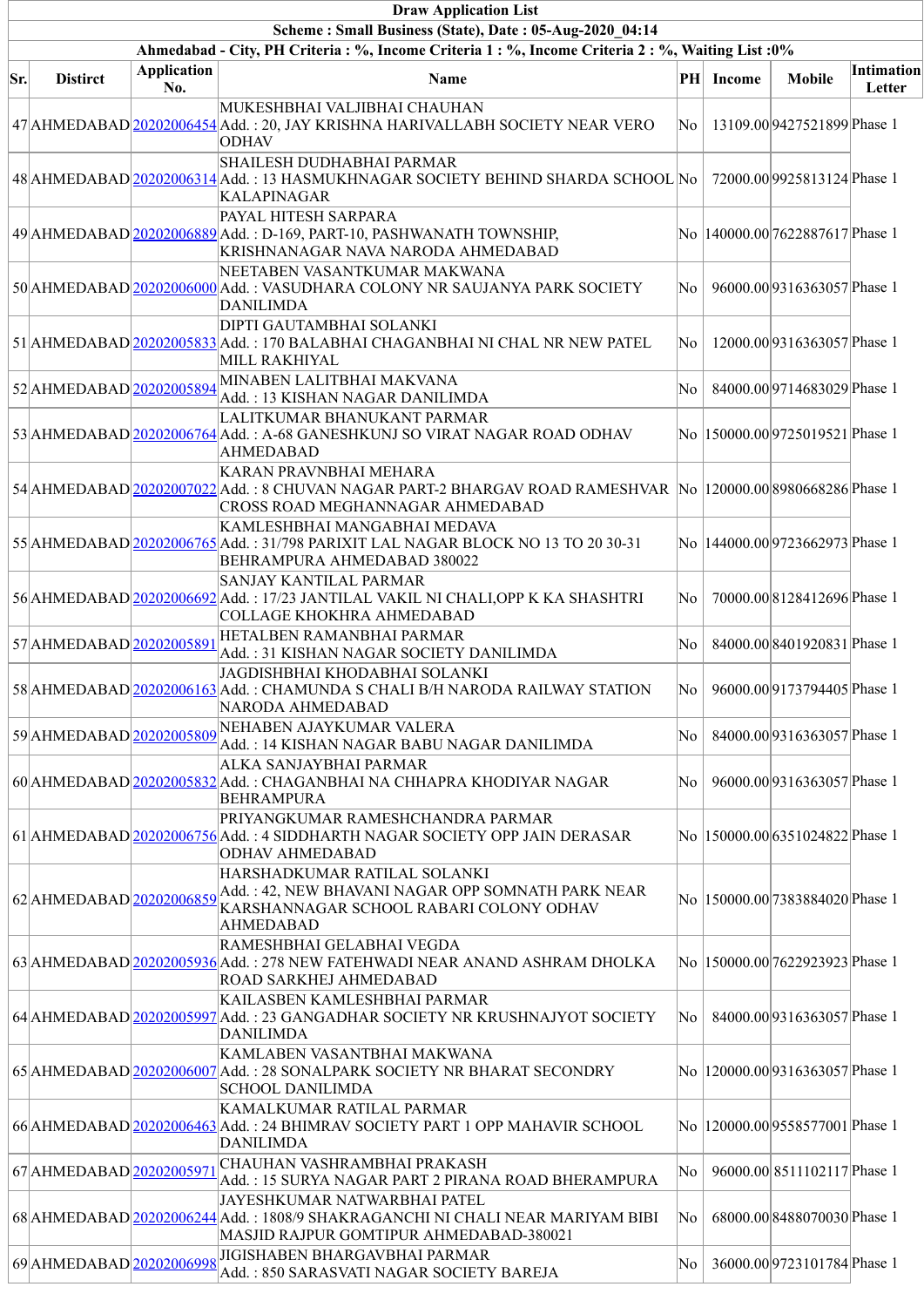|     | <b>Draw Application List</b>                                                                       |                           |                                                                                                                                                 |      |           |                                  |                             |  |  |  |  |
|-----|----------------------------------------------------------------------------------------------------|---------------------------|-------------------------------------------------------------------------------------------------------------------------------------------------|------|-----------|----------------------------------|-----------------------------|--|--|--|--|
|     | Scheme: Small Business (State), Date: 05-Aug-2020 04:14                                            |                           |                                                                                                                                                 |      |           |                                  |                             |  |  |  |  |
|     | Ahmedabad - City, PH Criteria : %, Income Criteria 1 : %, Income Criteria 2 : %, Waiting List : 0% |                           |                                                                                                                                                 |      |           |                                  |                             |  |  |  |  |
| Sr. | <b>Distirct</b>                                                                                    | <b>Application</b><br>No. | Name                                                                                                                                            |      | PH Income | <b>Mobile</b>                    | <b>Intimation</b><br>Letter |  |  |  |  |
|     |                                                                                                    |                           | KANCHAINBEN MANISHBHAI SOLANKI<br>70 AHMEDABAD 20202006153 Add.: RAMJIBHAI NI<br> CHALI,VANKARVAS,KESHAVNAGAR,SABARMATI,AHMEDABAD               |      |           | No  150000.00 7878129182 Phase 1 |                             |  |  |  |  |
|     |                                                                                                    |                           | HIRESH VINODBHAI KAPADIA<br>71 AHMEDABAD 20202006964 Add.: 9, VASUNDHARA COLONY, OPP PANCHWATI SOCIETY,<br>DANILIMDA, AHMADABAD CITY, AHMADABAD | No.  |           | 68000.00 7984005383 Phase 1      |                             |  |  |  |  |
|     | 72 AHMEDABAD 20202006912                                                                           |                           | RANJANBEN NARESHBHAI PARMAR<br>Add.: 66, MAKUBHAI NI CHALI GIRDHARNAGAR ROAD NICHE                                                              | No   |           | 72000.00 9574165158 Phase 1      |                             |  |  |  |  |
|     |                                                                                                    |                           | PUSHPABEN JAGDISHBHAI SOLANKI<br>73 AHMEDABAD 20202005769 Add.: 93, VRAJVALLABHPURA OPP, ARVIND MILL NARODA<br><b>ROAD AHMEDABAD</b>            | No   |           | 96000.00 8980600713 Phase 1      |                             |  |  |  |  |
|     |                                                                                                    |                           | SUNILKUMAR AMBALAL BANDA<br>74 AHMEDABAD 20202006458 Add.: 1/20, MAHA LAXMI APPARTMENT, NEAR GAURI CINEMA<br><b>SONI NI CHALI</b>               |      |           | No  120000.00 9773407797 Phase 1 |                             |  |  |  |  |
|     |                                                                                                    |                           | PRAHLAD BHIKHABHAI PARMAR<br>75 AHMEDABAD 20202006065 Add.: 52/496, CHANDRABHAGA HOUSING BOARD, NR.<br>BHARVSAR HOSTEL, NAVA WADAJ, AHMEDABAD   |      |           | No  150000.00 9376246836 Phase 1 |                             |  |  |  |  |
|     |                                                                                                    |                           | HITESH PREMJIBHAI GOHEL<br>76 AHMEDABAD 20202006161 Add.: 2264-279, GANDHINAGAR SOCIETY, NEAR<br>GORDHANPARK, JUNA VADAJ, AHMEDABAD             |      |           | No  150000.00 9033024154 Phase 1 |                             |  |  |  |  |
|     |                                                                                                    |                           | DHARMENDRAKUMAR REVABHAI PARMAR<br>77 AHMEDABAD 20202006948 Add.: 7, VASUNDHARA COLONY, NR. KRISHNA JYOT,<br>DANILIMDA, AHMEDABAD CITY          | No   |           | 96000.00 9173026793 Phase 1      |                             |  |  |  |  |
|     |                                                                                                    |                           | MANOJBHAI LALLJIBHAI PARMAR<br>78 AHMEDABAD 20202006325 Add.: 78-161 RAMCHANDRA COLONY GUJ HOUSING BOARD<br>KALAPINAGAR                         | Yesl |           | 72000.00 9724635587 Phase 1      |                             |  |  |  |  |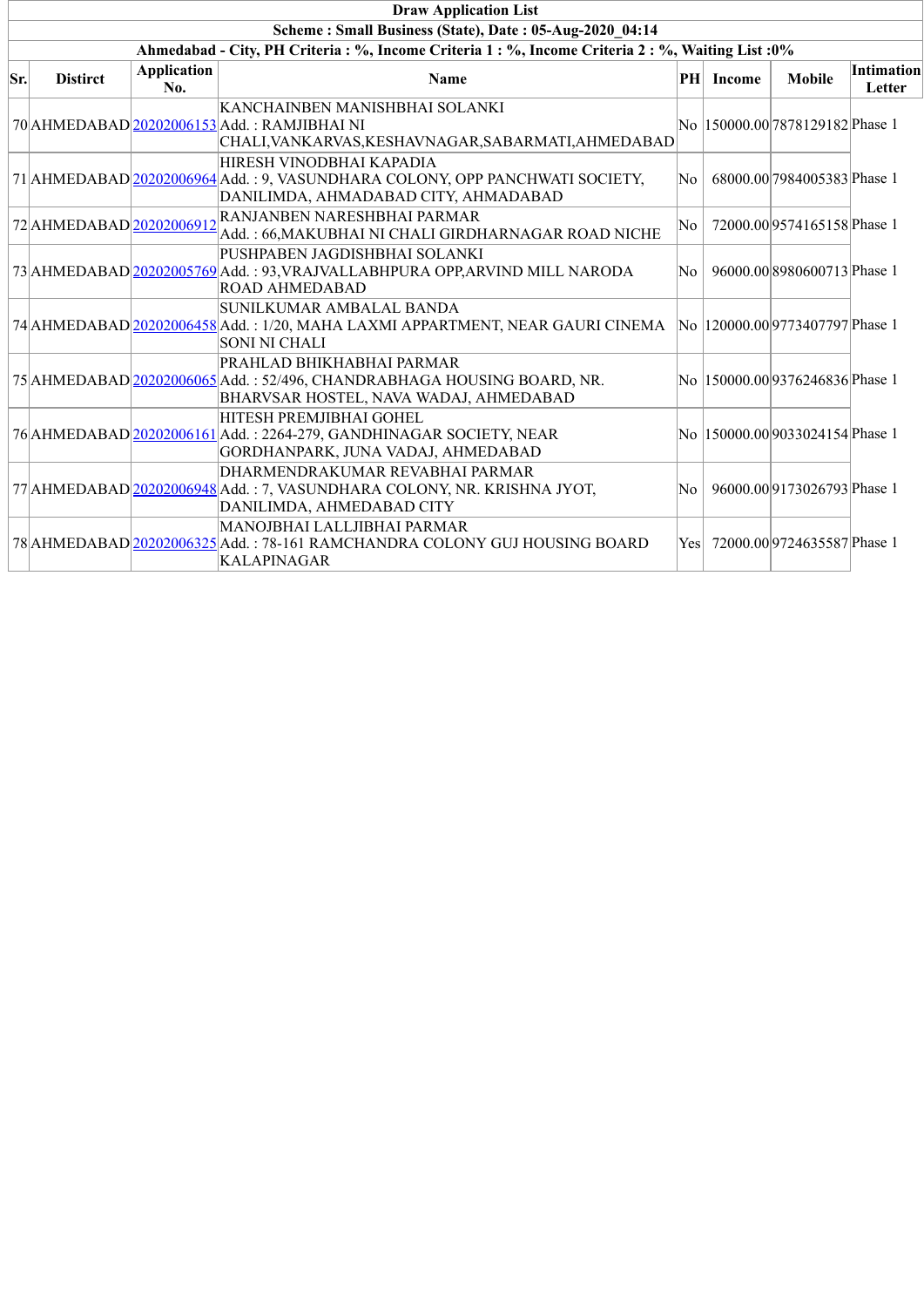|     | <b>Draw Application List</b>                            |                           |                                                                                                                                                                                        |  |           |                                 |                      |  |  |  |  |  |
|-----|---------------------------------------------------------|---------------------------|----------------------------------------------------------------------------------------------------------------------------------------------------------------------------------------|--|-----------|---------------------------------|----------------------|--|--|--|--|--|
|     | Scheme: Small Business (State), Date: 05-Aug-2020 04:14 |                           |                                                                                                                                                                                        |  |           |                                 |                      |  |  |  |  |  |
|     |                                                         |                           | PH Criteria : %, Income Criteria 1 : %, Income Criteria 2 : %, Waiting List : 0%                                                                                                       |  |           |                                 |                      |  |  |  |  |  |
| Sr. | <b>Distirct</b>                                         | <b>Application</b><br>No. | Name                                                                                                                                                                                   |  | PH Income | <b>Mobile</b>                   | Intimation<br>Letter |  |  |  |  |  |
|     | 1SURENDRANAGAR 20202006673                              |                           | REKHABEN MAVJIBHAI PARMAR<br>Add.: AT - JAINABAD AMBEDKAR AREA                                                                                                                         |  |           | No 42000.00 7600895474 Phase 1  |                      |  |  |  |  |  |
|     |                                                         |                           | GAURAVBHAI VASHRAMBHAI MAKWANA<br>2 SURENDRANAGAR 20202006144 Add.: SHAKTINANDAN SOCIETY, B/H NADODA<br>BOARDING, WADHWAN                                                              |  |           | No 60000.00 9737254444 Phase 1  |                      |  |  |  |  |  |
|     | 3SURENDRANAGAR 20202006100                              |                           | MAHADEVBHAI MOHANBHAI VAGHELA<br>Add.: AT - ALAMPURA VANKARVAS                                                                                                                         |  |           | No 50000.00 9714496144 Phase 1  |                      |  |  |  |  |  |
|     |                                                         |                           | KAMALABEN DAHYABHAI SOLANKI<br>4 SURENDRANAGAR 20202006627 Add.: PAA UAPAR OPP-GHARSHALA INDSIDE OF RAILWAY No 45000.00 8733831658 Phase 1<br>LINE WADHWAN                             |  |           |                                 |                      |  |  |  |  |  |
|     |                                                         |                           | GAUTAMBHAI SHIVABHAI PARGHI<br>5 SURENDRANAGAR 20202005858 Add.: AT NANA ANKEWALIYA, TA LAKHTAR, DIST<br>SURENDRANAGAR                                                                 |  |           | No  45000.00 9512101651 Phase 1 |                      |  |  |  |  |  |
|     |                                                         |                           | NAYANABEN HARIBHAI DABHI<br>6SURENDRANAGAR 20202006423 Add.: 19, CHANDRANAGAR, NEAR SANTOSH PARK, GIDC,<br>WADHWAN, SURENDRANAGAR                                                      |  |           | No 60000.00 9638567187 Phase 1  |                      |  |  |  |  |  |
|     |                                                         |                           | DILIPKUMAR CHATURBHAI PARMAR<br>7 SURENDRANAGAR 20202006717 Add.: SAHAYOG SCHOOL PACHHE LAKHTAR VADI<br><b>VISHTAR</b>                                                                 |  |           | No 36000.00 7600379906 Phase 1  |                      |  |  |  |  |  |
|     |                                                         |                           | <b>GOVINDBHAI RAMABHAI PARMAR</b><br>8 SURENDRANAGAR 20202005960 Add.: 75/317, HARIJAN VAS, (ADRIYANA ROAD), DHAMA,<br>SURENDRANAGAR                                                   |  |           | No 75000.00 9879953864 Phase 1  |                      |  |  |  |  |  |
|     |                                                         |                           | VINESHBHAI KALYANBHAI RATHOD<br>9 SURENDRANAGAR 20202006582 Add.: AMBEDKAR VAS-1 AT, KALMAD TA, MULI<br>DIST, SURENDRANAGAR                                                            |  |           | No 36000.00 9726757779 Phase 1  |                      |  |  |  |  |  |
|     |                                                         |                           | $10 \text{SUBENDRANAGAR} \textcolor{red}{\underline{20202005897}} \textcolor{red}{\textbf{ABHISHEK KANJIBHAI MAKWANA}}$<br>Add.: AT DANAWADA TA MULI DIST SURENDRANAGAR                |  |           | No 60000.00 9601344866 Phase 1  |                      |  |  |  |  |  |
|     |                                                         |                           | ARVINDBHAI MANJIBHAI PARMAR<br>11 SURENDRANAGAR 20202006759 Add.: 319, HARIJANVAS, MOTA TIMBLA-2 TA LIMBDI DIS<br>SURENDRANAGAR PIN 363421                                             |  |           | No 36000.00 9574383864 Phase 1  |                      |  |  |  |  |  |
|     |                                                         |                           | HANSABEN LALITKUMAR MAKWANA<br>12 SURENDRANAGAR 20202007030 Add.: NEW 80 FEET ROAD, NAVKAR SOCIETY-2, NEAR<br>SUNSHINE SCHOOL, WADHWANCITY                                             |  |           | No 48000.00 9512350605 Phase 1  |                      |  |  |  |  |  |
|     |                                                         |                           | MANIBEN DAYABHAI SOLANKI<br>13 SURENDRANAGAR 20202006602 Add.: PALA UPAR OPP-GHAR SHALA INSIDE RAILWAY<br>LINE WADHWAN                                                                 |  |           | No  45000.00 9925946618 Phase 1 |                      |  |  |  |  |  |
|     | 14SURENDRANAGAR 20202006633                             |                           | KANUBHAI SUKHABHAI PARMAR<br>Add.: AT - DASADA HANUMANVAS                                                                                                                              |  |           | No 20000.00 7201826187 Phase 1  |                      |  |  |  |  |  |
|     |                                                         |                           | PARULBEN GANESHBHAI VAGHELA<br>15 SURENDRANAGAR 20202006614 Add.: AT-MOTA TIMBALA TAL-LIMBDI DIST-<br><b>SURENDRANAGAR</b>                                                             |  |           | No 36000.00 9714182054 Phase 1  |                      |  |  |  |  |  |
|     | 16SURENDRANAGAR 20202005856                             |                           | HANSABEN NARAN SOLANKI<br>Add.: OPP GREED SHAKTIPARA WADHWAN                                                                                                                           |  |           | No 50000.00 9173793422 Phase 1  |                      |  |  |  |  |  |
|     |                                                         |                           | <b>BHARATKUMAR LALJIBHAI PARMAR</b><br>17 SURENDRANAGAR 20202005864 Add.: KRISHNA PARK-2, 80 FEET ROAD, NR. NADODA<br>BOARDING, WADHWAN CITY                                           |  |           | No 40000.00 9265165917 Phase 1  |                      |  |  |  |  |  |
|     | 18 SURENDRANAGAR 20202006335                            |                           | LAXMIBEN HARAJIBHAI CHAUHAN<br>Add.: 44, PANCHAYATGHAR TO HARIJANVAS, JASAPAR                                                                                                          |  |           | No 48000.00 9624872044 Phase 1  |                      |  |  |  |  |  |
|     |                                                         |                           | DILIPBHAI KHIMJIBHAI CHAUHAN<br>19 SURENDRANAGAR 20202006206 Add.: 50-B, PANCHAYATGHAR THI HARIJANVAS, JASAPAR, No 35000.00 9426155853 Phase 1<br>TA. DHRANGADHRA, DIST. SURENDRANAGAR |  |           |                                 |                      |  |  |  |  |  |
|     | 20SURENDRANAGAR 20202006227                             |                           | NAROTAMBHAI SHIVABHAI CHAUHAN<br>Add.: JASAPAR                                                                                                                                         |  |           | No  47000.00 9727986015 Phase 1 |                      |  |  |  |  |  |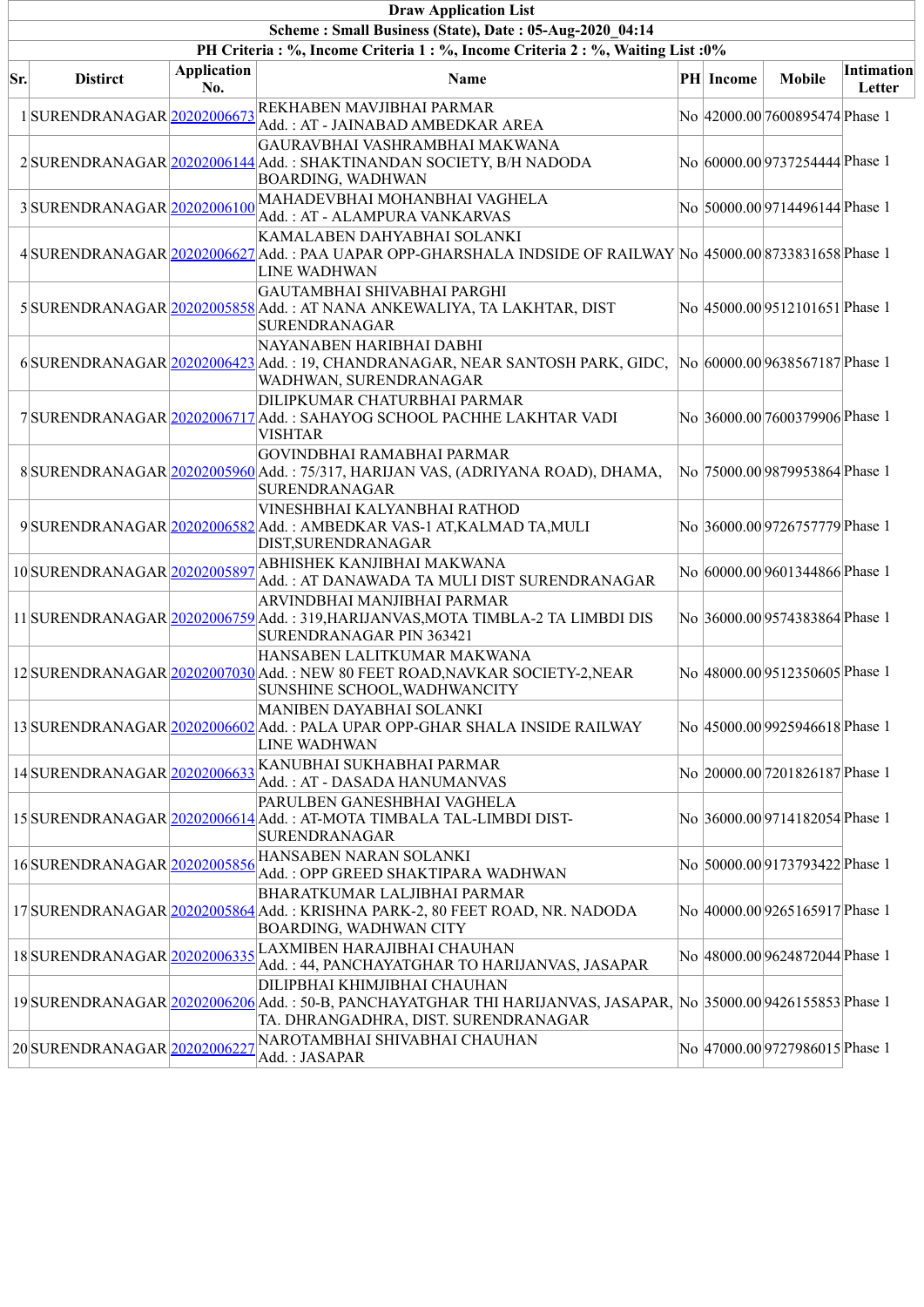| <b>Draw Application List</b>                                                                                                                |                       |                                                                                                                                                                     |                        |           |                                  |            |  |  |  |  |
|---------------------------------------------------------------------------------------------------------------------------------------------|-----------------------|---------------------------------------------------------------------------------------------------------------------------------------------------------------------|------------------------|-----------|----------------------------------|------------|--|--|--|--|
| Scheme: Small Business (State), Date: 05-Aug-2020 04:14<br>PH Criteria : %, Income Criteria 1 : %, Income Criteria 2 : %, Waiting List : 0% |                       |                                                                                                                                                                     |                        |           |                                  |            |  |  |  |  |
|                                                                                                                                             | <b>Application</b>    |                                                                                                                                                                     |                        |           |                                  | Intimation |  |  |  |  |
| <b>Sr.</b> Distirct                                                                                                                         | No.                   | Name                                                                                                                                                                |                        | PH Income | <b>Mobile</b>                    | Letter     |  |  |  |  |
|                                                                                                                                             |                       | <b>JITENDRA RATILAL PARMAR</b><br>1 RAJKOT 20202005822 Add.: 14, INDIRANAGAR 2, RAIYADHAR, NR BAPA SITARAM PAN,<br>GANDHIGRAM, RAJKOT                               | $\overline{\rm No}$    |           | 72000.00 7698836434 Phase 1      |            |  |  |  |  |
|                                                                                                                                             | 2RAJKOT 20202005961   | VIMALBHAI KHIMAJIBHAI SONDARVA<br>Add.: BAHARPURA, VANKAR VAS, DHORAJI.                                                                                             | No                     |           | 60000.00 9724873373 Phase 1      |            |  |  |  |  |
|                                                                                                                                             | 3RAJKOT 20202005872   | RAVI GORDHANBHAI RATHOD<br>Add.: AT KANGASIYADI TA LODHIKA DIST RAJKOT                                                                                              | No                     |           | 28000.00 9825893009 Phase 1      |            |  |  |  |  |
|                                                                                                                                             |                       | MANSUKH SHAMJIBHAI JADAV<br>4 RAJKOT 20202006387 Add.: INDIRANAGAR, GANDHIGRAM, NEAR RANIMA RUDIMA<br>CHOWK, NNEARR BAPA SITARAM PAN, RAJKOT                        | No                     |           | 68000.00 9408182359 Phase 1      |            |  |  |  |  |
|                                                                                                                                             | 5RAJKOT20202006495    | CHANDRIKABEN LALJIBHAI VAGHELA<br>Add.: GANJIVADA MAIN ROAD PTC MAIN ROAD-20                                                                                        | No                     |           | 72000.00 9723648310 Phase 1      |            |  |  |  |  |
|                                                                                                                                             | 6RAJKOT20202006678    | SIDDHARTH JIVANBHAI PARMAR<br>Add.: ROHIDAS PARA MAIN ROAD MORBI ROAD RAJKOT                                                                                        | No                     |           | 62000.00 8200824747 Phase 1      |            |  |  |  |  |
|                                                                                                                                             | 7RAJKOT 20202006461   | SANJAY MANSUKHBHAI SOLANKI<br>Add.: BHIMRAVNAGAR, MANDADUNGAR, NEAR AJI DEM, RAJKOT                                                                                 | $\overline{\rm No}$    |           | 70000.00 7600777536 Phase 1      |            |  |  |  |  |
|                                                                                                                                             | 8RAJKOT20202005959    | JAYSUKHBHAI DAYABHAI RATHOD<br>Add.: VANKAR VAS, BAHAR PURA, DHORAJI.                                                                                               | No.                    |           | 60000.00 9601844422 Phase 1      |            |  |  |  |  |
|                                                                                                                                             |                       | HITENDRABHAI ALABHAI RAKHASHIYA<br>9 RAJKOT 20202006873 Add.: SHRI KHETLANIVAS ROHIDAS PARA STREET NO.5 NEAR<br>RANCHHODDAS ASHRAM KUVADVA ROAD RAJKOT              |                        |           | No  120000.00 9824330194 Phase 1 |            |  |  |  |  |
|                                                                                                                                             |                       | RAMESH JETHABHAI BATHAVAR<br>10 RAJKOT 20202006883 Add.: "CHAMUNDA KRUPA", GANJIVADA STREET NO. 31,<br>OPP.DR.PARMAR'S CLINIC, BEDIPARA,RAJKOT                      | No.                    |           | 96000.008141406999Phase 1        |            |  |  |  |  |
|                                                                                                                                             |                       | KANKUBEN MAHENDRABHAI VAGHELA<br>11 RAJKOT 20202006824 Add.: BLOCK B, FLAT 6 F.M.C AVASH INDIRA NAGAR RAIYADHAR<br>ROAD, RAMAPIR CHOK, 150 RING ROAD, RAJKOT 360007 | $\overline{\text{No}}$ |           | 80000.00 7211111180 Phase 1      |            |  |  |  |  |
|                                                                                                                                             |                       | KALPESH PREMJIBHAI MAKWANA<br>12 RAJKOT 20202006932 Add.: GANDHI VASAHAT SOCIETY, NEAR OLD CITY STATION,<br><b>MORBI ROAD</b>                                       | $\overline{\rm No}$    |           | 60000.008490961814Phase 1        |            |  |  |  |  |
|                                                                                                                                             |                       | MANSUKHBHAI AMRUTBHAI VAGHELA<br>13 RAJKOT 20202006804 Add.: PROT-54, SLAM KVROTER RAIYA DHAR, RAMAPIR CHOK, 150<br>RING ROAD, RAJKOT 360007                        | $\overline{\rm No}$    |           | 18000.00 9638865084 Phase 1      |            |  |  |  |  |
|                                                                                                                                             | 14 RAJKOT 20202005820 | VASANTBHAI BABUBHAI GHUGHAL<br>Add.: KANPAR,TALUKO JASDAN                                                                                                           |                        |           | No  120000.00 8469923498 Phase 1 |            |  |  |  |  |
|                                                                                                                                             | 15 RAJKOT 20202006619 | <b>DIPAK HARIBHAI PARMAR</b><br>Add.: AT SARAPDAD TA PADDHARI JILLO RAJKOT                                                                                          | No                     |           | 47000.00 9974974373 Phase 1      |            |  |  |  |  |
|                                                                                                                                             |                       | KISHAN JAYNTIBHAI SOLANKI<br>16 RAJKOT 20202006572 Add.: MANSAROVAR PARK BHIMRAVNAGAR VARSHA TELICOM NI<br><b>SAME AJI DEM RAJKOT</b>                               | No                     |           | 68000.00 9106367013 Phase 1      |            |  |  |  |  |
|                                                                                                                                             | 17RAJKOT20202006547   | RATANBEN BATUKBHAI DAFDA<br>Add. : AT CHORDI TA GONDAL DIST RAJKOT                                                                                                  | No                     |           | 47000.00 9408004797 Phase 1      |            |  |  |  |  |
|                                                                                                                                             | 18 RAJKOT 20202006020 | PUSHPABEN RAMNIKBHAI DAFDA<br>Add.: AT CHORDI TA GONDAL DIST RAJKOT                                                                                                 | No                     |           | 48000.00 6355752008 Phase 1      |            |  |  |  |  |
|                                                                                                                                             | 19RAJKOT20202005950   | BHANUBEN MAHESHBHAI SAGATHIYA<br>Add.: NEW VIJAY NAGAR NEW THORALA RAJKOT                                                                                           | No                     |           | 72000.00 9499697842 Phase 1      |            |  |  |  |  |
|                                                                                                                                             | 20RAJKOT20202006976   | HIREN KANTIBHAI SONDARVA<br>Add.: VANKAR VAS KHAREDA                                                                                                                | $\overline{\rm No}$    |           | 47000.00 9054906768 Phase 1      |            |  |  |  |  |
|                                                                                                                                             |                       | LALABHAI BHALABHAI VANIYA<br>21 RAJKOT 20202006767 Add.: INDIRA NAGAR, BEVA BAPA BAJU MA, RAIYA DHAR ROAD,<br>RAMAPIR CHOK, 150 RING ROAD, RAJKOT 360007            | No                     |           | 70000.00 7434024510 Phase 1      |            |  |  |  |  |
|                                                                                                                                             | 22RAJKOT20202007079   | ASHOKBHAI MANJIBHAI SOLANKI<br>Add.: ZANZMER, VAYA. SUPEDI                                                                                                          | No                     |           | 40000.00 8160120913 Phase 1      |            |  |  |  |  |
|                                                                                                                                             | 23RAJKOT20202006283   | <b>SAKSHIBEN VIJAYBHAI SONDARVA</b><br>Add.: 100, HARIJAN VAS, CHORDI TA GONDAL DIST RAJKOT                                                                         | No                     |           | 47000.00 9429572242 Phase 1      |            |  |  |  |  |
|                                                                                                                                             |                       | KAMLESHBHAI MULJIBHAI RAKHASHIYA<br>24 RAJKOT 20202006869 Add.: JAYSHREE MAHAKALI KRUPA ROHIDAS PARA MAIN ROAD<br>KUVADAVA ROAD RANCHHODDAS AASHRAM RAJKOT          | No                     |           | 48000.00 9375776764 Phase 1      |            |  |  |  |  |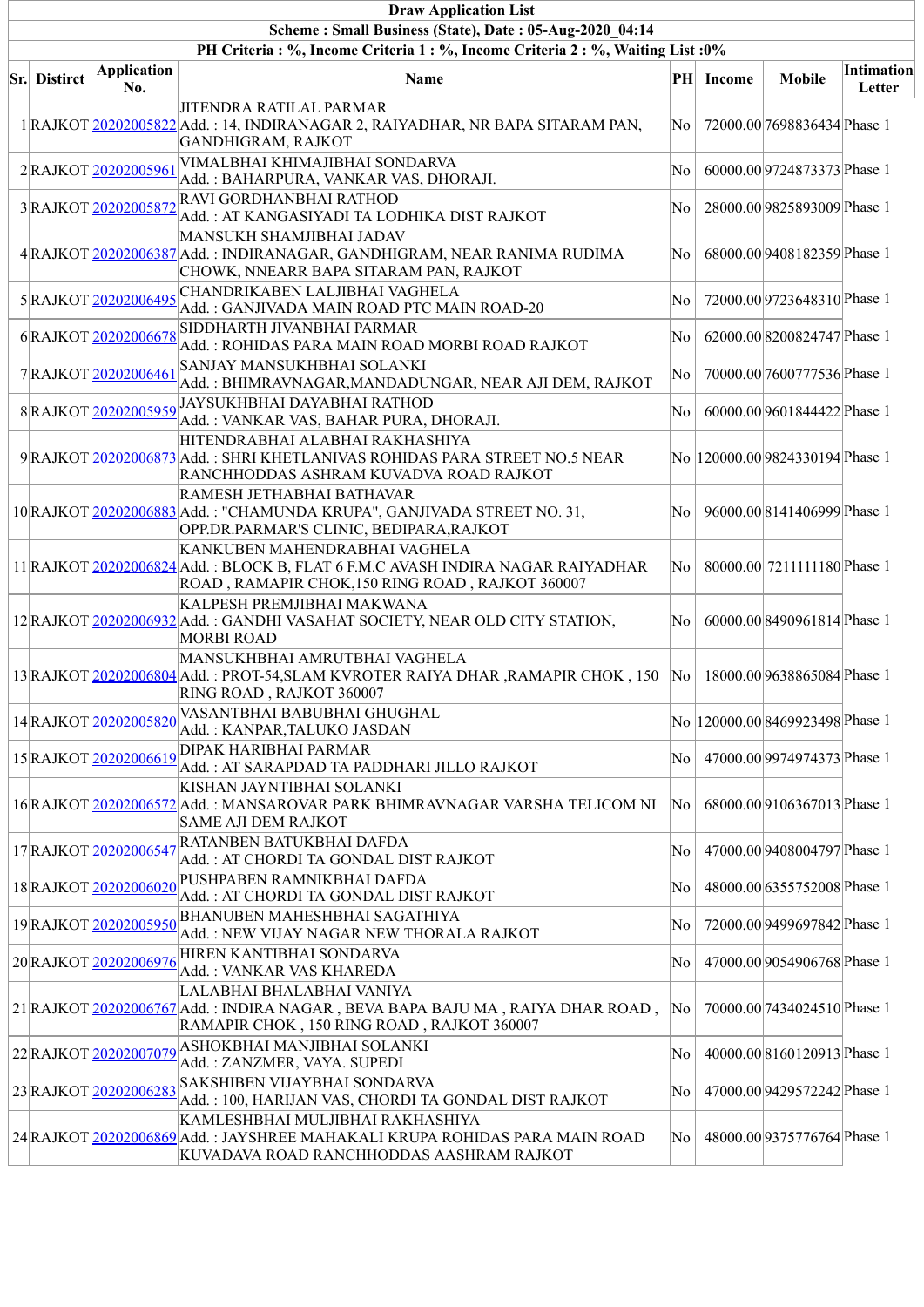|     | <b>Draw Application List</b>                                                 |                           |                                                                                                                                         |  |           |                                 |                      |  |  |  |
|-----|------------------------------------------------------------------------------|---------------------------|-----------------------------------------------------------------------------------------------------------------------------------------|--|-----------|---------------------------------|----------------------|--|--|--|
|     | Scheme: Small Business (State), Date: 05-Aug-2020 04:14                      |                           |                                                                                                                                         |  |           |                                 |                      |  |  |  |
|     | PH Criteria: %, Income Criteria 1: %, Income Criteria 2: %, Waiting List: 0% |                           |                                                                                                                                         |  |           |                                 |                      |  |  |  |
| Sr. | <b>Distirct</b>                                                              | <b>Application</b><br>No. | <b>Name</b>                                                                                                                             |  | PH Income | <b>Mobile</b>                   | Intimation<br>Letter |  |  |  |
|     |                                                                              |                           | MANSUKH VASANTBHAI PARMAR<br>1 JAMNAGAR 20202006662 Add.: SWAMINARAYAN NAGAR B/H FOREST COLONY STREET<br>NO.7 BLOCK NO.447 PITRU KRUPA  |  |           | No 60000.00 7048881336 Phase 1  |                      |  |  |  |
|     |                                                                              |                           | GIRDHAR HIRJIBHAI MAKWANA<br>2 JAMNAGAR 20202005768 Add.: BADESHWAR ROAD, VAISHLINAGAR, STREET NO.8, ROOM<br>NO.5, DANGARVADA.          |  |           | No 84000.00 9601919307 Phase 1  |                      |  |  |  |
|     |                                                                              |                           | LAKHAMAN RANABHAI DHAVAL<br>3 JAMNAGAR 20202006585 Add.: 131 SIDDHARTH NAGAR STREET NO-1 NEAR WOOLLEN<br>MILL, MAYURNAGAR ROAD JAMNAGAR |  |           | No 48000.00 8000105493 Phase 1  |                      |  |  |  |
|     |                                                                              |                           | <b>BHAGYESH DEVSHIBHAI DHULIYA</b><br>4 JAMNAGAR 20202006674 Add.: MAHESHWARI NAGAR NAGNATH GATE MOTO MEGHVAR<br>VAS JAMNAGAR           |  |           | No 60000.00 7046472112 Phase 1  |                      |  |  |  |
|     |                                                                              |                           | 5 JAMNAGAR 20202006599 PRABHABEN SOMABHAI PARMAR<br>Add.: MUGNI TOWN SIKKA JAMNAGAR DIGVIJAYGRAM                                        |  |           | No  45000.00 9099487668 Phase 1 |                      |  |  |  |
|     |                                                                              |                           | 6JAMNAGAR 20202006359 ASHOK LALJIBHAI PARMAR<br>Add.: DCC COLONY, DIGVIJAY GRAM, JAMNAGAR                                               |  |           | No 42000.00 9363327706 Phase 1  |                      |  |  |  |
|     |                                                                              |                           | 7JAMNAGAR 20202006309 HARESHBHAI PARBATBHAI BHAMBHI<br>Add.: LAKHA BAVAL, TA JAMNAGAR                                                   |  |           | No 48000.00 9904854132 Phase 1  |                      |  |  |  |
|     |                                                                              |                           | CHANDRAGUPT GOVINDBHAI RATHOD<br>8 JAMNAGAR 20202006424 Add.: ROOM NO.50, NEW HARSHAD MILL CHALI, RANJIT SAGAR<br>ROAD, JAMNAGAR-361005 |  |           | No 80000.00 9033311010 Phase 1  |                      |  |  |  |
|     |                                                                              |                           | ASHWIN RAMESHBHAI VAGHELA<br>9 JAMNAGAR 20202006549 Add.: 49 DIGVIJAY PLOT, SHANKAR TEKRI, NEHRU NAGAR, ST<br>NO 9/A, JAMNAGAR          |  |           | No 36000.00 9773478564 Phase 1  |                      |  |  |  |
|     | 10JAMNAGAR 20202006150                                                       |                           | <b>DEVSHIBHAI HARSHIBHAI PARMAR</b><br>Add.: DADIYA, DADIYA JAMNAGAR                                                                    |  |           | No 48000.00 9409975381 Phase 1  |                      |  |  |  |
|     |                                                                              |                           | <b>GAURAV VINODBHAI PARMAR</b><br>11 JAMNAGAR 20202006143 Add.: "GANPATI NIVAS" MAHESHWARINAGAR, NAGNATH GATE,<br><b>JAMNAGAR</b>       |  |           | No 50000.00 9510935100 Phase 1  |                      |  |  |  |
|     | 12JAMNAGAR 20202006438                                                       |                           | JAGRUTI BHIMJIBHAI PARMAR<br>Add.: DIGVIJAYGRAM AREA, TOWN SIKKA, JAMNAGAR                                                              |  |           | No 40000.00 6352888766 Phase 1  |                      |  |  |  |
|     |                                                                              |                           | HARESHBHAI MANSUKHBHAI BABRIYA<br>13 JAMNAGAR 20202005771 Add.: VAISALINAGAR, STREET NO.8, BADESHWAR,<br><b>DANGARVADA</b>              |  |           | No 48000.00 9879975603 Phase 1  |                      |  |  |  |
|     |                                                                              |                           | 14 JAMNAGAR 20202005750 RASHIKBHAI BAVANJIBHAI ATHU<br>Add.: SUMARI DHUTARPUR                                                           |  |           | No 40000.00 9979297181 Phase 1  |                      |  |  |  |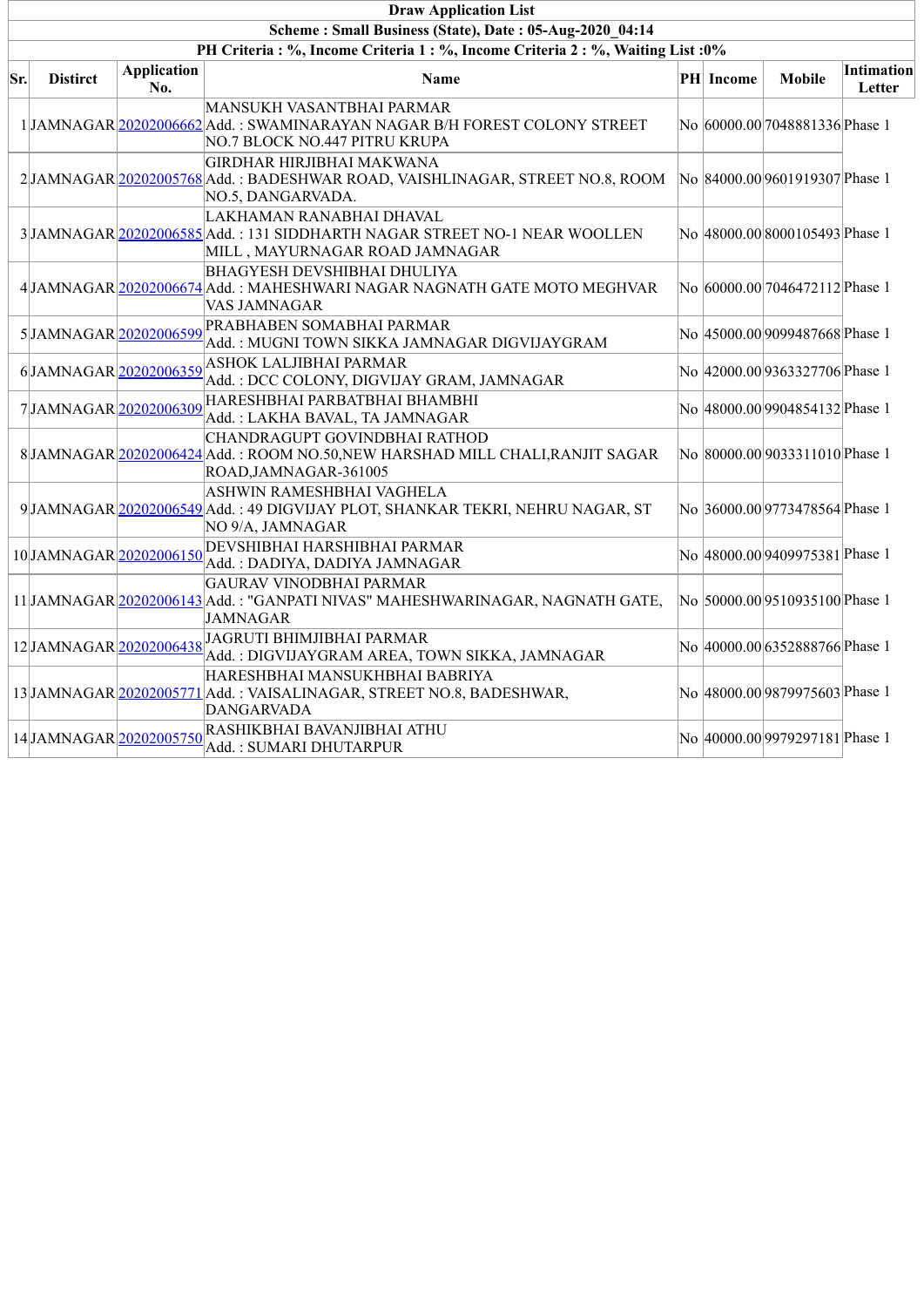|     | <b>Draw Application List</b>                            |                           |                                                                                                               |  |                  |                                 |                             |  |  |  |
|-----|---------------------------------------------------------|---------------------------|---------------------------------------------------------------------------------------------------------------|--|------------------|---------------------------------|-----------------------------|--|--|--|
|     | Scheme: Small Business (State), Date: 05-Aug-2020 04:14 |                           |                                                                                                               |  |                  |                                 |                             |  |  |  |
|     |                                                         |                           | PH Criteria : %, Income Criteria 1 : %, Income Criteria 2 : %, Waiting List : 0%                              |  |                  |                                 |                             |  |  |  |
| Sr. | <b>Distirct</b>                                         | <b>Application</b><br>No. | <b>Name</b>                                                                                                   |  | <b>PH</b> Income | <b>Mobile</b>                   | <b>Intimation</b><br>Letter |  |  |  |
|     | 1 PORBANDAR                                             |                           | ASHOKKUMAR KAMABHAI MAKAWANA<br>20202006554 Add.: CHHAYA, NEAR BHIMRAO CHOWK, VANKAR VAS,<br><b>PORBANDAR</b> |  |                  | No  60000.00 8238629629 Phase 1 |                             |  |  |  |
|     | 2PORBANDAR                                              |                           | SHARDABEN KESHUBHAI SADIYA<br>20202006268 Add.: AMEDKAR NAGAR NARSANG TEKRI CHHAYA<br><b>PORBANDAR</b>        |  |                  | No  48000.00 9979597891 Phase 1 |                             |  |  |  |
|     | 3 PORBANDAR                                             | 20202006743               | VISHAL SHAMJIBHAI CHAUHAN<br>Add.: KUMBHAVADA, KUTIYANA                                                       |  |                  | No 90000.00 8490938319 Phase 1  |                             |  |  |  |
|     | 4 PORBANDAR                                             |                           | HITESH SOMABHAI SADIYA<br>20202005953 Add.: BEHIND GHAS GODOWN, MAFATIYA PARA,<br><b>PORBANDAR</b>            |  |                  | No 68000.00 8140381581 Phase 1  |                             |  |  |  |
|     | 5 PORBANDAR                                             | 20202007024               | KUSUMBEN BHARATBHAI KHARA<br>Add.: NAVAPARA CHHAYA NEAR KENAL                                                 |  |                  | No 38000.00 9879508709 Phase 1  |                             |  |  |  |
|     | 6PORBANDAR                                              | 20202005948               | VINODBHAI MADHABHAI LUNASIYA<br>Add.: S/O MADHABHAI, NAVNATH PLOT, AT- CHAUTA                                 |  |                  | No  45000.00 9687577843 Phase 1 |                             |  |  |  |
|     | 7 PORBANDAR                                             |                           | VARSHABEN MANSUKHBHAI DODIYA<br>20202006286 Add.: CHAYA SHITARAMNAGAR OPP ARPORT<br>TA.DIST.PRBANDAR          |  |                  | No  50000.00 9574681974 Phase 1 |                             |  |  |  |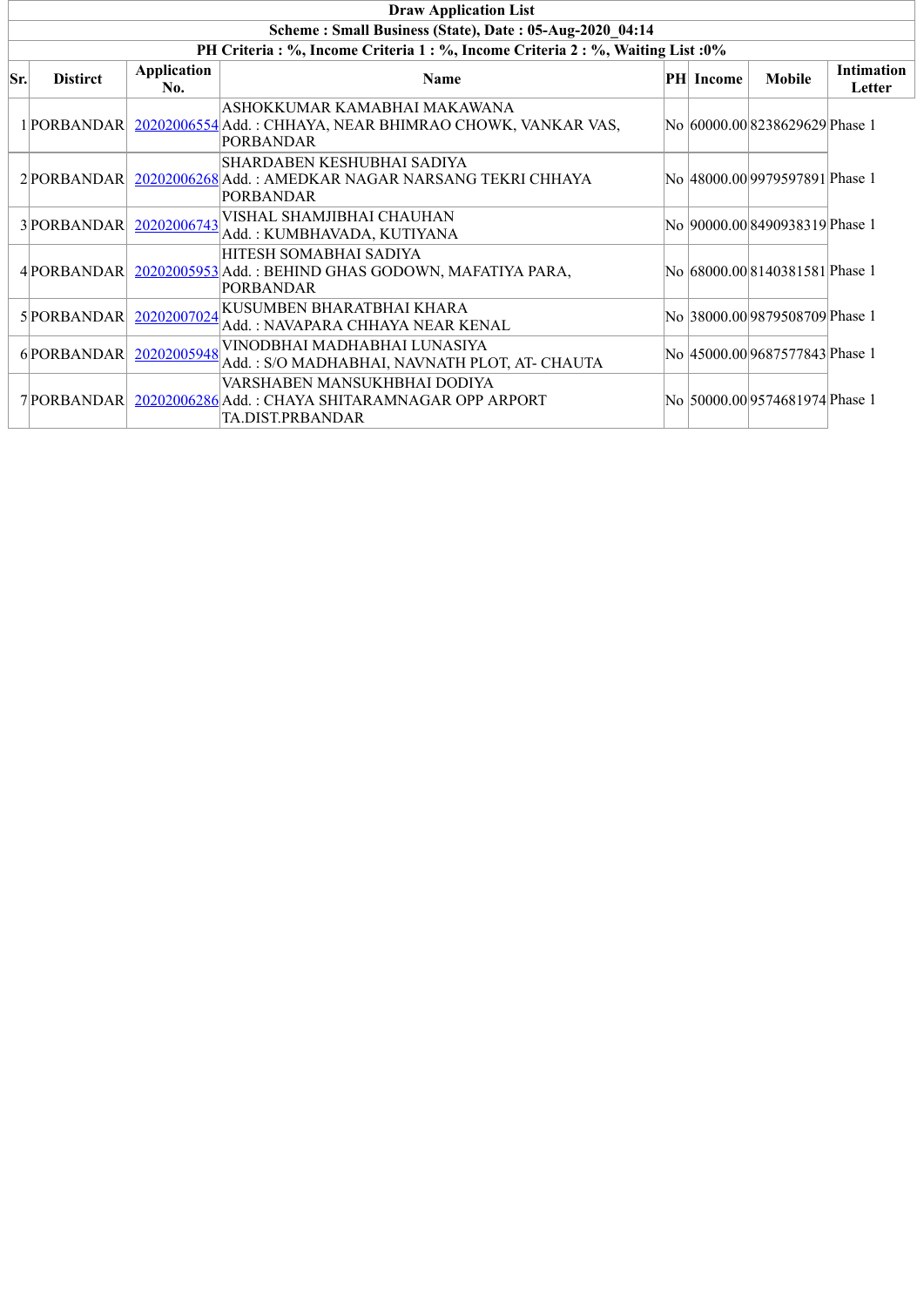|     | <b>Draw Application List</b>                            |                           |                                                                                                                                  |     |           |                                  |                             |  |  |  |  |  |
|-----|---------------------------------------------------------|---------------------------|----------------------------------------------------------------------------------------------------------------------------------|-----|-----------|----------------------------------|-----------------------------|--|--|--|--|--|
|     | Scheme: Small Business (State), Date: 05-Aug-2020 04:14 |                           |                                                                                                                                  |     |           |                                  |                             |  |  |  |  |  |
|     |                                                         |                           | PH Criteria: %, Income Criteria 1: %, Income Criteria 2: %, Waiting List: 0%                                                     |     |           |                                  |                             |  |  |  |  |  |
| Sr. | <b>Distirct</b>                                         | <b>Application</b><br>No. | Name                                                                                                                             |     | PH Income | <b>Mobile</b>                    | <b>Intimation</b><br>Letter |  |  |  |  |  |
|     |                                                         | 1JUNAGADH 20202006141     | LAV HARIBHAI MAKVANA<br>Add.: AT MEVASA KHADIYA TA JUNAGADH DIST JUNAGADH                                                        | No. |           | 80000.00 9081866289 Phase 1      |                             |  |  |  |  |  |
|     |                                                         | 2JUNAGADH 20202006646     | HEMANTBHAI NARANBHAI JADAV<br>Add. : AT-HARIPUR                                                                                  | No. |           | 60000.00 9327623042 Phase 1      |                             |  |  |  |  |  |
|     |                                                         | 3JUNAGADH 20202005909     | <b>BIPIN MADHAVJIBHAI RATHOD</b><br>Add.: AMBEDKAR NAGAR OPP. JAKATNAKA BILKHA ROAD                                              |     |           | No  100000.00 9712388641 Phase 1 |                             |  |  |  |  |  |
|     |                                                         | 4JUNAGADH 20202006714     | MANDIP BHIKHABHAI PARMAR<br>Add.: DR AMBEDKAR NAGAR VANKAR, VAS                                                                  | No  |           | 70000.00 9687001506 Phase 1      |                             |  |  |  |  |  |
|     |                                                         | 5JUNAGADH 20202006984     | ARPAN DHIRAJLAL CHAVADA<br>Add.: VANKAR VAS BHUTHNATH ROAD KHORASA GIR                                                           | No. |           | 60000.00 8141434321 Phase 1      |                             |  |  |  |  |  |
|     |                                                         | 6JUNAGADH 20202005843     | BATUKBHAI CHANABHAI CHAVADA<br>Add.: VADI VISTAR, AKALA TAL MALIYA HATINA                                                        | No. |           | 55000.00 9081518698 Phase 1      |                             |  |  |  |  |  |
|     |                                                         | 7JUNAGADH 20202005919     | SURESHKUMAR AMRUTLAL SONDARVA<br>Add.: AT GANGECHA TA MALIYA HATINA                                                              | No. |           | 50000.00 6352238607 Phase 1      |                             |  |  |  |  |  |
|     |                                                         | 8JUNAGADH 20202006294     | RAMBHAI BALUBHAI CHOHAN<br>Add.: AT-INDIRA NAGAR N P COLLEGE ROAD KESHOD                                                         | No. |           | 70000.00 9586614823 Phase 1      |                             |  |  |  |  |  |
|     |                                                         |                           | <b>RAJESH MEGHABHAI CHAUHAN</b><br>9 JUNAGADH 20202006111 Add.: H417 HANUMANPARA KHADIYA GAMTAL VADI VISTAR<br><b>AT KHADIYA</b> | No  |           | 65000.00 7046742374 Phase 1      |                             |  |  |  |  |  |
|     |                                                         |                           | PRAFUL MADHAVJIBHAI CHAUHAN<br>10 JUNAGADH 20202006327 Add.: SHERI NO-3, AMBEDKAR NAGAR, BILKHA ROAD,<br><b>JUNAGADH</b>         |     |           | No  100000.00 9023653918 Phase 1 |                             |  |  |  |  |  |
|     |                                                         | 11 JUNAGADH 20202006660   | RITAMBEN CHANABHAI KATARIYA<br>Add.: VANKARVAS TA.VANTHALI                                                                       | No  |           | 36000.00 6354015440 Phase 1      |                             |  |  |  |  |  |
|     |                                                         | 12JUNAGADH 20202006246    | MAHESHBHAI BHOVANBHAI PARMAR<br>Add.: AT SONDARDA TA KESHOD                                                                      | No  |           | 48000.00 7265883970 Phase 1      |                             |  |  |  |  |  |
|     |                                                         |                           | RANJANBEN DEVSHIBHAI PARMAR<br>13 JUNAGADH 20202006078 Add. : BILKHA ROAD HANUMAN SHERI AAMBEDKAR NAGAR<br><b>JUNAGADH</b>       | No  |           | 80000.00 9726205422 Phase 1      |                             |  |  |  |  |  |
|     |                                                         | 14JUNAGADH 20202006501    | VEJANANDBHAI BACHUBHAI KATHAD<br>Add.: VANKARVAS                                                                                 | No  |           | 50000.00 9574681974 Phase 1      |                             |  |  |  |  |  |
|     |                                                         | 15 JUNAGADH 20202005787   | VIJYABEN GORDHANBHAI GOHEL<br>Add. : AT PANIDHRA MALIYAHATINA JUNAGADH                                                           |     |           | No   55000.00 9016050261 Phase 1 |                             |  |  |  |  |  |
|     |                                                         | 16JUNAGADH 20202006654    | DAYABHAI ABHABHAI CHAVADA<br>Add.: AT-KODIDAR TA-MENDARDA                                                                        | No  |           | 50000.00 8153846948 Phase 1      |                             |  |  |  |  |  |
|     | 17JUNAGADH 20202005841                                  |                           | VANARAJBHAI CHANABHAI CHAVADA<br>Add.: 122, VANKAR VAS, AKALA VIRADI, 362245                                                     | No  |           | 60000.00 9081518698 Phase 1      |                             |  |  |  |  |  |
|     |                                                         | 18JUNAGADH 20202006656    | HITESHBHAI ARAJANBHAI BORICHA<br>Add. : AT-HARIPUR                                                                               | No  |           | 65000.00 9512567710 Phase 1      |                             |  |  |  |  |  |
|     |                                                         | 19JUNAGADH 20202006666    | KISHORBHAI ARAJANBHAI BORICHA<br>Add.: AT-HARIPUR TA-KESHOD                                                                      | No  |           | 55000.00 9712747019 Phase 1      |                             |  |  |  |  |  |
|     |                                                         | 20JUNAGADH 20202006203    | JAYESHBHAI KALABHAI SOLANKI<br>Add. : VANKARVAS NEAR PANIGF TANKA TA.DIST.JUNAGADH                                               | No. |           | 40000.00 8320792947 Phase 1      |                             |  |  |  |  |  |
|     | 21 JUNAGADH 20202005937                                 |                           | VIJAYBHAI MAGANBHAI JADEV<br>Add.: VANKARVAS TA.MANGROL DIST.JUNAGADH                                                            | No  |           | 40000.00 9574681974 Phase 1      |                             |  |  |  |  |  |
|     |                                                         |                           | 22 JUNAGADH 20202006509 ALPESHBHAI MANGABHAI SONDARAVA<br>Add.: VANKARVAS                                                        | No  |           | 60000.00 9574681974 Phase 1      |                             |  |  |  |  |  |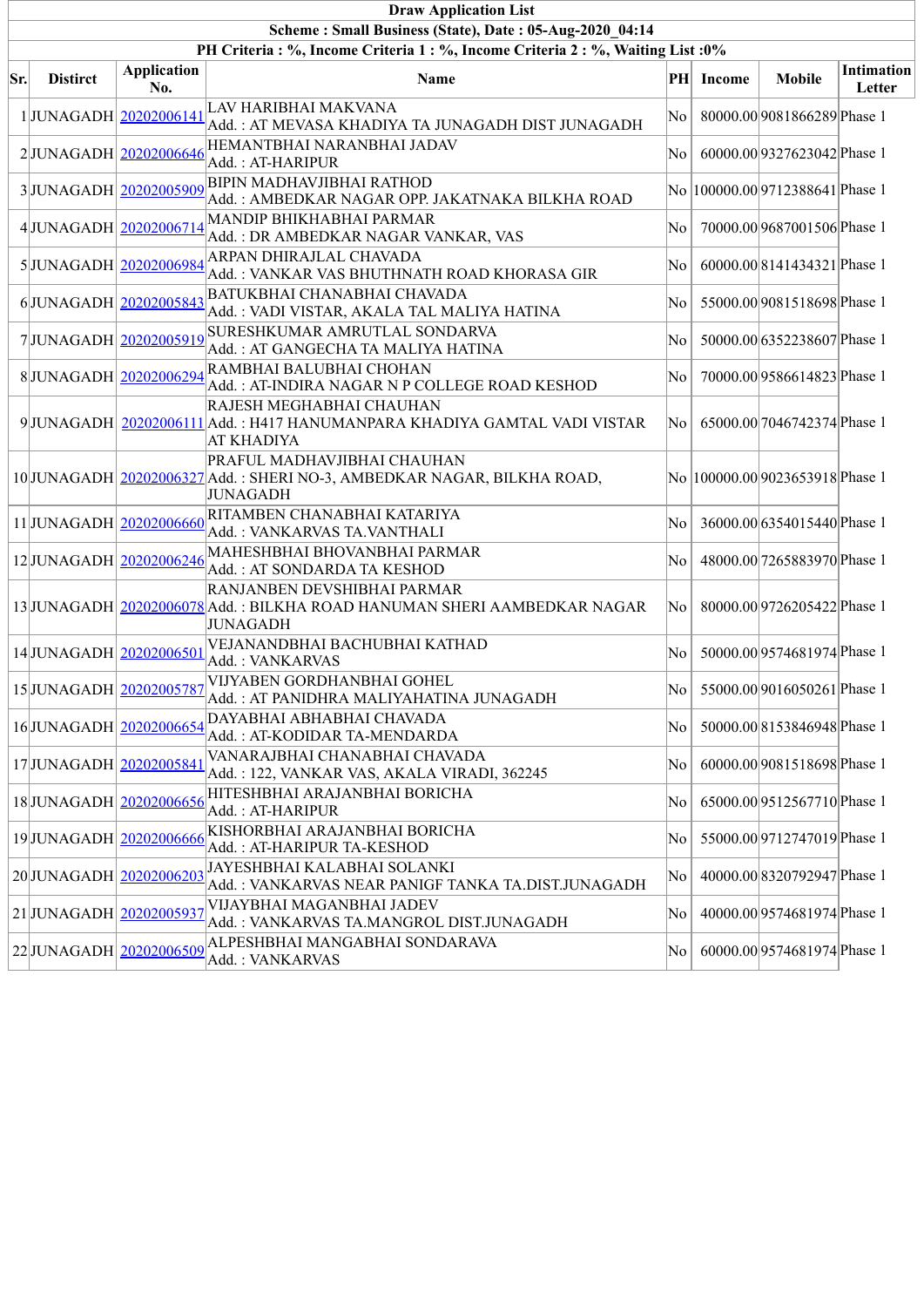|     | <b>Draw Application List</b>                                                 |                           |                                                                                                                                         |                |               |                                  |                      |  |  |  |  |  |
|-----|------------------------------------------------------------------------------|---------------------------|-----------------------------------------------------------------------------------------------------------------------------------------|----------------|---------------|----------------------------------|----------------------|--|--|--|--|--|
|     | Scheme: Small Business (State), Date: 05-Aug-2020 04:14                      |                           |                                                                                                                                         |                |               |                                  |                      |  |  |  |  |  |
|     | PH Criteria: %, Income Criteria 1: %, Income Criteria 2: %, Waiting List: 0% |                           |                                                                                                                                         |                |               |                                  |                      |  |  |  |  |  |
| Sr. | <b>Distirct</b>                                                              | <b>Application</b><br>No. | Name                                                                                                                                    | PH             | <b>Income</b> | <b>Mobile</b>                    | Intimation<br>Letter |  |  |  |  |  |
|     | 1GANDHINAGAR 20202006950                                                     |                           | ILESHKUMAR DHEERUBHAI PATEL<br>Add.: AT POST SALAKI TA DEHGAM DIST GANDHINAGAR                                                          | N <sub>0</sub> |               | 36000.00 9909422218 Phase 1      |                      |  |  |  |  |  |
|     |                                                                              |                           | RITESHKUMAR GIRISHBHAI SOLANKI<br>2 GANDHINAGAR 20202005817 Add.: 244/1491, GAYATRINAGAR, G.H.B, CHANDKHEDA,<br><b>AHMEDABAD - 24</b>   | No.            |               | 96000.00 7698810970 Phase 1      |                      |  |  |  |  |  |
|     |                                                                              |                           | HARDIKKUMAR RAJESHBHAI PATEL<br>3 GANDHINAGAR 20202005792 Add.: AT-POST, KADJODARA, T- DEHGAM, DIST-<br><b>GANDHINAGAR</b>              | No             |               | 36000.00 9104225886 Phase 1      |                      |  |  |  |  |  |
|     |                                                                              |                           | KARANKUMAR MANUBHAI SOLANKI<br>4 GANDHINAGAR 20202006613 Add.: 106 PARMAR VAS VADSAR TA KALOL DIST<br><b>GANDHINAGAR</b>                | No             |               | 60000.00 9106793014 Phase 1      |                      |  |  |  |  |  |
|     |                                                                              |                           | JITENDRAKUMAR BHIKHABHAI GOHIL<br>5 GANDHINAGAR 20202005844 Add.: 15 SHIVALAY TENAMENT NEAR OLD WATER TANK<br><b>RAILWAY EAST KALOL</b> | N <sub>0</sub> |               | 70000.00 7383546930 Phase 1      |                      |  |  |  |  |  |
|     | 6GANDHINAGAR 20202007106                                                     |                           | ANKITKUMAR JAYANTIBHAI PARMAR<br>Add.: 1186-2 SECTOR -2A GANDHINAGAR                                                                    | Yes            |               | 60000.00 9904706670 Phase 1      |                      |  |  |  |  |  |
|     | 7GANDHINAGAR 20202005874                                                     |                           | SANJAYBHAI CHIAMANBHAI VAGHELA<br>Add.: ROHIT VAS                                                                                       | N <sub>0</sub> |               | 16000.00 7567862252 Phase 1      |                      |  |  |  |  |  |
|     | 8GANDHINAGAR 20202006119                                                     |                           | PRAVINBHAI LALABHAI SOLANKI<br>Add.: 102, SOLANKI VAS, DEVKARAN NA MUVADA                                                               | No             |               | 80000.008128376026Phase 1        |                      |  |  |  |  |  |
|     |                                                                              |                           | MRUGESHKUMAR BHARATBHAI BHARATBHAI<br>9 GANDHINAGAR 20202006403 Add.: 17-199, SAHYOG APARTMENT, SECTOR 24,<br><b>GANDHINAGAR</b>        |                |               | No  120000.00 7226037618 Phase 1 |                      |  |  |  |  |  |
|     | 10GANDHINAGAR 20202006653                                                    |                           | JASHODABEN JAYANTIBHAI MESARIYAA<br>Add.: HARIJAN VAS VANTAMA                                                                           | No             |               | 40000.00 8980836930 Phase 1      |                      |  |  |  |  |  |
|     | 11GANDHINAGAR 2020200577                                                     |                           | SHAILESHKUMAR HIRABHAI VAGHELA<br>Add.: ROHIT VAS                                                                                       | N <sub>0</sub> |               | 85000.00 6351363873 Phase 1      |                      |  |  |  |  |  |
|     |                                                                              |                           | PANKAJKUMAR DHANJIBHAI DHARVA<br>12 GANDHINAGAR 20202007001 Add.: VADVALO VAS AP.RAKHIYAL TALUKO.DAHEGAM<br>DIST.GANDHINAGAR            | No             |               | 25000.00 9974153397 Phase 1      |                      |  |  |  |  |  |
|     |                                                                              |                           | KETANKUMAR MANUBHAI SOLANKI<br>13 GANDHINAGAR 20202006609 Add.: 106 PARMAR VAS VADSAR TA KALOL DIST<br><b>GANDHINAGAR</b>               | N <sub>0</sub> |               | 60000.008200973477 Phase 1       |                      |  |  |  |  |  |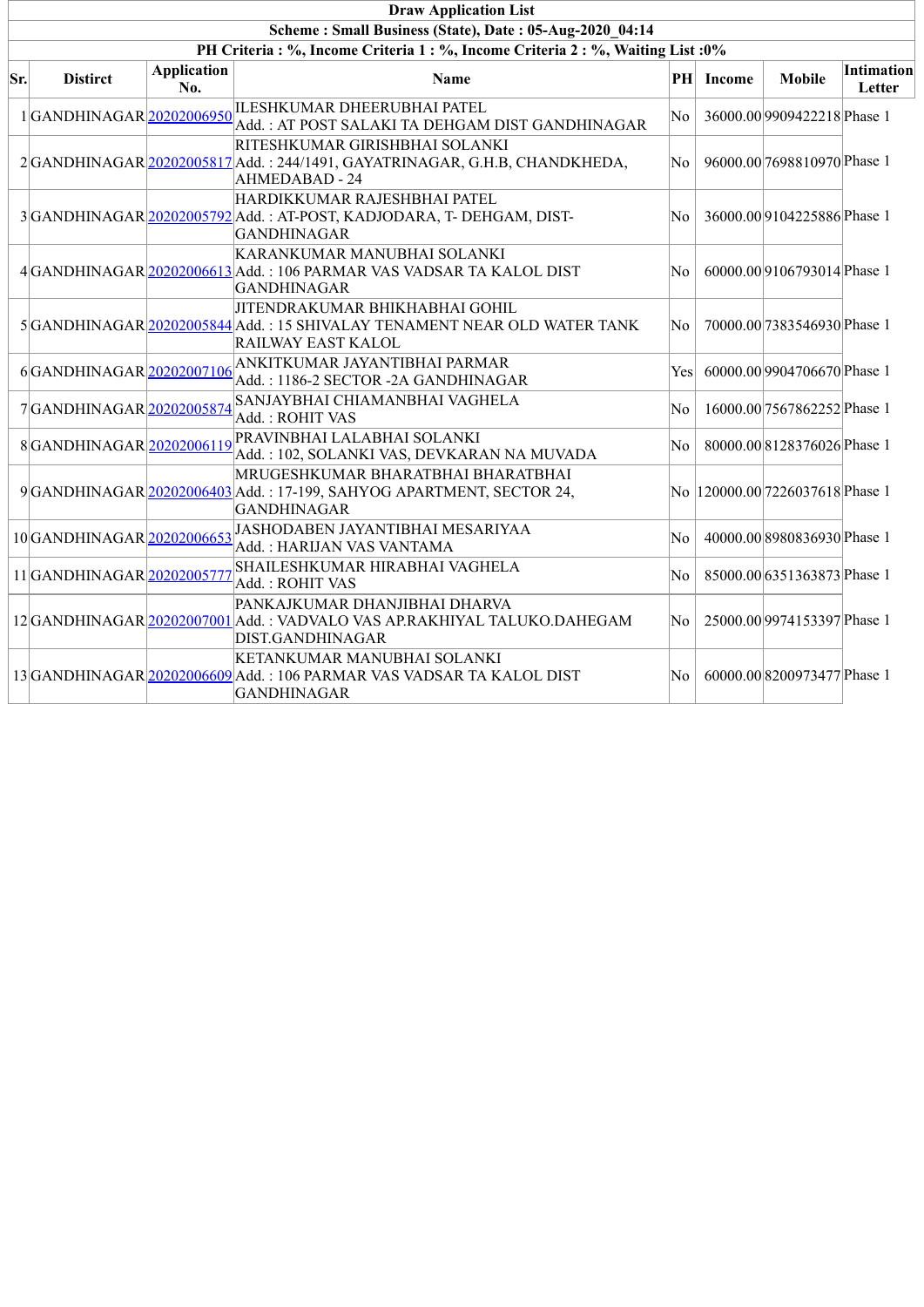| <b>Draw Application List</b>                                                     |                           |                                                                                                                                      |                        |           |                                  |                      |  |  |  |  |  |
|----------------------------------------------------------------------------------|---------------------------|--------------------------------------------------------------------------------------------------------------------------------------|------------------------|-----------|----------------------------------|----------------------|--|--|--|--|--|
| Scheme: Small Business (State), Date: 05-Aug-2020 04:14                          |                           |                                                                                                                                      |                        |           |                                  |                      |  |  |  |  |  |
| PH Criteria : %, Income Criteria 1 : %, Income Criteria 2 : %, Waiting List : 0% |                           |                                                                                                                                      |                        |           |                                  |                      |  |  |  |  |  |
| <b>Sr.</b> Distirct                                                              | <b>Application</b><br>No. | <b>Name</b>                                                                                                                          |                        | PH Income | <b>Mobile</b>                    | Intimation<br>Letter |  |  |  |  |  |
|                                                                                  | 1 AMRELI 20202006777      | GAUTAMBHAI DHUDABHAI KHUMAN<br>Add. : AT.SIRAVANIYA TO.BABRA DI.AMRELI                                                               |                        |           | No  120000.00 7984867157 Phase 1 |                      |  |  |  |  |  |
|                                                                                  |                           | MAHESH PREMJIBHAI DAFDA<br>2 AMRELI 20202006971 Add.: PREMPARA, VISAVADAR ROAD, NEAR PREMPARA BUS<br>STATION, DHARI, AMRELI, GUJARAT | No                     |           | 75000.00 9725264716 Phase 1      |                      |  |  |  |  |  |
|                                                                                  | 3AMRELI20202007080        | JAYSUKHBHAI PREMJIBHAI BABARIYA<br>Add.: VANKAR VAS PITHVAJAL ROAD                                                                   | No                     |           | 65000.00 9724452100 Phase 1      |                      |  |  |  |  |  |
|                                                                                  | 4AMRELI20202006727        | NITINKUMAR HAMIRBHAI VALSUR<br>Add.: ASOPALAV SOCIETY HATHASNI ROAD SAVAR KUNDLA                                                     | No                     |           | 45000.00 8511470527 Phase 1      |                      |  |  |  |  |  |
|                                                                                  | 5AMRELI 20202005778       | <b>BHIKHALAL MEGHJIBHAI SOLANKI</b><br>Add. : AT SHEKHPIPARIYA TA LATHI DIST AMRELI                                                  | $\overline{\text{No}}$ |           | 45000.00 9909358057 Phase 1      |                      |  |  |  |  |  |
|                                                                                  | 6AMRELI20202005741        | HASMUKHBHAI UKABHAI DHADHAL<br>Add.: AT SHEKHPIPARIYA TA LATHI DIST AMRELI                                                           | $\overline{\text{No}}$ |           | 32000.008758676082Phase 1        |                      |  |  |  |  |  |
|                                                                                  | 7AMRELI20202005898        | HANSABEN KHIMJIBHAI BORICHA<br>Add.: BORADI TA DHARI JI AMRELI                                                                       | No.                    |           | 0.00 9016549765 Phase 1          |                      |  |  |  |  |  |
|                                                                                  | 8AMRELI20202006059        | ARAVINDBHAI DEVSHIBHAI VALSUR<br>Add.: DOLTI TA SAVARKUNDLA                                                                          | No                     |           | 80000.00 7359161308 Phase 1      |                      |  |  |  |  |  |
|                                                                                  | 9AMRELI20202005866        | RAHULBHAI VINUBHAI MAYATRA<br>Add.: DERIDHAR, DEVGAM, AMRELI, GUJARAT.365460                                                         | No                     |           | 47000.00 9510954391 Phase 1      |                      |  |  |  |  |  |
|                                                                                  | 10 AMRELI 20202006710     | NANDUBEN LALJIBHAI PARMAR<br>Add.: MAHUVA ROAD BHAGINI CHATRALAY SAVARKUNDLA                                                         | $\overline{\text{No}}$ |           | 50000.00 9904300179 Phase 1      |                      |  |  |  |  |  |
|                                                                                  | 11 AMRELI 20202006713     | KANUBHAI BAVAJIBHAI RATHOD<br>Add. : HATHSNI ROAD KHODIYAR NAGAR SAVARKUNDLA                                                         | No                     |           | 60000.00 9904300179 Phase 1      |                      |  |  |  |  |  |
|                                                                                  | 12 AMRELI 20202007088     | <b>NILESH GOVINDBHAI SOLANKI</b><br>Add.: PIPALAG ROAD MOTA ANKDIYA                                                                  | $\overline{\text{No}}$ |           | 50000.00 8401310569 Phase 1      |                      |  |  |  |  |  |
|                                                                                  | 13AMRELI20202006209       | VINODKUMAR GHALABHAI JADAV<br>Add.: BHUKHLI SANTHALI TAL KUNKAVAVA DIST AMRELI 365480                                                |                        |           | No  100000.00 6359372262 Phase 1 |                      |  |  |  |  |  |
|                                                                                  | 14 AMRELI 20202005835     | CHAMPABEN PRAVINBHAI PRAVINBHAI<br>Add.: GAM SHELANA TA. SAVARKUNDLA AMRELI                                                          | No.                    |           | 45000.00 9016549765 Phase 1      |                      |  |  |  |  |  |
|                                                                                  | 15 AMRELI 20202006990     | CHAMPABEN KISHORBHAI DENGADA<br>Add.: RAMJI MANDIR, JEJAD, POST. VANDA                                                               | No.                    |           | 75000.00 8160120913 Phase 1      |                      |  |  |  |  |  |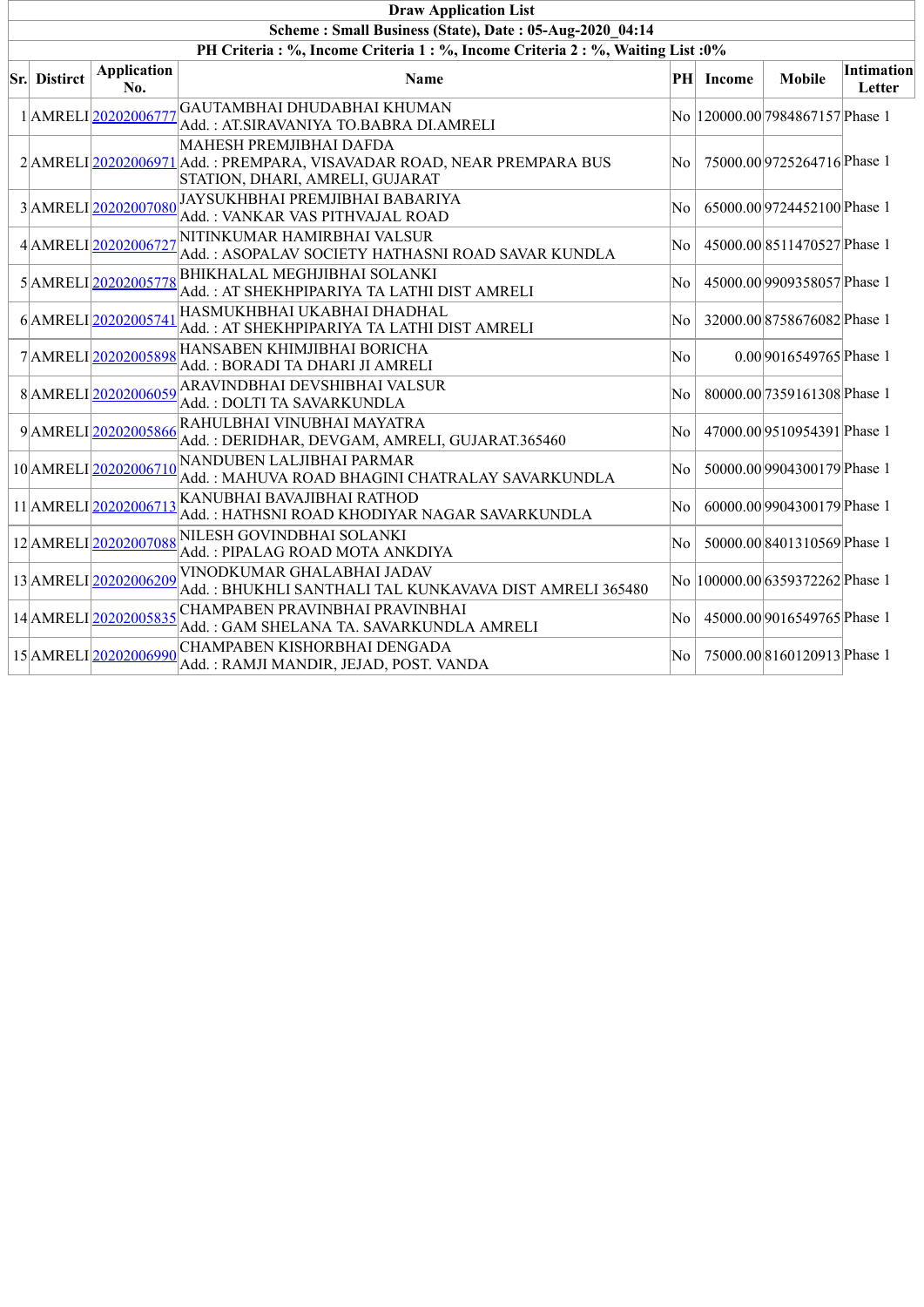|                 | <b>Draw Application List</b>                                                 |                           |                                                                                                                           |  |                  |                                 |                                    |  |  |  |  |  |  |
|-----------------|------------------------------------------------------------------------------|---------------------------|---------------------------------------------------------------------------------------------------------------------------|--|------------------|---------------------------------|------------------------------------|--|--|--|--|--|--|
|                 | Scheme: Small Business (State), Date: 05-Aug-2020 04:14                      |                           |                                                                                                                           |  |                  |                                 |                                    |  |  |  |  |  |  |
|                 | PH Criteria: %, Income Criteria 1: %, Income Criteria 2: %, Waiting List: 0% |                           |                                                                                                                           |  |                  |                                 |                                    |  |  |  |  |  |  |
| $\mathbf{S}$ r. | <b>Distirct</b>                                                              | <b>Application</b><br>No. | Name                                                                                                                      |  | <b>PH</b> Income | <b>Mobile</b>                   | <b>Intimation</b><br><b>Letter</b> |  |  |  |  |  |  |
|                 | $1$ KANTHA                                                                   | 20202006453               | <b>DINESHBHAI PRAYAGBHAI PARMAR</b><br>Add.: B/H- BUS STAND, VADALI                                                       |  |                  | No 72000.00 9586409014 Phase 1  |                                    |  |  |  |  |  |  |
|                 | $2$ <b>SABAR</b><br>KANTHA                                                   | 20202006529               | TULSIBEN GOPALBHAI PARMAR<br>Add.: VADALI                                                                                 |  |                  | No 68000.00 7574848891 Phase 1  |                                    |  |  |  |  |  |  |
|                 | $3\overline{\smash{\big)}\ x}$<br><b>KANTHA</b>                              | 20202006330               | JAGDISHBHAI DHULABHAI VANKAR<br>Add.: AT POST MALI                                                                        |  |                  | No 65000.00 7069403299 Phase 1  |                                    |  |  |  |  |  |  |
|                 | $4$ SABAR<br><b>KANTHA</b>                                                   | 20202006310               | HITESHKUMAR GOVINDBHAI PARMAR<br>Add.: PO CHADASANA AT NANI VADOL IDAR S K                                                |  |                  | No 40000.00 9574516710 Phase 1  |                                    |  |  |  |  |  |  |
|                 | $5\sqrt{\frac{\text{SABAR}}{\text{A}} }$<br><b>KANTHA</b>                    | 20202006223               | VIPULKUMAR AMUTBHAI PARMAR<br>Add.: POYADA                                                                                |  |                  | No 40000.00 9484662097 Phase 1  |                                    |  |  |  |  |  |  |
|                 | $6\begin{array}{l}\n\stackrel{\text{SABAR}}{\text{KANTHA}}\n\end{array}$     | 20202006658               | JAYESHKUMAR MANABHAI VANKAR<br>Add.: AT POST ADPODARA                                                                     |  |                  | No 40000.00 9978167386 Phase 1  |                                    |  |  |  |  |  |  |
|                 | $7\overline{\smash{\big)}\,{\rm SABAR}}$<br><b>KANTHA</b>                    | 20202005920               | DASHRATHBHAI KACHRABHAI PARMAR<br>Add.: AT PO GHADKAN                                                                     |  |                  | No 45000.00 8128709361 Phase 1  |                                    |  |  |  |  |  |  |
|                 | $8\overline{\smash{\big  \text{SABAR}}}$<br><b>KANTHA</b>                    | 20202007039               | KANABHAI KALABHAI CHAMAR<br>Add.: AT POST VAVDI TA HIMMATNAGAR                                                            |  |                  | No 35000.00 9429154916 Phase 1  |                                    |  |  |  |  |  |  |
|                 | $9$ <sup>SABAR</sup><br>KANTHA                                               |                           | <b>SONALBEN NARESHBHAI RAVAT</b><br>20202006039 Add.: AT&PO-LALODA, TA-IDAR, ADDRESS-VANKAR CHENAVA<br><b>FALI LALODA</b> |  |                  | No 45000.00 7016577959 Phase 1  |                                    |  |  |  |  |  |  |
|                 | $10\overline{\smash{\big  \}}_{rr}$ $\overline{\rm SABAR}$<br><b>KANTHA</b>  | 20202007032               | RAMANBHAI KODARBHAI CHAMAR<br>Add.: AT POST VAVDI TA HIMMATNAGAR                                                          |  |                  | No 35000.00 9408412096 Phase 1  |                                    |  |  |  |  |  |  |
| 11              | SABAR<br>KANTHA                                                              | 20202006986               | HIRALBEN JAGDISHBHAI PARMAR<br>Add.: AT MATH BHOJAYAT, POST VERABAR, TA VADALI                                            |  |                  | No 48900.00 8780803222 Phase 1  |                                    |  |  |  |  |  |  |
|                 | $12\overline{\smash{\big }\n\big _{\mathcal{H}}}$ SABAR<br><b>KANTHA</b>     | 20202006981               | JITENDRAKUMAR KISHORBHAI PARMAR<br>Add.: PAHADIYA VIBHAG HIMATNAGAR                                                       |  |                  | No 38000.00 8320057966 Phase 1  |                                    |  |  |  |  |  |  |
|                 | $13 \times \overline{\text{ABAR}}$<br><b>KANTHA</b>                          | 20202006682               | VARSHABEN KHENGARBHAI PARMAR<br>Add.: FATEPUR                                                                             |  |                  | No 47000.00 7265079578 Phase 1  |                                    |  |  |  |  |  |  |
|                 | $14\overline{\smash{\big)}\,_{\mathcal{F}}}$ ABAR<br><b>KANTHA</b>           | 20202006129               | URMILABEN JIGNESHBHAI CHENVA<br>Add.: AT POST-REVAS TA-IDAR DIST-SABARKANTHA                                              |  |                  | No 43000.00 9558640244 Phase 1  |                                    |  |  |  |  |  |  |
|                 | $15\overline{\smash{\big)}\,_{\cdot\cdot}^{SABAR}}$<br><b>KANTHA</b>         | 20202006415               | URVASHABAHEN RAMESHBHAI PARMAR<br>Add.: VANKAR VAS                                                                        |  |                  | No  18000.00 7433005681 Phase 1 |                                    |  |  |  |  |  |  |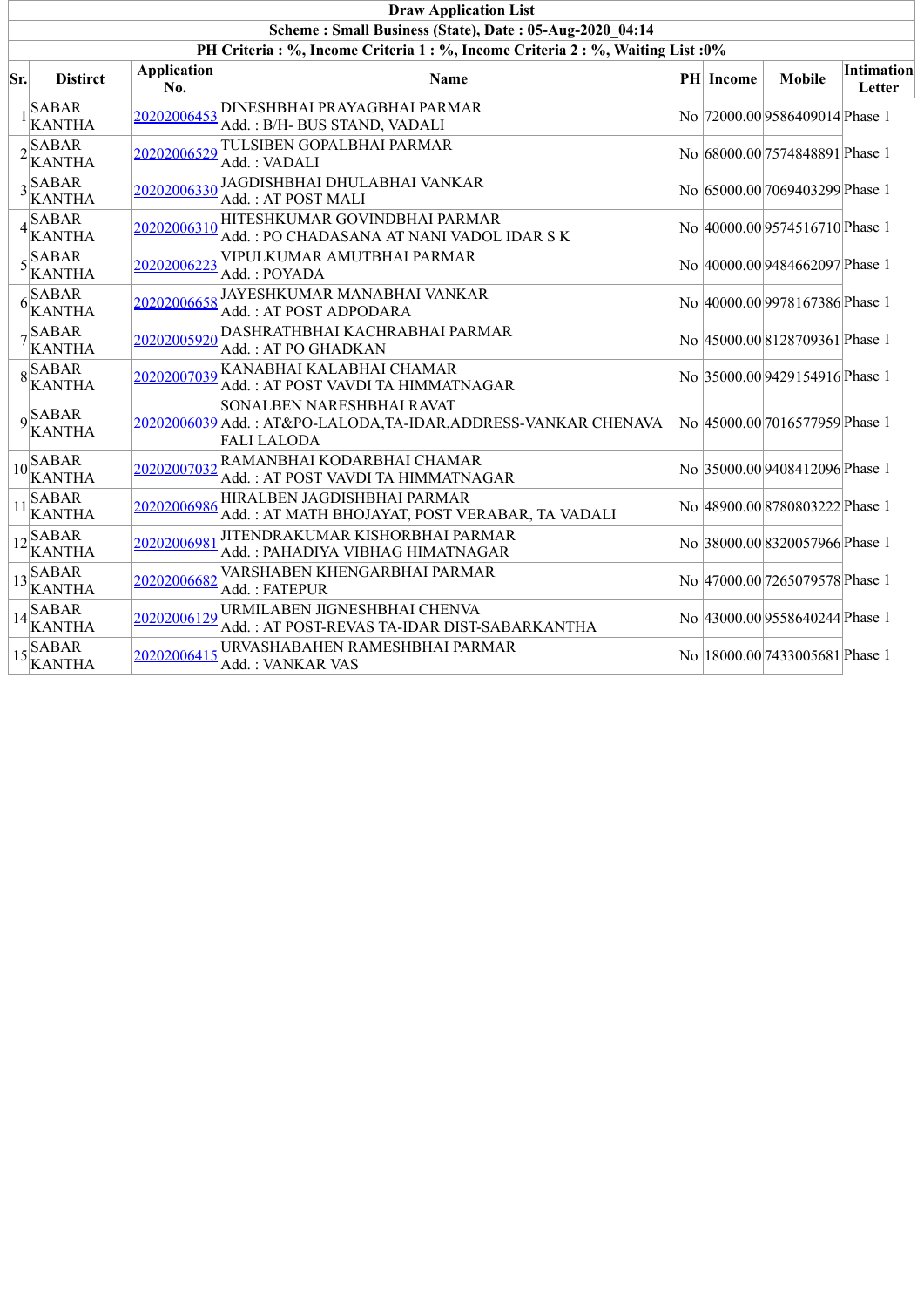|     | <b>Draw Application List</b>                                                 |                           |                                                                                                                                                      |                        |                  |                                  |                             |  |  |  |  |  |
|-----|------------------------------------------------------------------------------|---------------------------|------------------------------------------------------------------------------------------------------------------------------------------------------|------------------------|------------------|----------------------------------|-----------------------------|--|--|--|--|--|
|     | Scheme: Small Business (State), Date: 05-Aug-2020 04:14                      |                           |                                                                                                                                                      |                        |                  |                                  |                             |  |  |  |  |  |
|     | PH Criteria: %, Income Criteria 1: %, Income Criteria 2: %, Waiting List: 0% |                           |                                                                                                                                                      |                        |                  |                                  |                             |  |  |  |  |  |
| Sr. | <b>Distirct</b>                                                              | <b>Application</b><br>No. | Name                                                                                                                                                 |                        | <b>PH</b> Income | <b>Mobile</b>                    | <b>Intimation</b><br>Letter |  |  |  |  |  |
|     | 1 BHAVNAGAR 20202006525                                                      |                           | RAMESHBHAI VALJIBHAI KHIMSURIYA<br>Add.: AT VELAVADAR TA GARIYADHAR DIST BHAVNAGAR                                                                   | No                     |                  | 80000.00 9558602925 Phase 1      |                             |  |  |  |  |  |
|     |                                                                              |                           | <b>BHAVESHBHAI SAMATBHAI SOLANKI</b><br>2 BHAVNAGAR 20202007084 Add.: PLOT VISTAR, VISAVADAR, BHAVNAGAR, GUJARAT-<br>364290                          | No.                    |                  | 26000.00 7984201485 Phase 1      |                             |  |  |  |  |  |
|     |                                                                              |                           | REKHABEN NARENDRABHAI CHAUHAN<br>3 BHAVNAGAR 20202006669 Add.: 352, UTTAR KRUSHNA NAGAR, SANT<br>ROHIDASNAGAR.ANANDNAGAR, BHAVNAGAR                  | No                     |                  | 60000.00 6352444476 Phase 1      |                             |  |  |  |  |  |
|     | 4BHAVNAGAR 20202007013                                                       |                           | SANJAYBHAI NATHUBHAI CHAUHAN<br>Add.: RAJIVNAGAR, SIHOR                                                                                              | No                     |                  | 66000.00 9898764938 Phase 1      |                             |  |  |  |  |  |
|     | 5BHAVNAGAR 20202006350                                                       |                           | GAURIBEN BHARATBHAI MAKWANA<br>Add.: B/H SCHOOL, FARIYADKA                                                                                           | No                     |                  | 20000.00 9725843812 Phase 1      |                             |  |  |  |  |  |
|     | 6BHAVNAGAR 20202006026                                                       |                           | VIJAY DAYABHAI SOLANKI<br>Add.: AMBEDKARNAGAR SIHOR                                                                                                  | No                     |                  | 60000.00 9726224942 Phase 1      |                             |  |  |  |  |  |
|     | 7BHAVNAGAR 20202005826                                                       |                           | KAMLABEN MUKESHBHAI MAKWANA<br>Add.: MAFATNAGAR, BUDHEL                                                                                              | No                     |                  | 90000.00 9714184682 Phase 1      |                             |  |  |  |  |  |
|     |                                                                              |                           | AMIT VALJIBHAI SOLANKI<br>8 BHAVNAGAR 20202006374 Add.: BLOCK NO 2, ROOM NO 749, DEEP HOUSING SOCIETY,<br>ANANDNAGAR, BHAVNAGAR                      | No.                    |                  | 60000.00 6355476658 Phase 1      |                             |  |  |  |  |  |
|     |                                                                              |                           | DINESHBHAI BHANJIBHAI PADAYA<br>9 BHAVNAGAR 20202006017 Add.: PLOT NO.40, VANKAR SOCIETY, GUJARAT HOUSING<br>BOARD NARI ROAD, KUMBHARVADA, BHAVNAGAR | No.                    |                  | 60000.00 9723888349 Phase 1      |                             |  |  |  |  |  |
|     | 10 BHAVNAGAR 20202006288                                                     |                           | ANKITABEN SANJAYBHAI RATHOD<br>Add.: A 209 SUMAN NAGAR AAWAS BHARIMATA ROA SURAT                                                                     |                        |                  | No  120000.00 9723032012 Phase 1 |                             |  |  |  |  |  |
|     |                                                                              |                           | RAMESHBHAI AMARBHAI MAKWANA<br>11 BHAVNAGAR 20202006337 Add.: ANANDNAGAR ROAD, DIPAK CHOWK, MAFATNAGAR,<br>VANKARVAS, BHAVNAGAR                      | $\overline{\text{No}}$ |                  | 60000.00 9510020750 Phase 1      |                             |  |  |  |  |  |
|     | 12BHAVNAGAR 20202006470                                                      |                           | JAYANTIBHAI NATHUBHAI MAKVANA<br><u> Add. : AT.PIPALIYA HARIJAN VAS TA.SHI</u> HOR DIST,BHAVNAGAR ${^{\textrm{No}}}$                                 |                        |                  | 47000.00 9924342049 Phase 1      |                             |  |  |  |  |  |
|     |                                                                              |                           | JIVRAJBHAI NARANBHAI RATHOD<br>13 BHAVNAGAR 20202006248 Add.: BLOCK NO 2 ROOM NO 744 DIP HOUSE SOCIETY<br><b>CHAMARVAS ANANDNAGAR</b>                | No                     |                  | 60000.00 6351201915 Phase 1      |                             |  |  |  |  |  |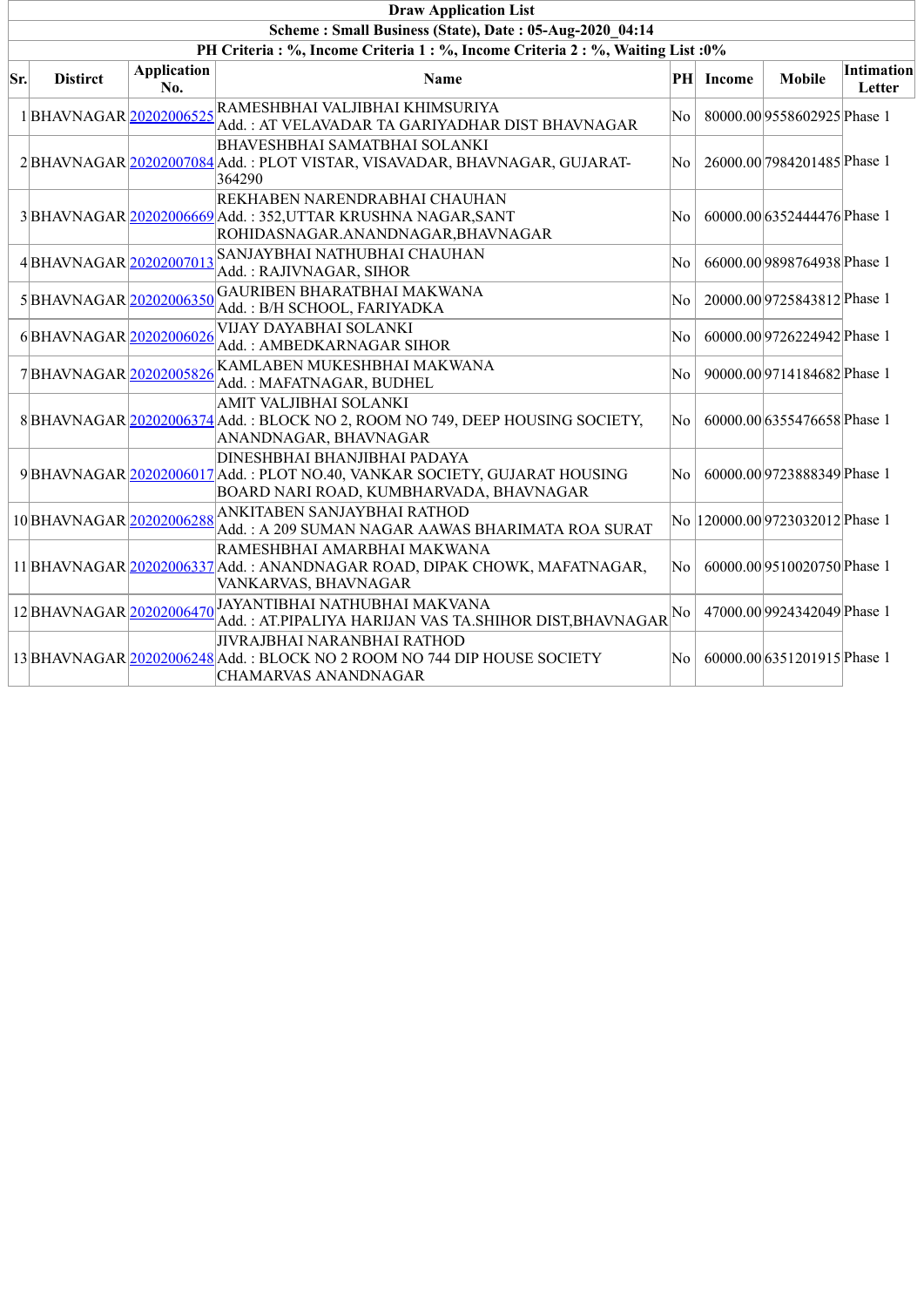| <b>Draw Application List</b>                            |                                     |                                                                                  |    |           |                                |                   |  |  |  |  |
|---------------------------------------------------------|-------------------------------------|----------------------------------------------------------------------------------|----|-----------|--------------------------------|-------------------|--|--|--|--|
| Scheme: Small Business (State), Date: 05-Aug-2020 04:14 |                                     |                                                                                  |    |           |                                |                   |  |  |  |  |
|                                                         |                                     | PH Criteria : %, Income Criteria 1 : %, Income Criteria 2 : %, Waiting List : 0% |    |           |                                |                   |  |  |  |  |
|                                                         | <b>Sr. Distirct Application No.</b> | <b>Name</b>                                                                      |    | PH Income | <b>Mobile</b>                  | Intimation Letter |  |  |  |  |
| 1 ANAND                                                 |                                     | 20202006744 JIGNESHBHAI MANIBHAI AHIR<br>Add.: AHIR STREET, NISARAYA             | No |           | 3.00 9898780902 Phase 1        |                   |  |  |  |  |
| $2$ $ANAND$                                             | 20202007081                         | VISHNUBHAI MANIBHAI ROHIT<br>Add.: ROHIT VAS, KASOR                              |    |           | No 28000.00 6352743894 Phase 1 |                   |  |  |  |  |
| 3 ANAND                                                 | 20202006166                         | CHIMANBHAI MAFABHAI HARIJAN<br>Add.: AT PANDAD TA KHAMBHAT DI ANAND              |    |           | No 45000.00 6355366560 Phase 1 |                   |  |  |  |  |
| 4 ANAND                                                 |                                     | 20202006957 ANIL MOHANBHAI SOLANKI<br>Add.: 63-JUNU PARU, NR. MILK DAIRY         |    |           | No 48000.00 6355970971 Phase 1 |                   |  |  |  |  |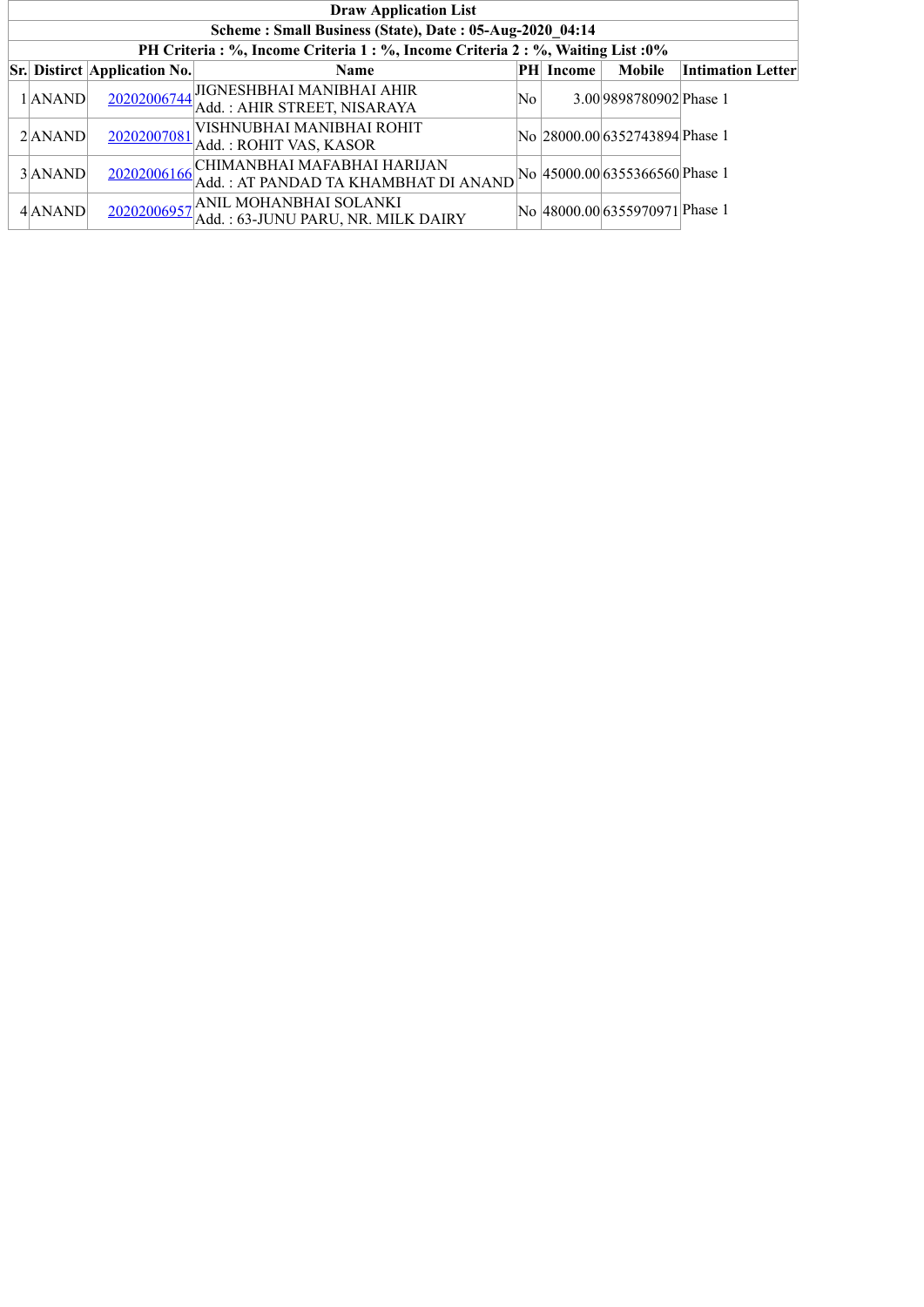| <b>Draw Application List</b>                                                     |                           |                                                                                                                                                       |  |                  |                                |                             |  |  |  |  |  |  |
|----------------------------------------------------------------------------------|---------------------------|-------------------------------------------------------------------------------------------------------------------------------------------------------|--|------------------|--------------------------------|-----------------------------|--|--|--|--|--|--|
| Scheme: Small Business (State), Date: 05-Aug-2020 04:14                          |                           |                                                                                                                                                       |  |                  |                                |                             |  |  |  |  |  |  |
| PH Criteria : %, Income Criteria 1 : %, Income Criteria 2 : %, Waiting List : 0% |                           |                                                                                                                                                       |  |                  |                                |                             |  |  |  |  |  |  |
| <b>Sr. Distirct</b>                                                              | <b>Application</b><br>No. | <b>Name</b>                                                                                                                                           |  | <b>PH</b> Income | <b>Mobile</b>                  | <b>Intimation</b><br>Letter |  |  |  |  |  |  |
| $1$ <b>KHEDA</b>                                                                 | 20202006172               | DIPAKKUMAR NARSINHBHAI JADAV<br>Add. : AT KHARENTI                                                                                                    |  |                  | No 60000.00 9265677705 Phase 1 |                             |  |  |  |  |  |  |
| $2$ <b>KHEDA</b>                                                                 | 20202006253               | VITTHALBHAI SOMABHAI VANKAR<br>Add.: AT LALPUR PO NIRMALI TA KAPADWANJ                                                                                |  |                  | No 25000.00 8320146102 Phase 1 |                             |  |  |  |  |  |  |
| 3KHEDA                                                                           | 20202006517               | SUSHILABEN RAJESHKUMAR SOLANKI<br>Add.: 122 NARAYANNAGAR MANJIPURA ROAD NADIAD 387001                                                                 |  |                  | No 80000.00 9429655160 Phase 1 |                             |  |  |  |  |  |  |
| 4 KHEDA                                                                          | 20202006235               | USHABEN GHANSHYAMBHAI ROHIT<br>Add. : TALAV NI PADE AT PO SODPUR TA NADIAD DIST KHEDA                                                                 |  |                  | No 40000.00 6351361091 Phase 1 |                             |  |  |  |  |  |  |
| $5$ KHEDA                                                                        | 20202005886               | LILARAM BABUJI MARVADI<br>Add. : KHODIYAR SOCIETY                                                                                                     |  |                  | No 70000.00 9924025818 Phase 1 |                             |  |  |  |  |  |  |
| $6$ KHEDA                                                                        |                           | ASHVINKUMAR PUNJABHAI PARMAR<br>20202006488 Add.: VANKAR FALIYU RASULPUR PADAL TA-GALTESHWAR DI-<br><b>KHEDA</b>                                      |  |                  | No 70000.00 9638941208 Phase 1 |                             |  |  |  |  |  |  |
| 7KHEDA                                                                           | 20202006260               | JYOTIBEN SANJAYKUMAR VAISHNAV<br>Add.: AT LALPUR PO NIRMALI TA KAPADWANJ                                                                              |  |                  | No 35000.00 9979989330 Phase 1 |                             |  |  |  |  |  |  |
| 8KHEDA                                                                           | 20202006852               | JIGARKUMAR KANUBHAI ROHIT<br>Add.: INDIRANAGARI LIMBASI                                                                                               |  |                  | No 40000.00 9265857498 Phase 1 |                             |  |  |  |  |  |  |
| 9KHEDA                                                                           | 20202006266               | SANJAYKUMAR JAGDISHBHAI VAISHNAV<br>Add.: AT LALPUR PO NIARMALI TA KAPADWANJ DIST KHEDA                                                               |  |                  | No 35000.00 9016335049 Phase 1 |                             |  |  |  |  |  |  |
| 10 KHEDA                                                                         |                           | 20202006280 ASHOKKUMAR RAMESHBHAI RATHOD<br>Add.: KHODIYAR SOCIETY SEVALIYA                                                                           |  |                  | No 80000.00 9737216709 Phase 1 |                             |  |  |  |  |  |  |
| 11 KHEDA                                                                         | 20202006748               | VINABEN PANKAJKUMAR SEGHAL<br>Add.: 385 JAY MAHARAJ SOCIETY, MANJIPURA ROAD NADIAD                                                                    |  |                  | No 84000.00 7046085126 Phase 1 |                             |  |  |  |  |  |  |
| 12 KHEDA                                                                         | 20202006175               | KIRANKUMAR BHIKHABHAI ROHIT<br>Add.: ROHITVAS AT PO SODPUR TA NADIAD DIST KHEDA                                                                       |  |                  | No 25000.00 7698276824 Phase 1 |                             |  |  |  |  |  |  |
| 13 KHEDA                                                                         |                           | PRAKASHBHAI HIRABHAI MAKWANA<br>20202006563 Add.: VANKAR VAS AT PO DHATHAL TA KHEDA DIST KHEDA STATE No 50000.00 8141881092 Phase 1<br><b>GUJARAT</b> |  |                  |                                |                             |  |  |  |  |  |  |
| 14 KHEDA                                                                         | 20202006086               | JIGNESH SOMABHAI SUTARIYA<br>Add. : ROHIT VAS                                                                                                         |  |                  | No 30000.00 7016541517 Phase 1 |                             |  |  |  |  |  |  |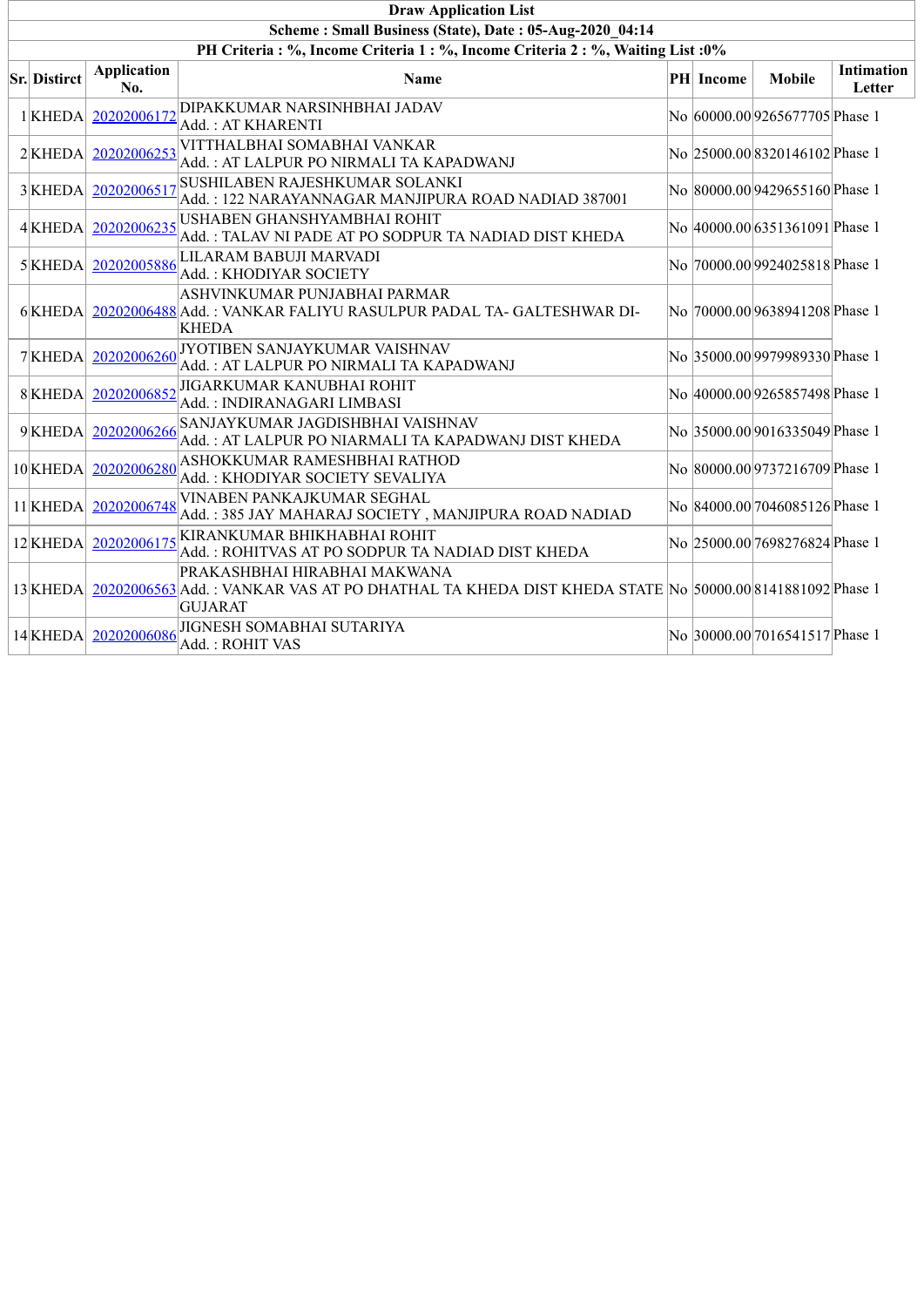|     | <b>Draw Application List</b>                            |                    |                                                                                                     |  |                   |                                |                             |  |  |  |  |  |
|-----|---------------------------------------------------------|--------------------|-----------------------------------------------------------------------------------------------------|--|-------------------|--------------------------------|-----------------------------|--|--|--|--|--|
|     | Scheme: Small Business (State), Date: 05-Aug-2020 04:14 |                    |                                                                                                     |  |                   |                                |                             |  |  |  |  |  |
|     |                                                         |                    | PH Criteria : %, Income Criteria 1 : %, Income Criteria 2 : %, Waiting List : 0%                    |  |                   |                                |                             |  |  |  |  |  |
| Sr. | <b>Distirct</b>                                         | Application<br>No. | <b>Name</b>                                                                                         |  | <b>PHI</b> Income | <b>Mobile</b>                  | <b>Intimation</b><br>Letter |  |  |  |  |  |
|     | 1 MAHISAGAR                                             |                    | LALAJIBHAI ROMABHAI PARMAR<br>20202006895 Add.: AT PO BACHAKARIYA UTTAR TA.KADANA<br>DIST.MAHISAGAR |  |                   | No 95000.009687620653 Phase 1  |                             |  |  |  |  |  |
|     | 2MAHISAGAR                                              |                    | LALABHAI KOYABHAI CHAMAR<br>20202007027 Add.: AT PO BACHAKARIYA UTTAR TA KADANA DIST<br>MAHISAGAR   |  |                   | No 45000.00 9712679537 Phase 1 |                             |  |  |  |  |  |
|     | 3 MAHISAGAR                                             | 20202006894        | VINABEN JAYANTIBHAI PARMAR<br>Add. : AT HARIGARNAMUWADA                                             |  |                   | No 35000.00 8758232015 Phase 1 |                             |  |  |  |  |  |
|     | 4 MAHISAGAR                                             | 20202005903        | RAJESHKUMAR GALABHAI MAKVANA<br>Add. : AT SARIYA PO HANDIYA TA VIRPUR DI MAHISAGAR                  |  |                   | No 48000.00 9687981136 Phase 1 |                             |  |  |  |  |  |
|     | 5 MAHISAGAR                                             | 20202007056        | PARTHKUMAR NATVARBHAI PARMAR<br>Add. : AT PO VIRANIYA THANA FALIYU                                  |  |                   | No 45000.00 8758232015 Phase 1 |                             |  |  |  |  |  |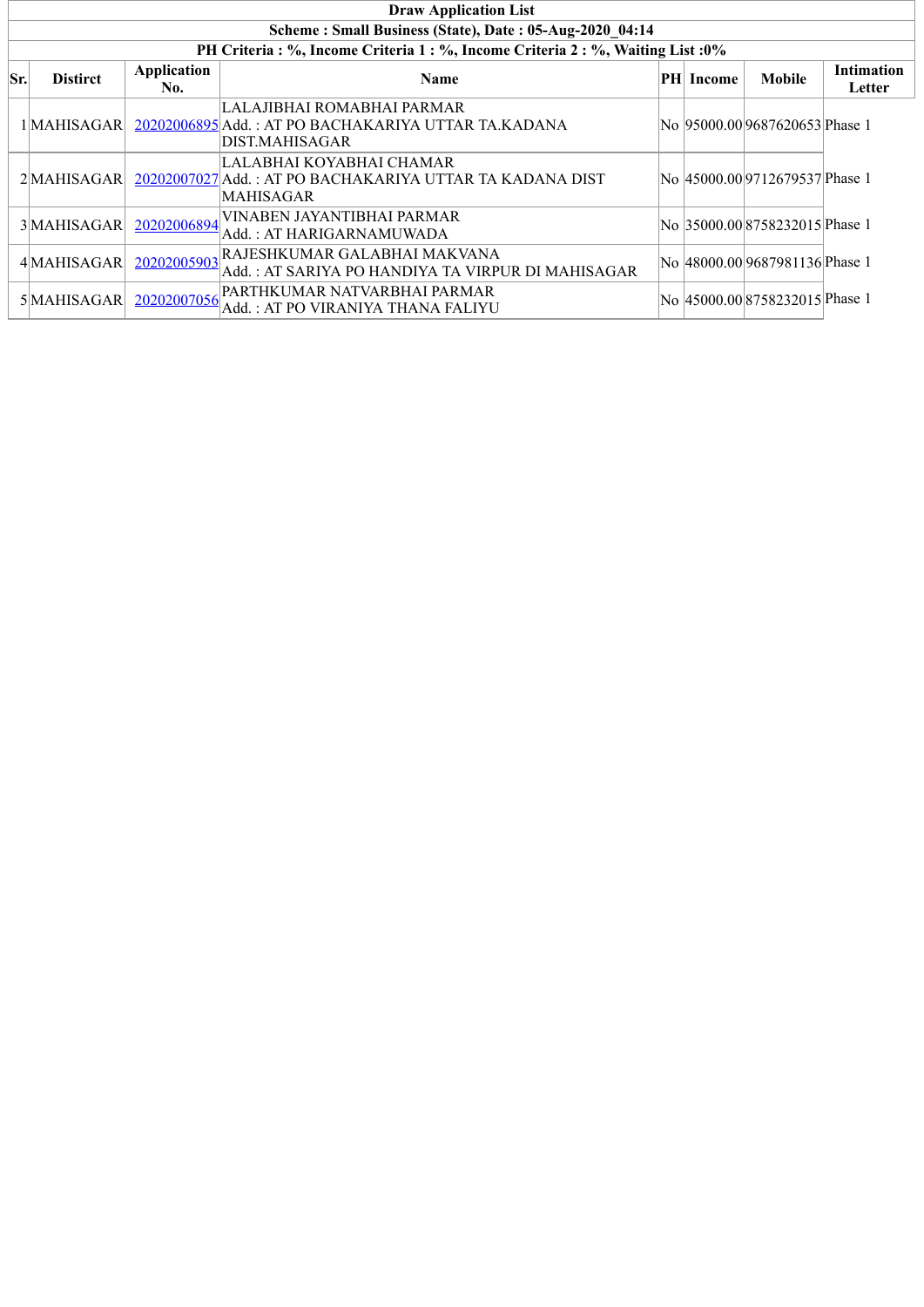|     | <b>Draw Application List</b>                            |                           |                                                                                                                      |  |           |                                 |                             |  |  |  |  |
|-----|---------------------------------------------------------|---------------------------|----------------------------------------------------------------------------------------------------------------------|--|-----------|---------------------------------|-----------------------------|--|--|--|--|
|     | Scheme: Small Business (State), Date: 05-Aug-2020 04:14 |                           |                                                                                                                      |  |           |                                 |                             |  |  |  |  |
|     |                                                         |                           | PH Criteria : %, Income Criteria 1 : %, Income Criteria 2 : %, Waiting List : 0%                                     |  |           |                                 |                             |  |  |  |  |
| Sr. | <b>Distirct</b>                                         | <b>Application</b><br>No. | Name                                                                                                                 |  | PH Income | <b>Mobile</b>                   | <b>Intimation</b><br>Letter |  |  |  |  |
|     | <b>PANCH</b><br><b>MAHALS</b>                           | 20202006741               | JASHIBEN HASHMUKHBHAI VANKAR<br>Add. : AT BORDI PO KHAROL TA SHAHERA DIST PANCHMAHAL                                 |  |           | No 35000.00 7433030724 Phase 1  |                             |  |  |  |  |
|     | PANCH<br><b>MAHALS</b>                                  | 20202006446               | <b>BHAVNABEN SHANTILAL RATHOD</b><br>Add.: 149, VANKAR FALIYU                                                        |  |           | No  20000.00 9773189489 Phase 1 |                             |  |  |  |  |
|     | $\sqrt{\text{PAVCH}}$<br><b>MAHALS</b>                  |                           | 20202006739 BHUPENDRAKUMAR SOMABHAI PARMAR<br>Add.: CHAMAR FALIYU BODIDRAKHURD TA SHAHERA                            |  |           | No 35000.00 9712117529 Phase 1  |                             |  |  |  |  |
|     | <b>PANCH</b><br><b>MAHALS</b>                           | 20202007037               | KANUBHAI JETHABHAI VANKAR<br>Add. : VANKAR FALIYU                                                                    |  |           | No  35000.00 9978817286 Phase 1 |                             |  |  |  |  |
|     | - PANCH<br><b>MAHALS</b>                                |                           | SHAILESHKUMAR GANPATBHAI PARMAR<br>20202005875 Add.: AT-PO-VANKAR FALIYU VAV PO-BAKROL TA-<br>GHOGHAMBA D-PANCHMAHAL |  |           | No 38000.00 8469417364 Phase 1  |                             |  |  |  |  |
|     | <b>PANCH</b><br><b>MAHALS</b>                           | 20202006290               | <b>BIPINKUMAR NARANBHAI PARMAR</b><br>Add.: 291, VANKAR FALIYA                                                       |  |           | No 50000.00 9316487630 Phase 1  |                             |  |  |  |  |
|     | , PANCH<br><b>MAHALS</b>                                | 20202006878               | PARVATIBEN ANILKUMAR VANKAR<br>Add. : AT VINZOL PO KAKANPUR TA GODHRA DI PMS                                         |  |           | No  50000.00 6351036095 Phase 1 |                             |  |  |  |  |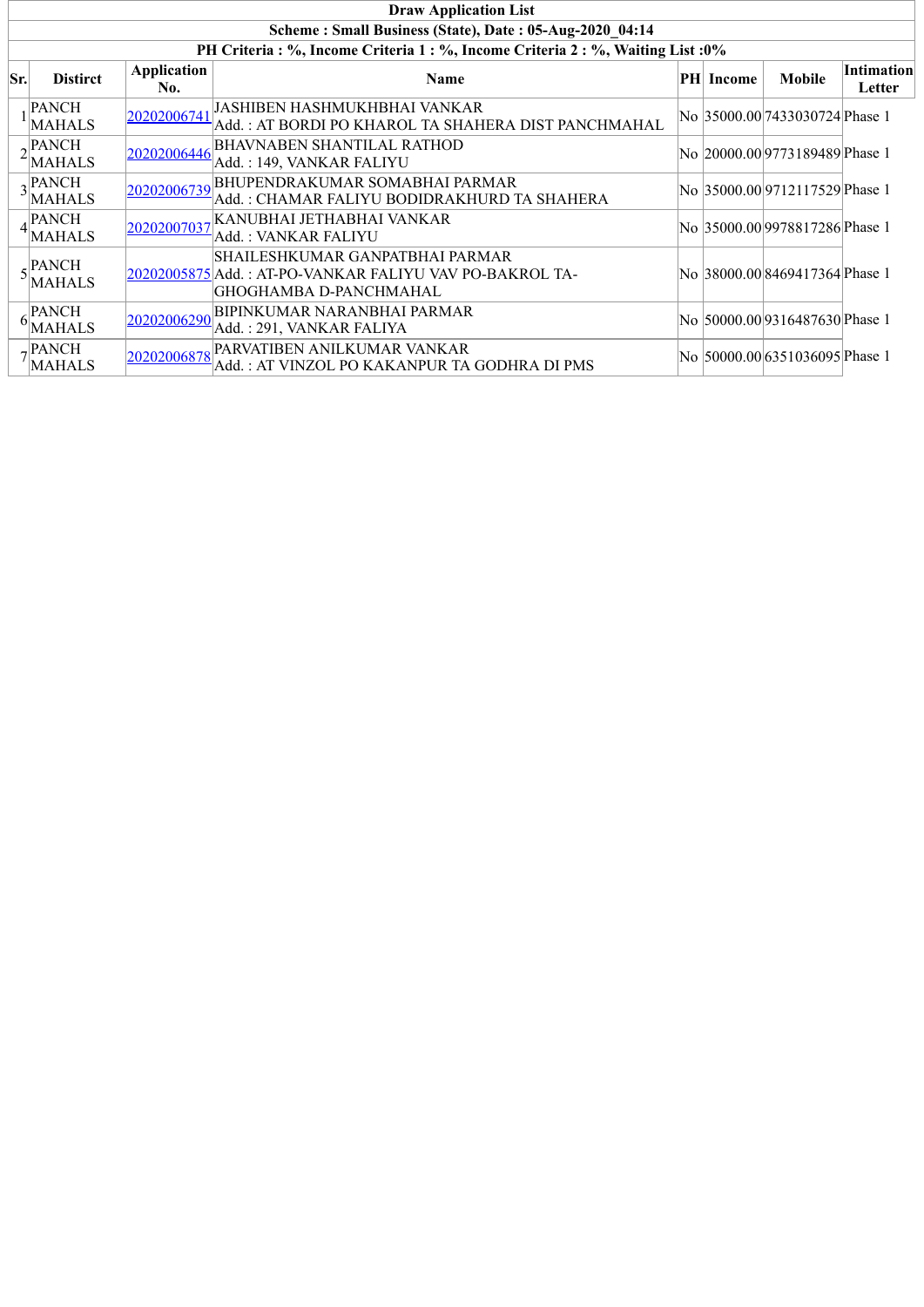| <b>Draw Application List</b>                                                 |                           |                                                                                                                        |  |           |                                |                             |  |  |  |  |  |  |
|------------------------------------------------------------------------------|---------------------------|------------------------------------------------------------------------------------------------------------------------|--|-----------|--------------------------------|-----------------------------|--|--|--|--|--|--|
| Scheme: Small Business (State), Date: 05-Aug-2020 04:14                      |                           |                                                                                                                        |  |           |                                |                             |  |  |  |  |  |  |
| PH Criteria: %, Income Criteria 1: %, Income Criteria 2: %, Waiting List: 0% |                           |                                                                                                                        |  |           |                                |                             |  |  |  |  |  |  |
| <b>Sr.</b> Distirct                                                          | <b>Application</b><br>No. | Name                                                                                                                   |  | PH Income | <b>Mobile</b>                  | <b>Intimation</b><br>Letter |  |  |  |  |  |  |
| 1 PATAN                                                                      | 20202005924               | GIRISHKUMAR MAGANBHAI PORDHIYA<br>Add. : ROHITVAS AT ANAVADA TA DIST PATAN                                             |  |           | No 80000.00 6355053818 Phase 1 |                             |  |  |  |  |  |  |
| $2$ <b>PATAN</b>                                                             |                           | PINAKINBHAI RAMESHBHAI PARMAR<br>20202006833 Add.: NAVO VANKAR VAS AT KHARIGHARIYAL TA CHANASMA<br><b>DIST PATAN</b>   |  |           | No 47000.00 6352754937 Phase 1 |                             |  |  |  |  |  |  |
| 3 PATAN                                                                      | 20202007058               | PRAKASHUMAR KANTILAL KANTILAL<br>Add.: SHRIMALI VAAS, BALISANA                                                         |  |           | No 20000.00 9714083939 Phase 1 |                             |  |  |  |  |  |  |
| 4 PATAN                                                                      | 20202006708               | HARSHADKUMAR VITTHALBHAI PARMAR<br>Add.: CHAMAR VAS AT TA CHANASMA DIST PATAN                                          |  |           | No 68000.00 9574807547 Phase 1 |                             |  |  |  |  |  |  |
| $5$ PATAN                                                                    | 20202006636               | GELABHAI SADABHAI MAKAVANA<br>Add.: MAKAVANA VAS AT VADHASAR TA SARASWATI DIST PATAN                                   |  |           | No 80000.00 9898900319 Phase 1 |                             |  |  |  |  |  |  |
| 6 PATAN                                                                      |                           | NATAVARBHAI DEVABHAI SOLANKI<br>20202006326 Add.: NAVDURGA MANDIR PACHAL, AT VILLAGE RUNI, TALUKA<br><b>DIST PATAN</b> |  |           | No 80000.00 9898105798 Phase 1 |                             |  |  |  |  |  |  |
| 7 PATAN                                                                      | 20202006663               | RANJANBEN SURESHBHAI PARMAR<br>Add.: PARMAR VAS AT JASVANTPURA TA HARIJ DIST PATAN                                     |  |           | No 45000.00 9913343415 Phase 1 |                             |  |  |  |  |  |  |
| 8 PATAN                                                                      | 20202006994               | KAILASHBEN VIJAYKUMAR PARMAR<br>Add.: PARMARVAS                                                                        |  |           | No 20000.00 8469008082 Phase 1 |                             |  |  |  |  |  |  |
| 9 PATAN                                                                      | 20202006224               | JIGNABEN MAHESHBHAI PARMAR<br>Add.: AMBEDKAR CHHATRLAY HARIJ TA HARIJ DI PATAN                                         |  |           | No 60000.00 9924417986 Phase 1 |                             |  |  |  |  |  |  |
| 10 PATAN                                                                     | 20202006247               | ISHVARBHAI RATNABHAI PARMAR<br>Add.: PARMAR VAS AT VAREDA                                                              |  |           | No 30000.00 6359175295 Phase 1 |                             |  |  |  |  |  |  |
| 11 PATAN                                                                     | 20202006755               | MUKESHBHAI HARIBHAI PARMAR<br>Add.: AT MATPUR, TA DIST PATAN                                                           |  |           | No 60000.00 9727868683 Phase 1 |                             |  |  |  |  |  |  |
| 12 PATAN                                                                     | 20202005782               | LILABEN MAHENDRABHAI PARMAR<br>Add.: VANAKARVAS, OPP BUS STATION                                                       |  |           | No 30000.00 6352438992 Phase 1 |                             |  |  |  |  |  |  |
| 13 PATAN                                                                     | 20202005761               | VINODKUMAR RAMJIBHAI PARMAR<br>Add. : ROHIT VAS AT SANKHARI TA DIST PATAN                                              |  |           | No 30000.00 9998927331 Phase 1 |                             |  |  |  |  |  |  |
| 14 PATAN                                                                     | 20202005974               | <b>BHARATBHAI JIVRAMBHAI SOLANKI</b><br>Add.: CHAMAR VAS AT JITODA TA CHANASMA DIST PATAN                              |  |           | No 45000.00 7567703736 Phase 1 |                             |  |  |  |  |  |  |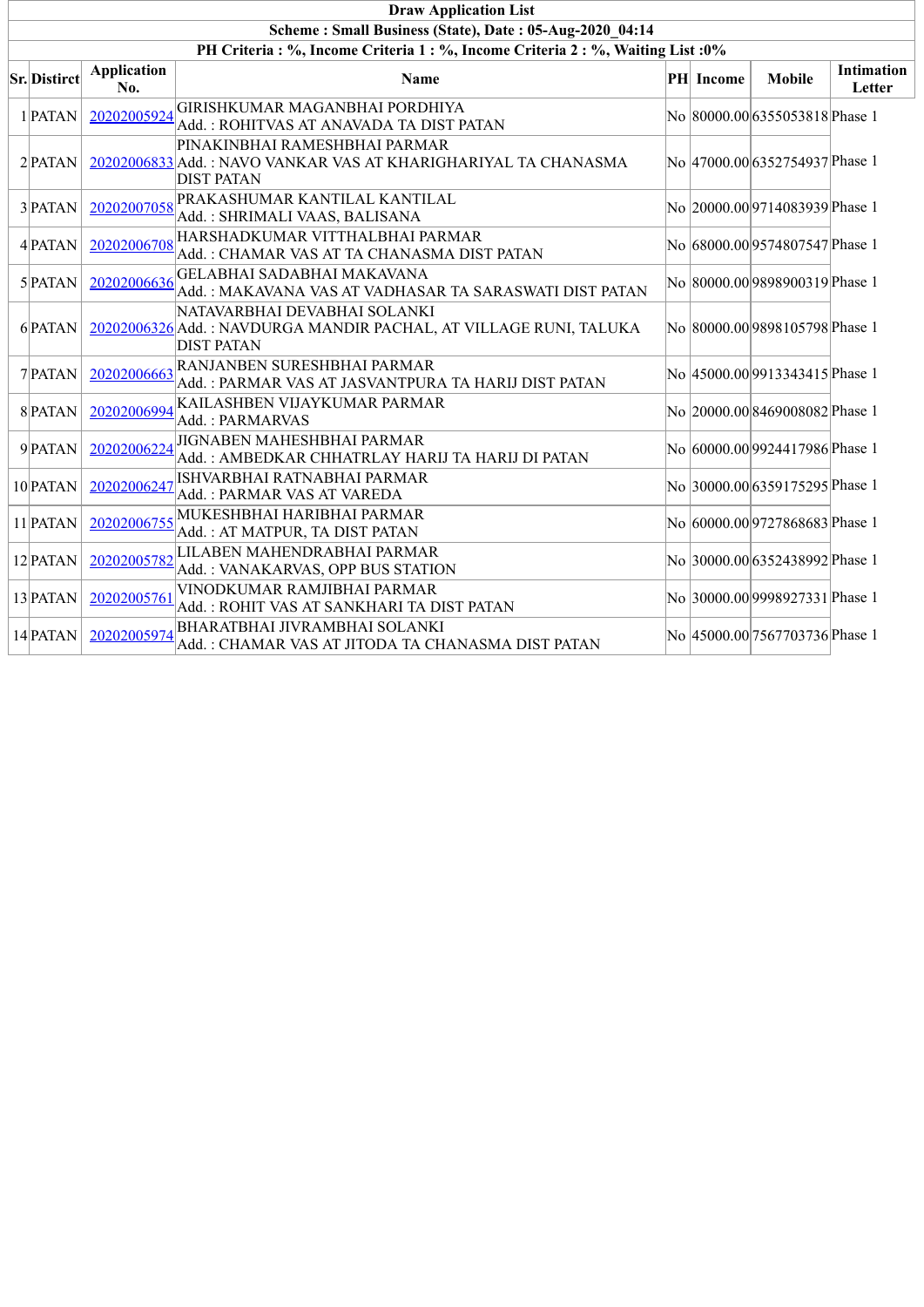|     |                                                                            |                           | <b>Draw Application List</b>                                                                                        |  |                  |                                 |                             |  |  |  |
|-----|----------------------------------------------------------------------------|---------------------------|---------------------------------------------------------------------------------------------------------------------|--|------------------|---------------------------------|-----------------------------|--|--|--|
|     | Scheme: Small Business (State), Date: 05-Aug-2020 04:14                    |                           |                                                                                                                     |  |                  |                                 |                             |  |  |  |
|     |                                                                            |                           | PH Criteria : %, Income Criteria 1 : %, Income Criteria 2 : %, Waiting List : 0%                                    |  |                  |                                 |                             |  |  |  |
| Sr. | <b>Distirct</b>                                                            | <b>Application</b><br>No. | <b>Name</b>                                                                                                         |  | <b>PH</b> Income | <b>Mobile</b>                   | <b>Intimation</b><br>Letter |  |  |  |
|     | <b>BANAS</b><br><b>KANTHA</b>                                              | 20202006468               | <b>BABABHAI ISHVARBHAI GOHIL</b><br>Add.: AT-PO-BHARADAVA TA-SUIGAM DI-B.K.                                         |  |                  | No 25000.00 9638813225 Phase 1  |                             |  |  |  |
|     | $2\sqrt{\text{BANAS}}$<br><b>KANTHA</b>                                    | 20202006447               | GAUTAMKUMAR PURANDAS SADHU<br>Add.: AT AND PO SEMODRA TA PALANPUR                                                   |  |                  | No 65000.00 7984881874 Phase 1  |                             |  |  |  |
|     | $3$ <b>BANAS</b><br>KANTHA                                                 |                           | HIRABEN NAGJIBHAI MAKWANA<br>20202006045 Add.: AT.POST JASANWADA TA BHABHAR DIST<br><b>BANASKANTHA 385320</b>       |  |                  | No 42000.00 9724695914 Phase 1  |                             |  |  |  |
|     | $4$ BANAS<br><b>KANTHA</b>                                                 | 20202006365               | NAGAJIBHAI DHARAMABHAI MAKAVANA<br>Add.: AT PO MORWADA                                                              |  |                  | No 60000.00 7623821233 Phase 1  |                             |  |  |  |
|     | $5\begin{array}{l}\n\stackrel{\text{BANAS}}{\text{KANTHA}}\n\end{array}$   | 20202006637               | ISHWARBHAI RAGNATHABHAI PARMAR<br>Add.: AT,PO-PADAN TA-SUIGAM DIST-B.K.                                             |  |                  | No 40000.00 9723787818 Phase 1  |                             |  |  |  |
|     | <b>BANAS</b><br>$6 \times \sqrt{\text{KANTHA}}$                            | 20202006698               | <b>GAMANBHAI KHUMABHAI PARMAR</b><br>Add.: AT KOTDA DEODAR TA DEODAR DIST BANASKANTHA                               |  |                  | No  44000.00 9723054960 Phase 1 |                             |  |  |  |
|     | $7\frac{BANAS}{KANTHA}$                                                    |                           | CHANDRIKABEN DAJABHAI CHAUHAN<br>20202007014 Add.: AT BHACHAR POST IDHATA TA THARAD DIST<br><b>BANASKANTHA</b>      |  |                  | No 55000.00 9558770753 Phase 1  |                             |  |  |  |
|     | $8\begin{array}{l}\n\big \text{BANAS} \\ \text{KANTHA}\n\end{array}$       |                           | MAGANBHAI RATNABHAI CHAUHAN<br>20202007104 Add. : AT BHACHAR POST IDHATA TA THARAD DIST<br><b>BANASKANTHA</b>       |  |                  | No 38000.008153009434 Phase 1   |                             |  |  |  |
|     | $9$ <sup>BANAS</sup><br>KANTHA                                             |                           | 20202006546 NAVINBHAI VIRABHAI PARMAR<br>Add.: SISRANA TA-VADGAM DIST-BANASKANTHA                                   |  |                  | No 50000.00 9586870539 Phase 1  |                             |  |  |  |
|     | $10\overline{\text{BANAS}}$<br><b>KANTHA</b>                               | 20202006232               | HITESHKUMAR CHAMANLAL PARMAR<br>Add.: AT PO CHIBHADA TA DEODAR                                                      |  |                  | No 60000.00 9558741596 Phase 1  |                             |  |  |  |
| 11  | <b>BANAS</b><br><b>KANTHA</b>                                              |                           | REKHABEN NAGJIBHAI MAKWANA<br>20202006205 Add.: AT POST JASANWADA TA BHABHAR DIST<br><b>BANASKANTHA 385320</b>      |  |                  | No 45000.008238092576 Phase 1   |                             |  |  |  |
|     | $12\overline{\text{BANAS}}$<br><b>KANTHA</b>                               |                           | 20202006884 AMARATBHAI NARBATBHAI CHAUHAN<br>Add.: AT BHACHAR TA THARAD DIST BANASKANTHA                            |  |                  | No 55000.00 9726029702 Phase 1  |                             |  |  |  |
|     | $13\overline{\text{BANAS}}$<br><b>KANTHA</b>                               |                           | 20202006189 BABUBHAI MAGANBHAI PARMAR<br>Add.: AT KHANODAR (JUNA) PO PALDI TA DEODAR                                |  |                  | No 80000.00 9925308713 Phase 1  |                             |  |  |  |
|     | $14\overline{\text{BANAS}}$<br><b>KANTHA</b>                               | 20202006906               | SENDHABHAI RUPABHAI DHUMDA<br>Add.: AT BHADODAR TA THARAD DIST BANASKANTHA                                          |  |                  | No 50000.00 9726987146 Phase 1  |                             |  |  |  |
| 15  | <b>BANAS</b><br><b>KANTHA</b>                                              | 20202006909               | VAGHABHAI RAMABHAI CHAUHAN<br>Add.: AT BHACHAR TA THARAD DIST BANASKANTHA                                           |  |                  | No 40000.00 9925493331 Phase 1  |                             |  |  |  |
| 16  | <b>BANAS</b><br><b>KANTHA</b>                                              | 20202007075               | SHANTABEN HEMABHAI SOLANKI<br>Add.: AT BHIMPURA TA THARAD DIST BANASKANTHA                                          |  |                  | No 50000.00 9512216707 Phase 1  |                             |  |  |  |
|     | $17\begin{array}{l}\n\text{BANAS} \\ \text{KANTHA}\n\end{array}$           |                           | MAGANBHAI ISHARAJI PARMAR<br>20202006939 Add.: AT DELANKOT POST RAH TA THARAD DIST<br><b>BANASKANTHA</b>            |  |                  | No 35000.00 9724101731 Phase 1  |                             |  |  |  |
|     | $18\overline{\text{BANAS}}$<br><b>KANTHA</b>                               | 20202006030               | NITABEN ARUNBHAI SOLANKI<br>Add.: AT, PO-LIMBUNI TA-SUIGAM DIST-B.K.                                                |  |                  | No 30000.00 9904660772 Phase 1  |                             |  |  |  |
|     | $19\overline{\text{BANAS}}$<br><b>KANTHA</b>                               | 20202006972               | PARBATBHAI KHANABHAI CHAUHAN<br>Add. : AT PO LAVANA TA LAKHANI                                                      |  |                  | No 45000.00 9558228932 Phase 1  |                             |  |  |  |
|     | $20\vert$ BANAS<br><b>KANTHA</b>                                           |                           | ARVINDBHAI BHEMABHAI PARMAR<br><u> 20202006108 </u> Add. : AT DHUNSOL PO RAVEL TA DEODAR DIST<br><b>BANASKANTHA</b> |  |                  | No 40000.00 9558119643 Phase 1  |                             |  |  |  |
| 21  | <b>BANAS</b><br><b>KANTHA</b>                                              | 20202006892               | LADHABHAI KHETABHAI CHAUHAN<br>Add.: AT BHACHAR TA THARAD DIST BANASKANTHA                                          |  |                  | No 40000.00 8141950726 Phase 1  |                             |  |  |  |
|     | $22\sqrt{\frac{BANAS}{m}}$<br><b>KANTHA</b>                                |                           | 20202006485 MAHENDRABHAI PANABHAI PUNADIYA<br>Add. : KHALVAD HARIJAN VAS JUNADEESA                                  |  |                  | No 45000.00 9723117127 Phase 1  |                             |  |  |  |
|     | $23\overline{\smash{\big  \text{BANAS}}\vphantom{\big }}$<br><b>KANTHA</b> | 20202006498               | GAUTAMBHAI LALABHAI VARAN<br>Add. : AT CHUDMER TA THARAD DIST BANASKANTHA                                           |  |                  | No 55000.00 9586849821 Phase 1  |                             |  |  |  |
|     | $24\frac{B}{11}$<br><b>KANTHA</b>                                          |                           | MANJULABEN SONABHAI PARMAR<br>20202006489 Add. : AT-NANAJAMPUR PO-THARA TA-KANKREJ DIST-<br><b>BANASKANTHA</b>      |  |                  | No 60000.00 9879620120 Phase 1  |                             |  |  |  |
|     | $25\overline{\smash{{\text{BANAS}}\xspace}}$<br><b>KANTHA</b>              | 2020200637                | DINESHCHANDRA KARANBHAI CHAUHAN<br>Add.: AT-BHACHAR, TA-THARAD                                                      |  |                  | No 60000.00 7600603684 Phase 1  |                             |  |  |  |
|     | $26\sqrt{\frac{BANAS}{m}}$<br><b>KANTHA</b>                                | 20202006893               | NAGARBHAI LADHABHAI CHAUHAN<br>Add. : AT BHACHAR TA THARAD DIST BANASKANTHA                                         |  |                  | No 50000.00 9726050130 Phase 1  |                             |  |  |  |
|     | $27\sqrt{\frac{BANAS}{m}}$<br><b>KANTHA</b>                                | 20202007020               | JAGABHAI MADHABHAI GALSAR<br>Add. : AT SAVPURA TA THARAD DIST BANASKANTHA                                           |  |                  | No 60000.00 9638592507 Phase 1  |                             |  |  |  |
|     | $28\sqrt{\frac{BANAS}{m}}$<br><b>KANTHA</b>                                | 20202007010               | MAFABHAI DEVJIBHAI PARMAR<br>Add.: PARMAR VAS                                                                       |  |                  | No 30000.008128893648 Phase 1   |                             |  |  |  |
|     | $29\overline{\text{BANAS}}$<br><b>KANTHA</b>                               | 20202006113               | ARVINDBHAI BHEMABHAI PARMAR<br>Add.: AT DHUNSOL PO RAVEL TA DEODAR                                                  |  |                  | No 40000.00 9558119643 Phase 1  |                             |  |  |  |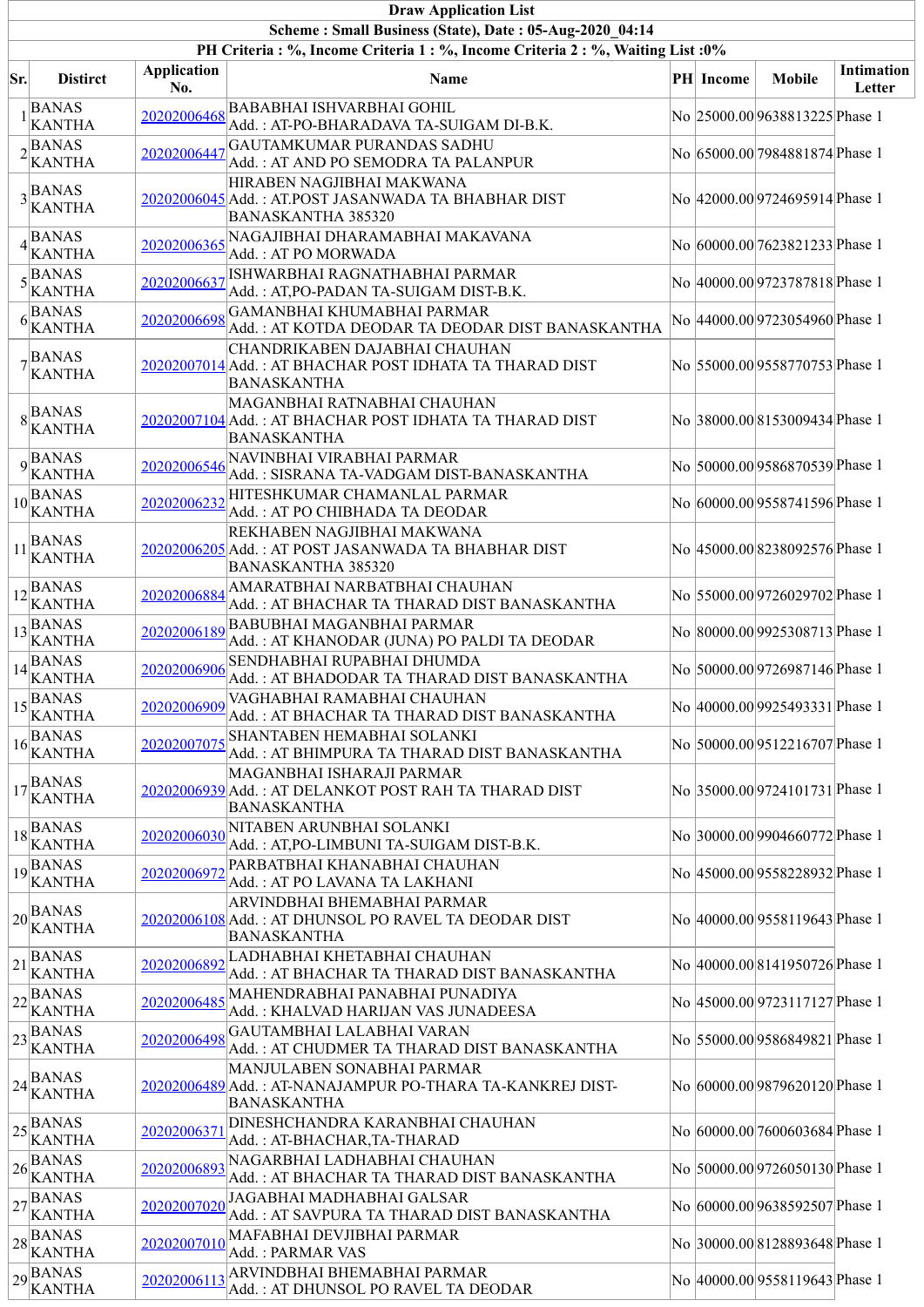|     | <b>Draw Application List</b>                                                     |                           |                                                                                                                |  |                  |                                 |                             |  |  |  |  |  |
|-----|----------------------------------------------------------------------------------|---------------------------|----------------------------------------------------------------------------------------------------------------|--|------------------|---------------------------------|-----------------------------|--|--|--|--|--|
|     | Scheme: Small Business (State), Date: 05-Aug-2020 04:14                          |                           |                                                                                                                |  |                  |                                 |                             |  |  |  |  |  |
|     | PH Criteria : %, Income Criteria 1 : %, Income Criteria 2 : %, Waiting List : 0% |                           |                                                                                                                |  |                  |                                 |                             |  |  |  |  |  |
| Sr. | <b>Distirct</b>                                                                  | <b>Application</b><br>No. | <b>Name</b>                                                                                                    |  | <b>PH</b> Income | <b>Mobile</b>                   | <b>Intimation</b><br>Letter |  |  |  |  |  |
|     | $\frac{1}{30}$ BANAS<br><b>KANTHA</b>                                            |                           | MALABHAI SAVJIBHAI KATARIYA<br>20202005940 Add.: AT-JAMPUR PO-BHOROL TA-THARAD DIST-<br><b>BANASKANTHA</b>     |  |                  | No  45000.00 7227991332 Phase 1 |                             |  |  |  |  |  |
|     | $ 31 $ BANAS<br><b>KANTHA</b>                                                    | 20202007036               | DINESHBHAI LAKHMANBHAI PARMAR<br>Add.: AT SAVPURA PO DETHLI TA WAV                                             |  |                  | No 35000.00 9601764112 Phase 1  |                             |  |  |  |  |  |
|     | $ 32 $ BANAS<br><b>KANTHA</b>                                                    | 20202007101               | MUKESHBHAI ISHVARBHAI BOCHIYA<br>Add. : AT CHARDA TA THARAD DIST BANASKANTHA                                   |  |                  | No  60000.00 8488811824 Phase 1 |                             |  |  |  |  |  |
|     | $33$ BANAS<br>KANTHA                                                             | 20202006520               | HITESHBHAI MAVJIBHAI MAKVANA<br>Add.: AT POST - RADKA TA - SUIGAM DIST- BANASKANTHA                            |  |                  | No 28000.00 9624089121 Phase 1  |                             |  |  |  |  |  |
|     | $34$ $\nparallel$ BANAS<br>KANTHA                                                |                           | HARESHKUMAR JETSHIBHAI RATHOD<br>20202006938 Add.: AT JANDI POST DUDHAVA TA THARAD DIST<br><b>BANASKANTHA</b>  |  |                  | No 54365.00 9537945460 Phase 1  |                             |  |  |  |  |  |
|     | $35\text{BANAS}$<br>KANTHA                                                       |                           | RAMCHANDBHAI DANABHAI CHAUHAN<br>20202006914 Add.: AT BHACHAR POST IDHATA TA THARAD DIST<br><b>BANASKANTHA</b> |  |                  | No 60000.00 9824472537 Phase 1  |                             |  |  |  |  |  |
|     | $36$ BANAS<br>KANTHA                                                             | 20202006077               | HIRALAL MAGANBHAI PARMAR<br>Add.: AT-NAGEL PO-MORIYA TA-DANTA DIST-B.K                                         |  |                  | No 20000.00 7698421559 Phase 1  |                             |  |  |  |  |  |
|     | $\left  \frac{37}{2} \right $ BANAS<br><b>KANTHA</b>                             |                           | SHAILESHKUMAR TOKARBHAI MAKVANA<br>20202007023 Add.: AT AND PO JASHLENI TA PALANPUR DIST<br><b>BANASKANTHA</b> |  |                  | No  45000.00 9601168393 Phase 1 |                             |  |  |  |  |  |
|     | $ 38 _{\text{tr}}^{\text{BANAS}}$<br><b>KANTHA</b>                               | 20202006228               | DHANJIBHAI PARKHABHAI PARMAR<br>Add.: AT DHRANDAV PO KUVALA TA DEODAR                                          |  |                  | No 50000.00 9558119643 Phase 1  |                             |  |  |  |  |  |
|     | $ 39 $ BANAS<br><b>KANTHA</b>                                                    | 20202006328               | MAHESHKUMAR HEMABHAI PARMAR<br>Add.: AT POST SISRANA TA VADGAM DIST BANASKANTHA                                |  |                  | No 35000.00 9428985085 Phase 1  |                             |  |  |  |  |  |
|     | $ 40 $ BANAS<br><b>KANTHA</b>                                                    | 20202006107               | ASHOKBHAI PACHANABHAI SOLANKI<br>Add.: AT CHOTIL POST TADAV TA VAV DIST BANASKANTHA                            |  |                  | No 32000.00 9016099283 Phase 1  |                             |  |  |  |  |  |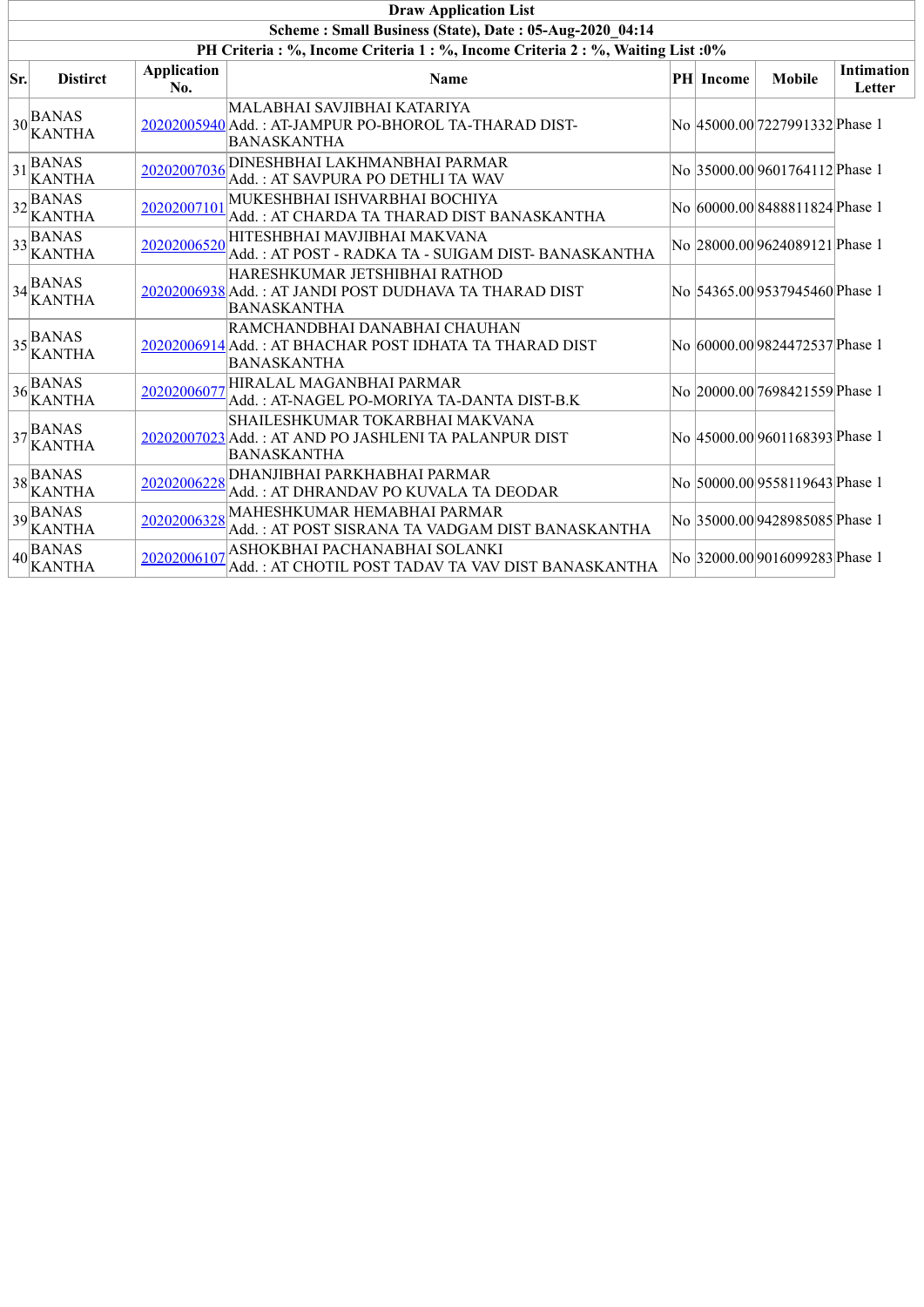|     | <b>Draw Application List</b>                            |                           |                                                                                                                                                                     |     |               |                                  |                      |  |  |  |  |  |
|-----|---------------------------------------------------------|---------------------------|---------------------------------------------------------------------------------------------------------------------------------------------------------------------|-----|---------------|----------------------------------|----------------------|--|--|--|--|--|
|     | Scheme: Small Business (State), Date: 05-Aug-2020 04:14 |                           |                                                                                                                                                                     |     |               |                                  |                      |  |  |  |  |  |
|     |                                                         |                           | PH Criteria : %, Income Criteria 1 : %, Income Criteria 2 : %, Waiting List : 0%                                                                                    |     |               |                                  |                      |  |  |  |  |  |
| Sr. | <b>Distirct</b>                                         | <b>Application</b><br>No. | Name                                                                                                                                                                | PH  | <b>Income</b> | <b>Mobile</b>                    | Intimation<br>Letter |  |  |  |  |  |
|     |                                                         |                           | NIRUBEN BABUBHAI MAKWANA<br>1 VADODARA 20202006684 Add.: 60 JUNI RAMWADI, CHHANI ROAD, NAVAYARD,<br>VADODARA                                                        | No  |               | 70000.00 9638384439 Phase 1      |                      |  |  |  |  |  |
|     |                                                         |                           | PARESHKUMAR PUNAMBHAI PARMAR<br>2 VADODARA 20202005748 Add. : E 501 GIRIRAJ NAGAR KARCHIYA ROAD POST BAJWA<br><b>VADODARA</b>                                       | No  |               | 80000.00 9510273684 Phase 1      |                      |  |  |  |  |  |
|     | 3VADODARA 20202005911                                   |                           | <b>BHUPENDRABHAI KANTIBHAI VANKAR</b><br>Add.: VANKARVAS MEGHAKUI TA DIST VADODARA                                                                                  | No  |               | 90000.00 7698642716 Phase 1      |                      |  |  |  |  |  |
|     |                                                         |                           | NILESH CHHAGANBHAI PARMAR<br>4 VADODARA 20202006011 Add.: A 30 NIPA TENAMENT 4, KARODIYA ROAD, GORWA,<br><b>VADODARA</b>                                            |     |               | No  144000.00 8980123232 Phase 1 |                      |  |  |  |  |  |
|     |                                                         |                           | PARESHKUMAR AMRUTLAL PARMAR<br>5 VADODARA 20202005863 Add.: C 42 NIPA TENAMENT 4 KARODIA ROAD GORWA<br><b>VADODARA</b>                                              | No  |               | 68000.00 9909029226 Phase 1      |                      |  |  |  |  |  |
|     | 6VADODARA 20202006515                                   |                           | KANUBHAI BECHARBHAI PARMAR<br>Add.: 145 RAMDEVNAGAR AT POST ITOLA TA DIST VADODARA                                                                                  | No  |               | 80000.00 9586204880 Phase 1      |                      |  |  |  |  |  |
|     | 7VADODARA 20202006207                                   |                           | AJAYKUMAR AMBALAL GAVARA<br>Add.: 907 GOKUL NAGAR GOTRI ROAD VADODARA                                                                                               | No  |               | 72000.00 9601702160 Phase 1      |                      |  |  |  |  |  |
|     | 8VADODARA 20202006581                                   |                           | ALKESHBHAI CHHAGANBHAI CHAVDA<br>Add.: B/891 VAIKUNTH-1, WAGHODIA ROAD, VADODARA                                                                                    | No  |               | 72000.00 6353219836 Phase 1      |                      |  |  |  |  |  |
|     | 9VADODARA 20202006265                                   |                           | JYOTIBEN BUDDHISAGAR PARMAR<br>Add.: AT POST NANA FOFALIYA TA DABHOI DIST VADODARA                                                                                  | No  |               | 72000.00 9328554869 Phase 1      |                      |  |  |  |  |  |
|     |                                                         |                           | DAMYANTIBEN MUKESHBHAI MAKWANA<br>10 VADODARA 20202006274 Add.: D-17 PANCHVATI SOCIETY REFINERY ROAD GORWA<br><b>VADODARA</b>                                       | No  |               | 70000.00 9723755865 Phase 1      |                      |  |  |  |  |  |
|     |                                                         |                           | REKHABEN HITESHBHAI SANGATHIA<br>11 VADODARA 20202005966 Add.: B 701, SEVADHAM RESIDENCY, LIG FLATE KARELIBAUG, No  110000.00 8141800396 Phase 1<br><b>VADODARA</b> |     |               |                                  |                      |  |  |  |  |  |
|     | 12 VADODARA 20202006573                                 |                           | GAUTAMKUMAR RAMANBHAI PARMAR<br>Add.: D/10/204 RAMDEV PIR FALIYU MANEJA                                                                                             |     |               | No  102000.00 9725521245 Phase 1 |                      |  |  |  |  |  |
|     |                                                         |                           | ANKURKUMAR MAHENDRABHAI PARMAR<br>13 VADODARA 20202006420 Add.: 52 DAYARAM NAGAR BESIDE KRISHNA CINEMA AT POST<br>DABHOI DIST VADODARA                              | No. |               | 68000.00 9904702911 Phase 1      |                      |  |  |  |  |  |
|     | 14 VADODARA 20202006010                                 |                           | BHIKHABHAI KESURBHAI ROHIT<br>Add. : VANKAR VAS UTRAJ                                                                                                               | No  |               | 50500.00 9727889802 Phase 1      |                      |  |  |  |  |  |
|     | 15 VADODARA 20202006578                                 |                           | <b>JAYEN ASHOKBHAI PARMAR</b><br>Add. : 9 LAXMINAGAR 1 NR AMBIKA NAGAR GOTRI ROAD                                                                                   |     |               | No  150000.00 9725521245 Phase 1 |                      |  |  |  |  |  |
|     |                                                         |                           | DHARMENDRAKUMAR RAMJIBHAI RANA<br>16 VADODARA 20202006276 Add.: 5/53 VALMIKIVAS AT POST AVAKHAL TA SHINOR DIST<br>VADODARA                                          | No  |               | 45000.00 8980339229 Phase 1      |                      |  |  |  |  |  |
|     | 17 VADODARA 20202006085                                 |                           | TRUPTIBEN JAYANTIBHAI PARMAR<br>Add. : 172 VANKAR VAS MEGHAKUI TA DIST VADODARA                                                                                     | No  |               | 80000.00 9624788968 Phase 1      |                      |  |  |  |  |  |
|     | 18 VADODARA 2020200599                                  |                           | KUNAL ASHOKBHAI SOLANKI<br>Add. : 163 EKTA NAGAR SUBHANPURA VADODARA                                                                                                | No  |               | 90000.00 8487835775 Phase 1      |                      |  |  |  |  |  |
|     |                                                         |                           | JAYSHREEBEN BHARATBHAI PARMAR<br>19 VADODARA 20202006058 Add.: 90, RAMDEV NAGAR - 2, SARDAR ESTATE, AJWA ROAD,<br>VADODARA                                          | No  |               | 60000.00 9687510766 Phase 1      |                      |  |  |  |  |  |
|     | 20 VADODARA 20202005851                                 |                           | SHAILESHKUMAR KANUBHAI SOLANKI<br>Add. : 27-VANKAR VAAS, LATIYAPURA, SAVLI                                                                                          | No  |               | 50000.00 8488885084 Phase 1      |                      |  |  |  |  |  |
|     | 21 VADODARA 20202006934                                 |                           | SATISHBHAI RAMANBHAI PARMAR<br>Add. : AT KAJAPUR TA DABHOI                                                                                                          | No  |               | 70000.00 9727284333 Phase 1      |                      |  |  |  |  |  |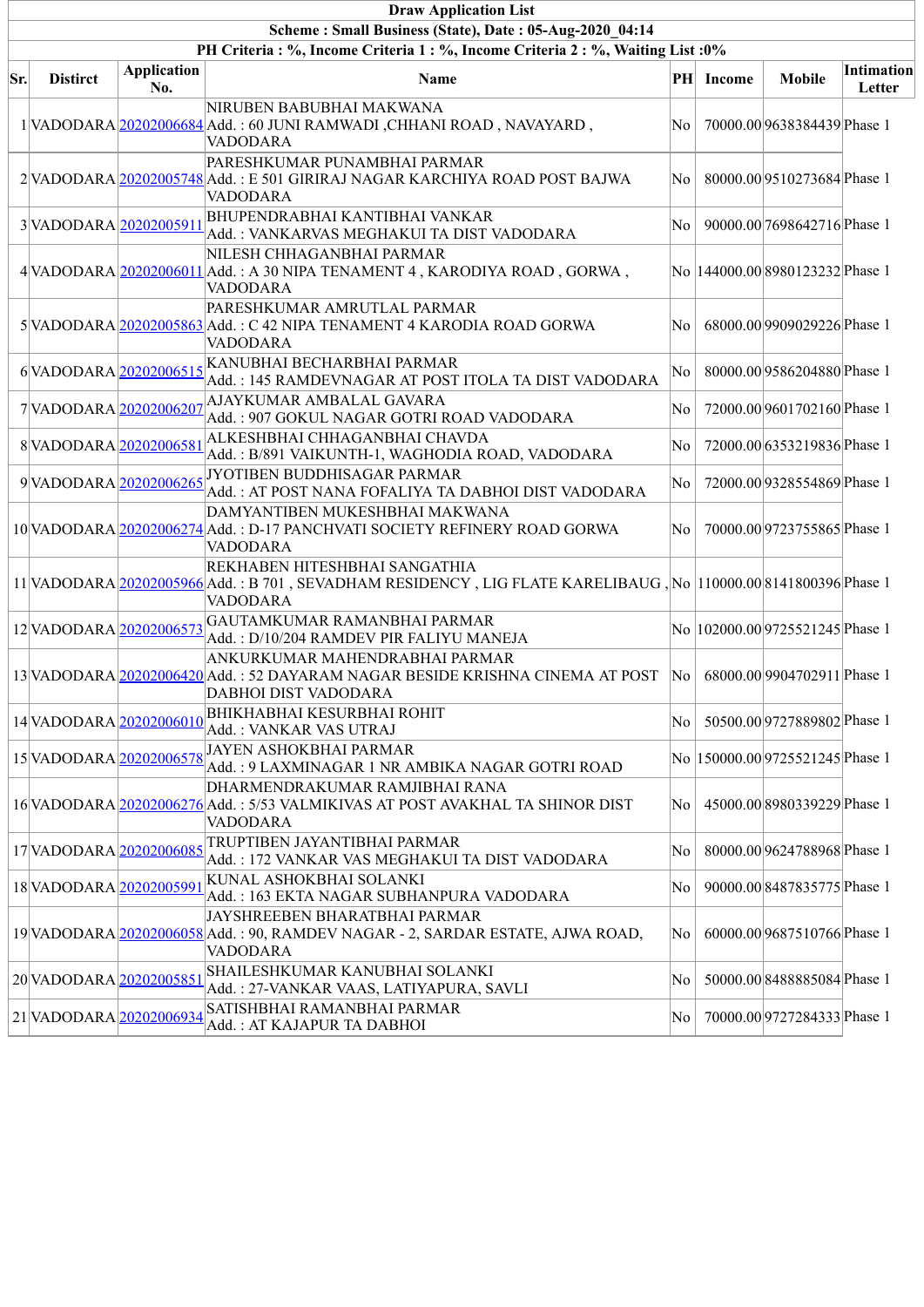|     | <b>Draw Application List</b>                            |                    |                                                                                                                            |     |        |                                  |                             |  |  |  |  |  |
|-----|---------------------------------------------------------|--------------------|----------------------------------------------------------------------------------------------------------------------------|-----|--------|----------------------------------|-----------------------------|--|--|--|--|--|
|     | Scheme: Small Business (State), Date: 05-Aug-2020 04:14 |                    |                                                                                                                            |     |        |                                  |                             |  |  |  |  |  |
|     |                                                         |                    | PH Criteria : %, Income Criteria 1 : %, Income Criteria 2 : %, Waiting List : 0%                                           |     |        |                                  |                             |  |  |  |  |  |
| Sr. | <b>Distirct</b>                                         | Application<br>No. | <b>Name</b>                                                                                                                | PH  | Income | Mobile                           | <b>Intimation</b><br>Letter |  |  |  |  |  |
|     | 1 BHARUCH                                               |                    | PRAKASH DAHYABHAI PARMAR<br>20202006267 Add.: 23 JANTA NAGAR SOCIETY B/H KRISHNA NAGAR<br>BHARUCH                          |     |        | No  130000.00 9824123985 Phase 1 |                             |  |  |  |  |  |
|     | 2 BHARUCH                                               |                    | $20202005884 \boxed{\text{GOVINDBHAI} \ \overline{\text{DHANJIBHAI} \ \text{MAHYAVANSHI}}}$<br>Add.: AMBEDKAR NAGAR, SAJOD | No. |        | 60000.00 9924356921 Phase 1      |                             |  |  |  |  |  |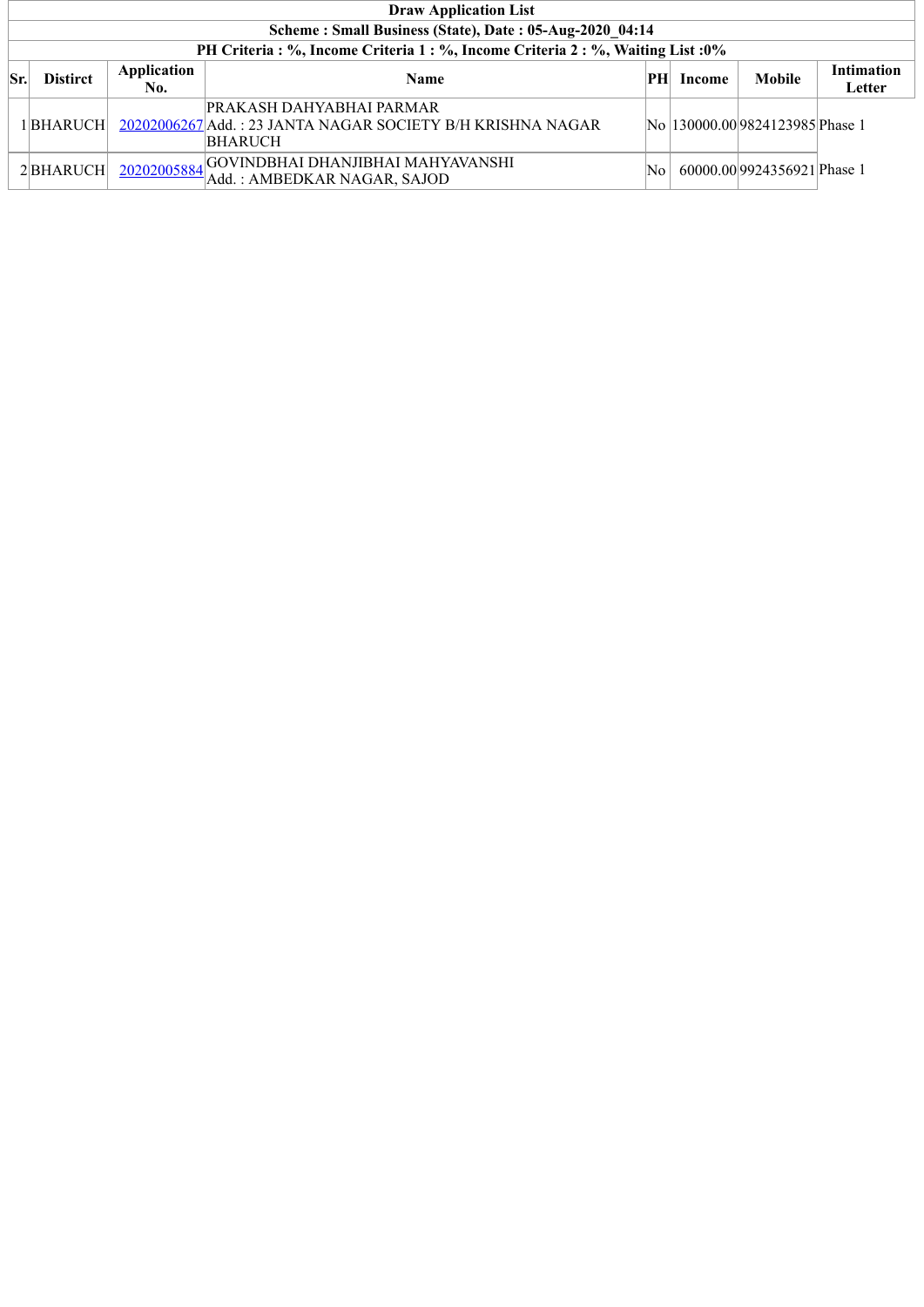| <b>Draw Application List</b>                            |                              |                                                                                                                                          |     |               |                                  |                             |  |  |  |  |  |
|---------------------------------------------------------|------------------------------|------------------------------------------------------------------------------------------------------------------------------------------|-----|---------------|----------------------------------|-----------------------------|--|--|--|--|--|
| Scheme: Small Business (State), Date: 05-Aug-2020 04:14 |                              |                                                                                                                                          |     |               |                                  |                             |  |  |  |  |  |
|                                                         |                              | PH Criteria : %, Income Criteria 1 : %, Income Criteria 2 : %, Waiting List : 0%                                                         |     |               |                                  |                             |  |  |  |  |  |
| <b>Sr.</b> Distirct                                     | <b>Application</b><br>No.    | <b>Name</b>                                                                                                                              | PHI | <b>Income</b> | <b>Mobile</b>                    | <b>Intimation</b><br>Letter |  |  |  |  |  |
|                                                         |                              | 1 SURAT 20202005808 EKTABEN PANKAJBHAI RATHOD<br>Add.: B3 507 SUMAN MANGAL AWAS, BHARIMATA ROAD, SURAT                                   |     |               | No  120000.00 9537886206 Phase 1 |                             |  |  |  |  |  |
|                                                         | 2SURAT $20202005739$ A A A . | Add.: A                                                                                                                                  |     |               | No  120000.00 9999900000 Phase 1 |                             |  |  |  |  |  |
|                                                         |                              | TARULATABEN PRAVINBHAI PARMAR<br>3 SURAT 20202007057 Add.: FLATE-105 SHIV POOJA COMPLEX PRANNATH SOCIETY VED<br>ROAD KATARGAM SURAT CITY |     |               | No  108000.00 9714208999 Phase 1 |                             |  |  |  |  |  |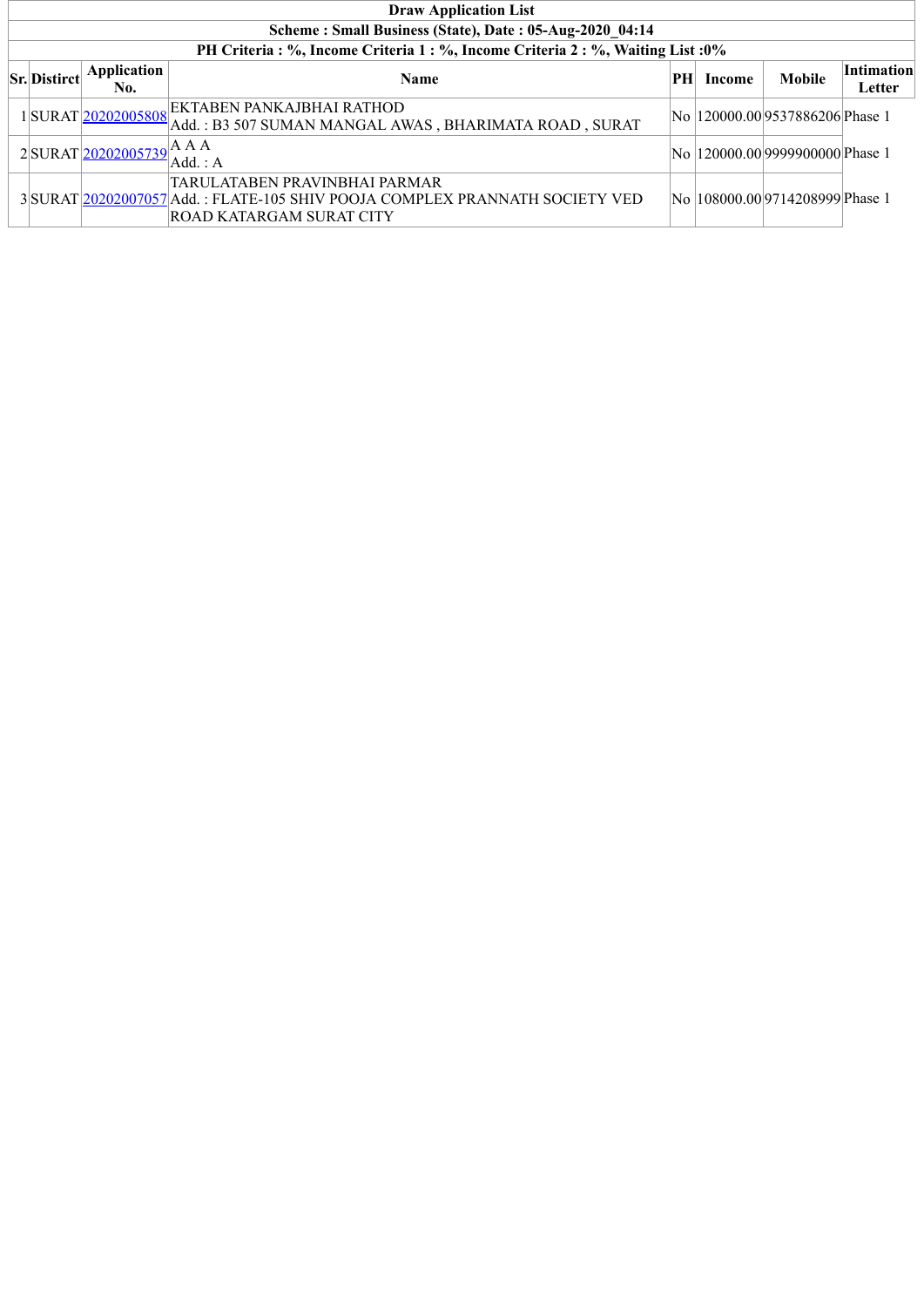| <b>Draw Application List</b>                            |                    |                                                                                                              |  |                  |                               |                      |  |  |  |  |
|---------------------------------------------------------|--------------------|--------------------------------------------------------------------------------------------------------------|--|------------------|-------------------------------|----------------------|--|--|--|--|
| Scheme: Small Business (State), Date: 05-Aug-2020 04:14 |                    |                                                                                                              |  |                  |                               |                      |  |  |  |  |
|                                                         |                    | PH Criteria : %, Income Criteria 1 : %, Income Criteria 2 : %, Waiting List : 0%                             |  |                  |                               |                      |  |  |  |  |
| <b>Distirct</b>                                         | Application<br>No. | <b>Name</b>                                                                                                  |  | <b>PH</b> Income | <b>Mobile</b>                 | Intimation<br>Letter |  |  |  |  |
| 1 NAVSARI                                               |                    | CHETANBHAI MULJIBHAI VANKAR <br>20202006793 Add.: 11, AMRUT NAGAR SOCIETY, GAYAKWAD MILL,<br><b>BILIMORA</b> |  |                  | No 96000.009173985389 Phase 1 |                      |  |  |  |  |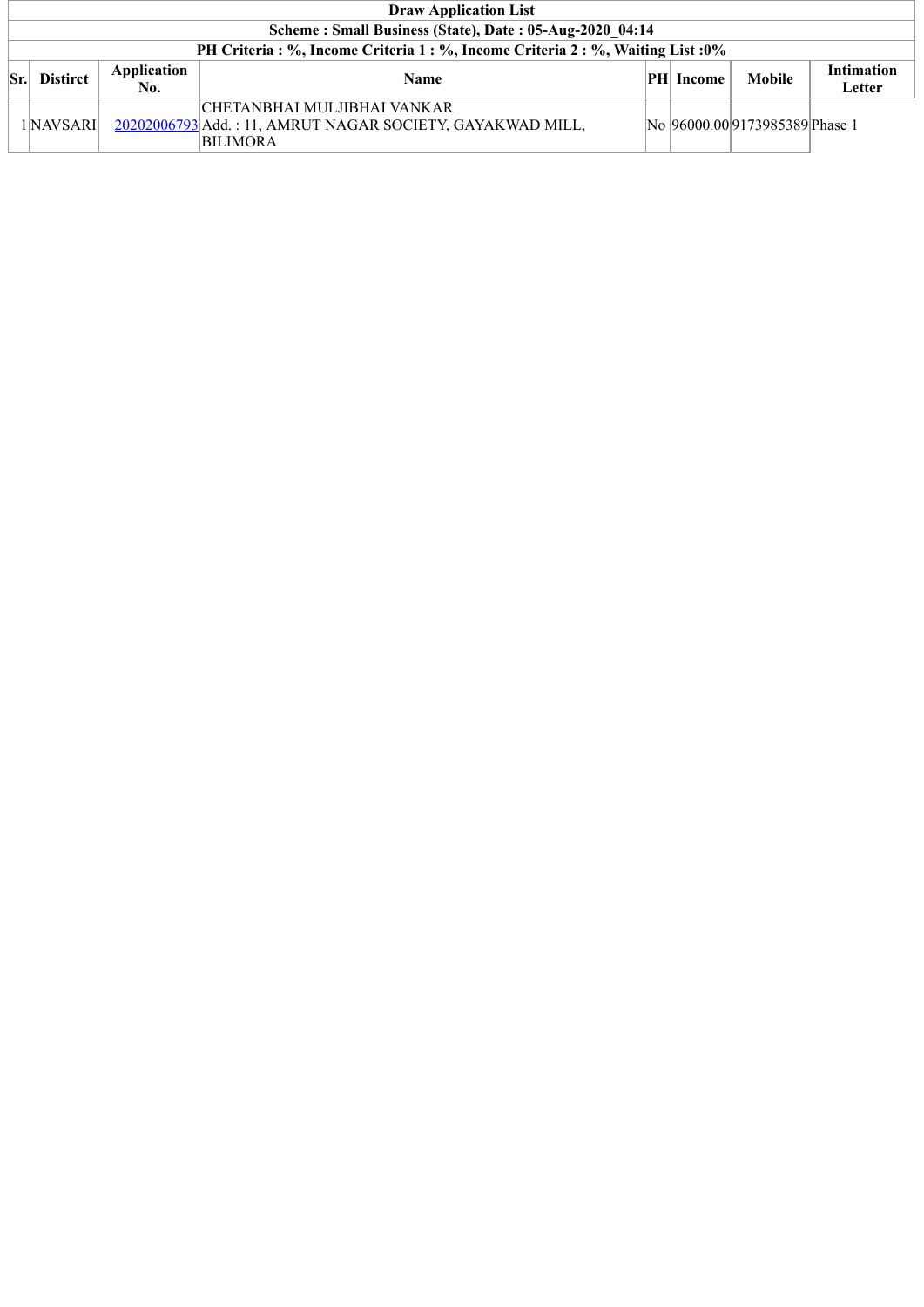| <b>Draw Application List</b>                                                     |                                     |                                                                                                                                                 |  |               |  |                                 |  |  |  |
|----------------------------------------------------------------------------------|-------------------------------------|-------------------------------------------------------------------------------------------------------------------------------------------------|--|---------------|--|---------------------------------|--|--|--|
| Scheme: Small Business (State), Date: 05-Aug-2020 04:14                          |                                     |                                                                                                                                                 |  |               |  |                                 |  |  |  |
| PH Criteria : %, Income Criteria 1 : %, Income Criteria 2 : %, Waiting List : 0% |                                     |                                                                                                                                                 |  |               |  |                                 |  |  |  |
|                                                                                  | <b>Sr.</b> Distirct Application No. | <b>Name</b>                                                                                                                                     |  | $ PH $ Income |  | <b>Mobile</b> Intimation Letter |  |  |  |
| 1 <sup>VALSAD</sup>                                                              |                                     | $\frac{20202006094}{\text{Add.}:62, \text{ROHITWAS, GORGAM, DIST VALSAD}}\n\text{No} \left  \frac{30000.00}{6354790257} \right  \text{Phase 1}$ |  |               |  |                                 |  |  |  |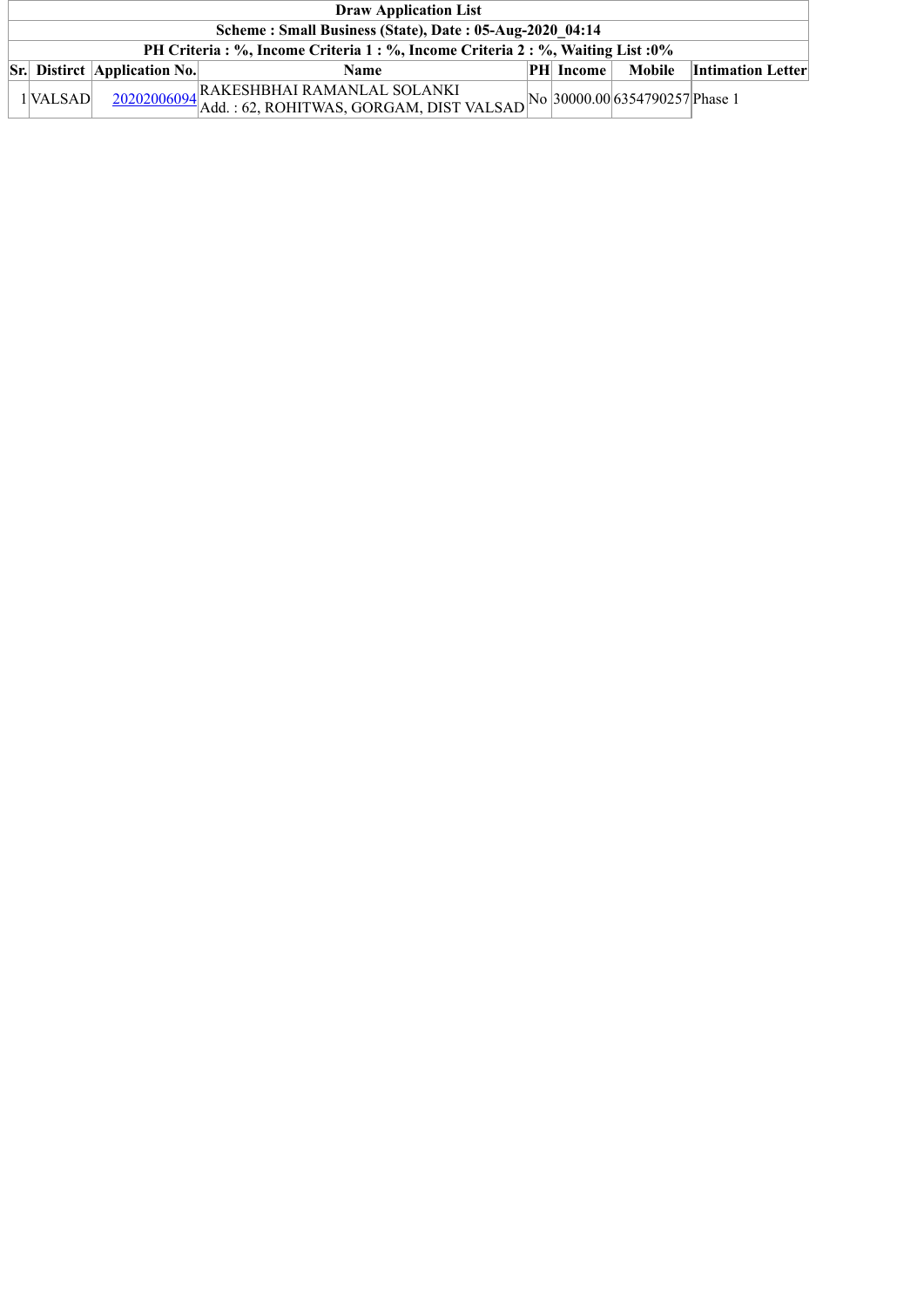| <b>Draw Application List</b>                                                     |                                     |             |  |                  |  |                          |  |  |  |  |
|----------------------------------------------------------------------------------|-------------------------------------|-------------|--|------------------|--|--------------------------|--|--|--|--|
| Scheme: Small Business (State), Date: 05-Aug-2020 04:14                          |                                     |             |  |                  |  |                          |  |  |  |  |
| PH Criteria : %, Income Criteria 1 : %, Income Criteria 2 : %, Waiting List : 0% |                                     |             |  |                  |  |                          |  |  |  |  |
|                                                                                  | <b>Sr.</b> Distirct Application No. | <b>Name</b> |  | <b>PH</b> Income |  | Mobile Intimation Letter |  |  |  |  |
| $1$ $TAPI$                                                                       |                                     |             |  |                  |  |                          |  |  |  |  |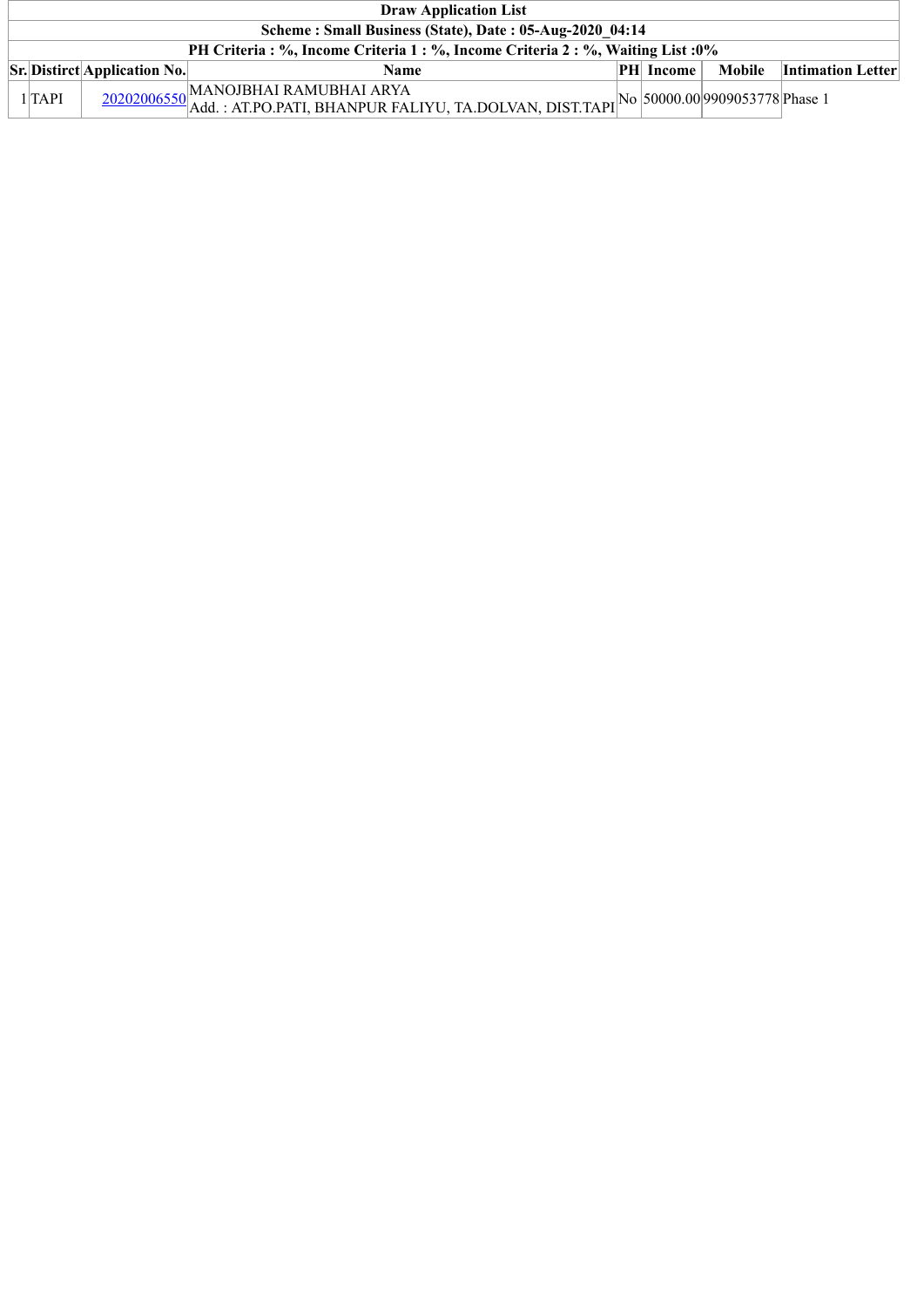|     | <b>Draw Application List</b>                                                     |                    |                                                                                                             |  |           |                                    |                             |  |  |  |  |  |
|-----|----------------------------------------------------------------------------------|--------------------|-------------------------------------------------------------------------------------------------------------|--|-----------|------------------------------------|-----------------------------|--|--|--|--|--|
|     |                                                                                  |                    | Scheme: Small Business (State), Date: 05-Aug-2020 04:14                                                     |  |           |                                    |                             |  |  |  |  |  |
|     | PH Criteria : %, Income Criteria 1 : %, Income Criteria 2 : %, Waiting List : 0% |                    |                                                                                                             |  |           |                                    |                             |  |  |  |  |  |
| Sr. | <b>Distirct</b>                                                                  | Application<br>No. | <b>Name</b>                                                                                                 |  | PH Income | <b>Mobile</b>                      | <b>Intimation</b><br>Letter |  |  |  |  |  |
|     | 1 ARAVALLI                                                                       | 20202006354        | <b>SHARMISHTHABEN GIRISHBHAI PARMAR</b><br>Add.: AT POST NANDOJ, TALUKA BHILODA                             |  |           | No 55000.00 6352321737 Phase 1     |                             |  |  |  |  |  |
|     | 2 ARAVALLI                                                                       | 20202006569        | NAVNEETKUMAR DHULABHAI VANKAR<br>Add.: AT PO 32 VARTHU                                                      |  |           | Yes 50000.00 9265554927 Phase 1    |                             |  |  |  |  |  |
|     | 3 ARAVALLI                                                                       | 20202006695        | CHINTANKUMAR VINUBHAI SUTARIYA<br>Add. : AT.PO.-AMIYAPUR TA.-BAYAD DIST.-ARVALLI                            |  |           | No  18000.00 7600367146 Phase 1    |                             |  |  |  |  |  |
|     | 4 ARAVALLI                                                                       | 20202006347        | <b>DINESHBHAI DHULABHAI PARMAR</b><br>Add. : AT PO NANDOJ TA BHILODA                                        |  |           | No 30000.00 9624021315 Phase 1     |                             |  |  |  |  |  |
|     | 5 ARAVALLI                                                                       | 20202006120        | <b>DINESHBHAI MULABHAI VANKAR</b><br>Add. : 184 VANKARVAS KUDOL                                             |  |           | No 63300.00 7485944219 Phase 1     |                             |  |  |  |  |  |
|     | 6 ARAVALLI                                                                       |                    | RAJENDRAKUMAR RATILAL PARMAR<br>20202006023 Add.: AT VANKARVAS PO TA MEGHRAJ DIST ARVALLI<br><b>GUJARAT</b> |  |           | No   80000.00  8238324454  Phase 1 |                             |  |  |  |  |  |
|     | 7 ARAVALLI                                                                       | 20202006593        | JIGARKUMAR DHULABHAI RAVAT<br>Add. : AT PO DHOLWANI TA BHILODA DIAT ARVALLI                                 |  |           | No 35000.00 7600396002 Phase 1     |                             |  |  |  |  |  |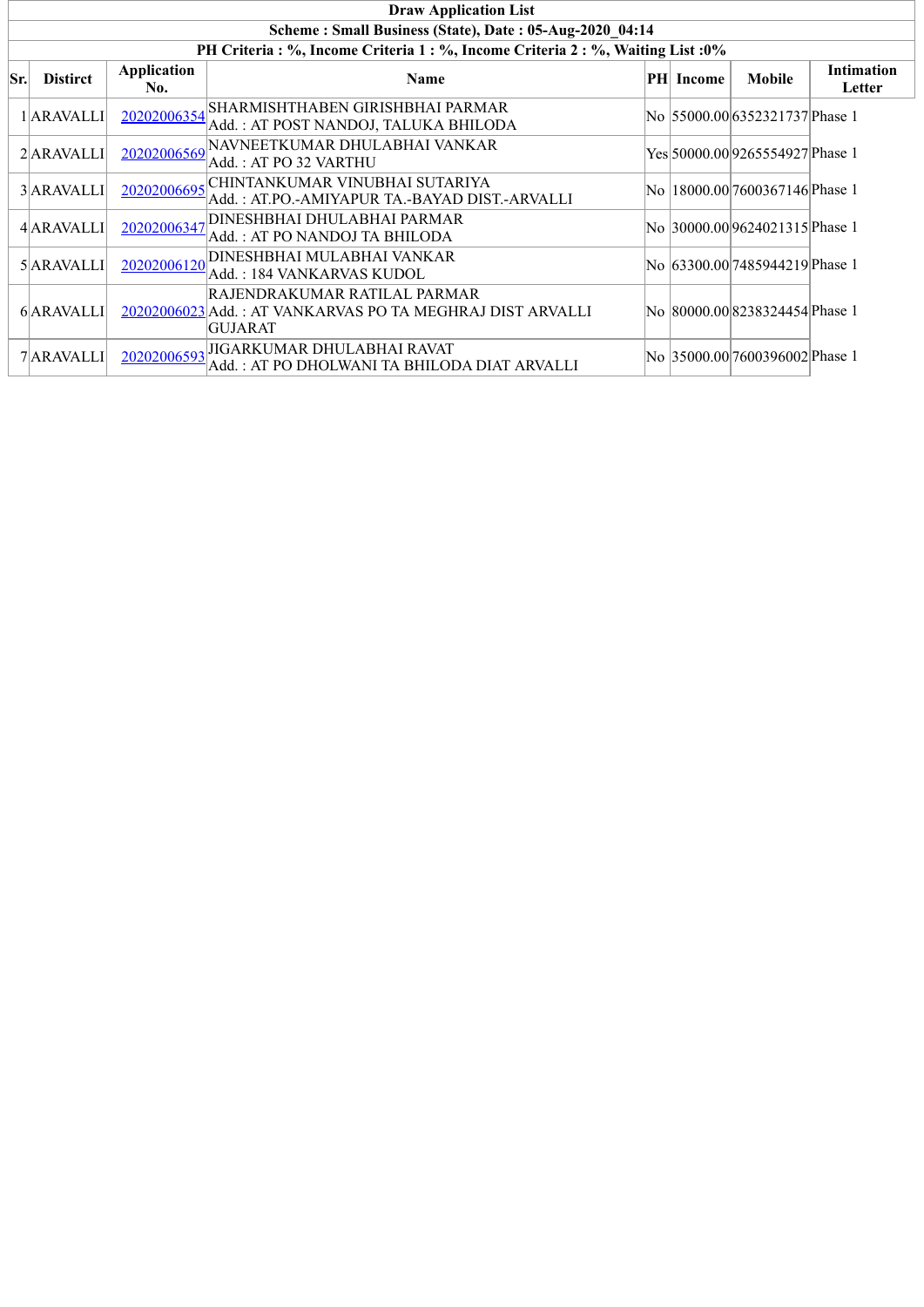| <b>Draw Application List</b>                                                     |                                     |                                                                            |    |        |                                 |                          |  |  |  |  |
|----------------------------------------------------------------------------------|-------------------------------------|----------------------------------------------------------------------------|----|--------|---------------------------------|--------------------------|--|--|--|--|
|                                                                                  |                                     | Scheme: Small Business (State), Date: 05-Aug-2020 04:14                    |    |        |                                 |                          |  |  |  |  |
| PH Criteria : %, Income Criteria 1 : %, Income Criteria 2 : %, Waiting List : 0% |                                     |                                                                            |    |        |                                 |                          |  |  |  |  |
|                                                                                  | <b>Sr.</b> Distirct Application No. | Name                                                                       | PH | Income | Mobile                          | <b>Intimation Letter</b> |  |  |  |  |
| $1 $ <b>BOTAD</b>                                                                | 20202006117                         | DIPAKBHAI MOHANBHAI JINIYA<br>Add.: SAVGAN NAGAR VADI PLOT AREA BOTAD      |    |        | No  45000.00 9228749374 Phase 1 |                          |  |  |  |  |
| $2 $ BOTAD                                                                       | 20202005854                         | NARESHBHAI HIRABHAI DODIYA<br>Add.: TADHA VADI, SARANGPUR ROAD             |    |        | No  50000.00 8128110995 Phase 1 |                          |  |  |  |  |
| $3 $ BOTAD                                                                       | 20202006106                         | SANDIP HIRABHAI DOODIYA<br>Add.: SALANG PUR ROAD, TADHA NI VADI, BOTAD     |    |        | No  40000.00 9824820490 Phase 1 |                          |  |  |  |  |
| 4BOTAD                                                                           | 20202006233                         | DHANJIBHAI NAGARBHAI PARMAR<br>Add.: 156 ANUSUCHITJATI VAS, KERIYA         |    |        | Yes 50000.00 9924994798 Phase 1 |                          |  |  |  |  |
| 5BOTAD                                                                           | 20202007089                         | ALPESHBHAI PREMJIBHAI SAGATHIYA<br>Add.: AT-NANA BHADLA TA-BOTAD DIS-BOTAD |    |        | No 36000.00 9662942286 Phase 1  |                          |  |  |  |  |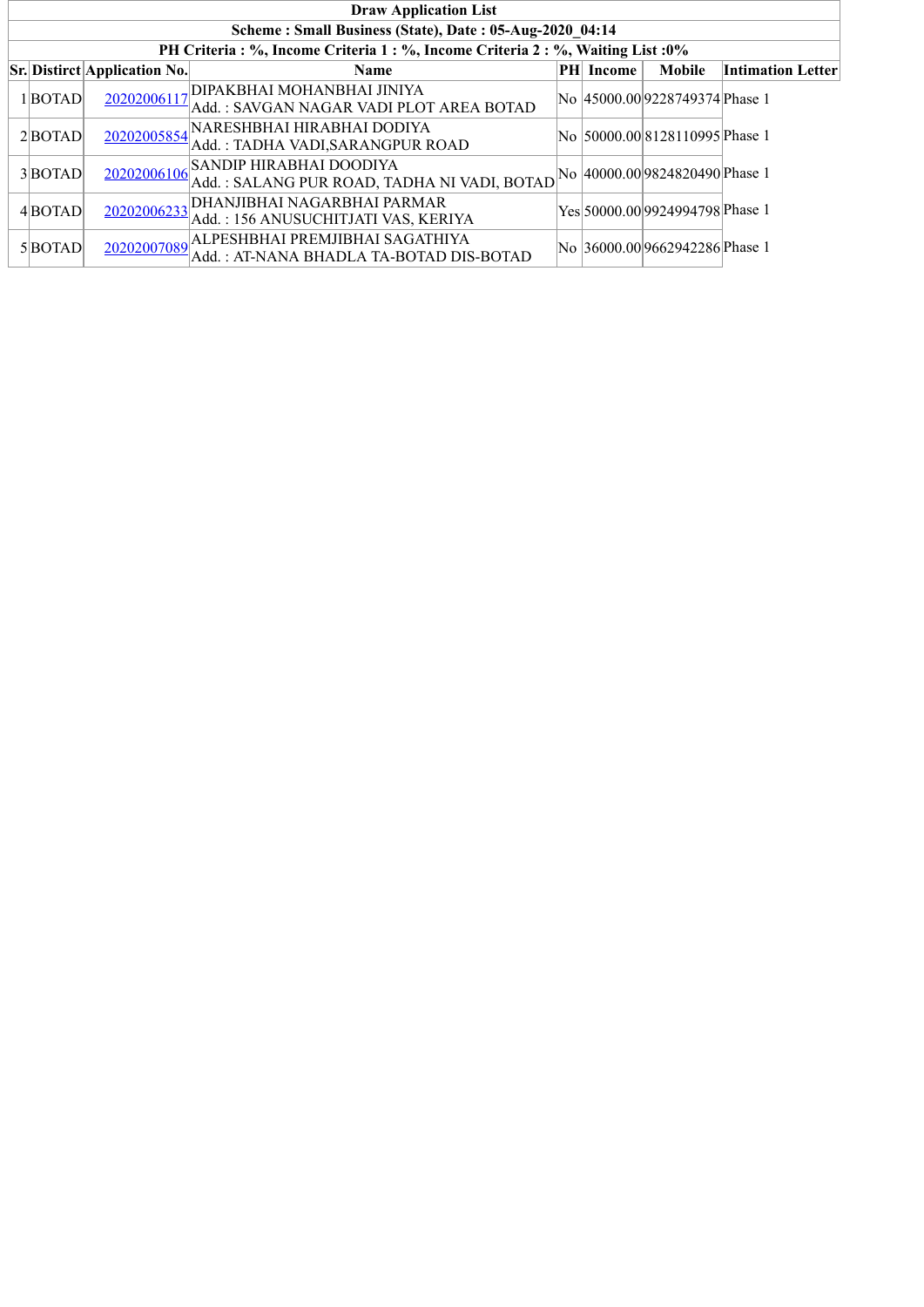|     | <b>Draw Application List</b>                            |                           |                                                                                                    |  |           |                                 |                             |  |  |  |  |
|-----|---------------------------------------------------------|---------------------------|----------------------------------------------------------------------------------------------------|--|-----------|---------------------------------|-----------------------------|--|--|--|--|
|     | Scheme: Small Business (State), Date: 05-Aug-2020 04:14 |                           |                                                                                                    |  |           |                                 |                             |  |  |  |  |
|     |                                                         |                           | PH Criteria : %, Income Criteria 1 : %, Income Criteria 2 : %, Waiting List : 0%                   |  |           |                                 |                             |  |  |  |  |
| Sr. | <b>Distirct</b>                                         | <b>Application</b><br>No. | Name                                                                                               |  | PH Income | <b>Mobile</b>                   | <b>Intimation</b><br>Letter |  |  |  |  |
|     | <b>DEVBHOOMI</b><br><b>DWARKA</b>                       | 20202006586               | PRAVINBHAI PABABHAI MAKWANA!<br>Add.: AT BHATIYA HARIJANVAAS                                       |  |           | No  50000.00 8530371362 Phase 1 |                             |  |  |  |  |
|     | <sub>2</sub> DEVBHOOMI<br><b>DWARKA</b>                 | 20202005779               | <b>DEVIBEN PUNJABHAI CHAVDA</b><br>Add. : AT PATELKA                                               |  |           | No 50000.00 9574412029 Phase 1  |                             |  |  |  |  |
|     | DEVBHOOMI<br>DWARKA                                     | 20202005895               | RANABHAI SAMATBHAI CHAVDA<br>Add.: AT PATELKA TA JAM KALYANPUR                                     |  |           | No  15000.00 9998683160 Phase 1 |                             |  |  |  |  |
|     | <b>DEVBHOOMI</b><br><b>DWARKA</b>                       |                           | NARESH PALABHAI PARMAR<br>20202006305 Add.: DR AMBEDKAR ROAD CHAMAR VASH JAM<br><b>KHAMBHALIYA</b> |  |           | No  68000.00 9586983351 Phase 1 |                             |  |  |  |  |
|     | . DEVBHOOMI<br>DWARKA                                   | 20202006499               | <b>DEVIBEN SANGABHAI HATHIYA</b><br>Add. : HARIJAN VAS, BARADIA                                    |  |           | No 48000.00 8780362769 Phase 1  |                             |  |  |  |  |
|     | <b>DEVBHOOMI</b><br><b>DWARKA</b>                       | 20202006580               | <b>BABU NATHABHAI BATHVAR</b><br>Add.: AT BHATIYA SHANKAR TEKARI                                   |  |           | No 50000.00 8530108046 Phase 1  |                             |  |  |  |  |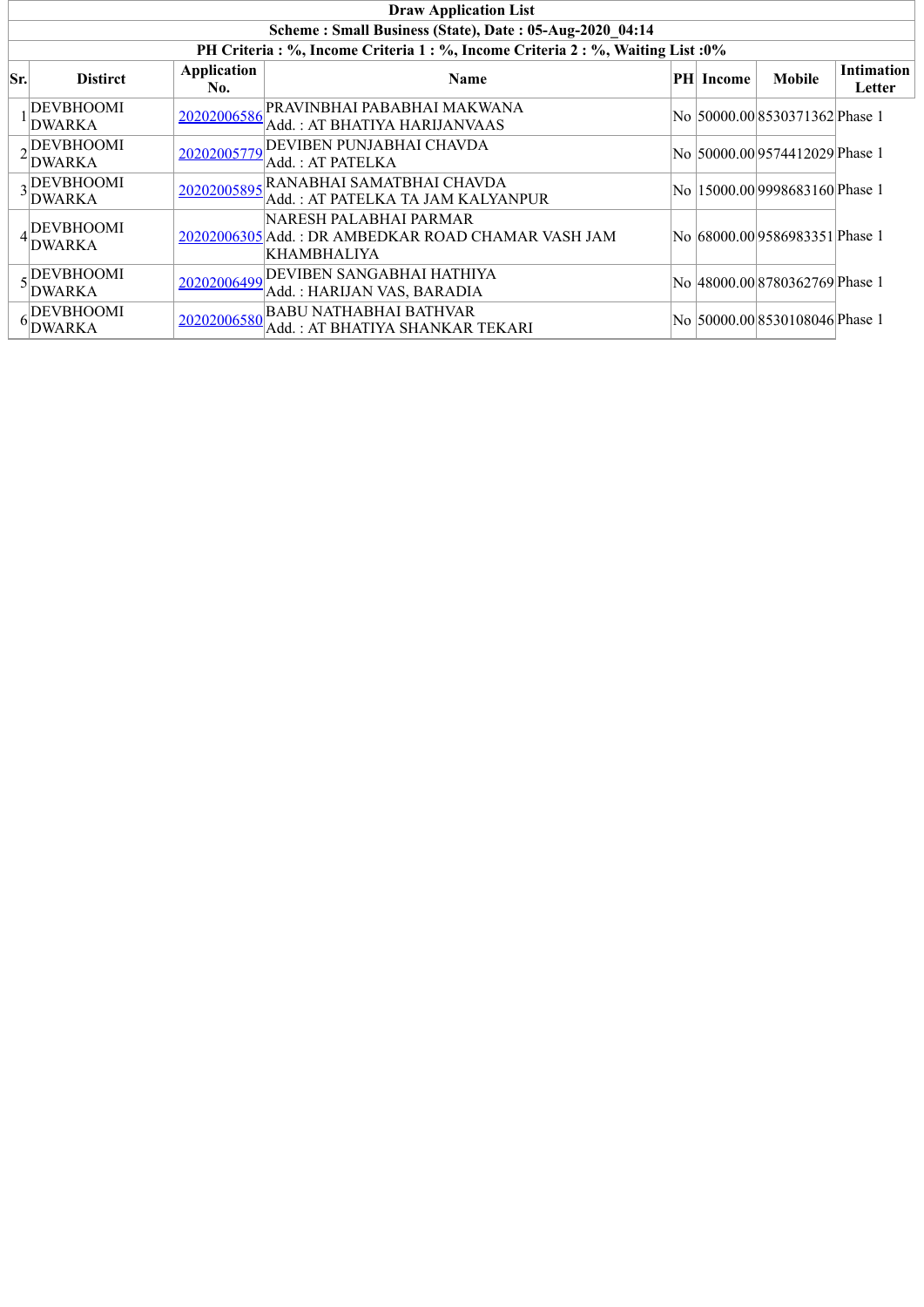|     | <b>Draw Application List</b>                            |                           |                                                                                                                   |    |               |                                  |                             |  |  |  |  |
|-----|---------------------------------------------------------|---------------------------|-------------------------------------------------------------------------------------------------------------------|----|---------------|----------------------------------|-----------------------------|--|--|--|--|
|     | Scheme: Small Business (State), Date: 05-Aug-2020 04:14 |                           |                                                                                                                   |    |               |                                  |                             |  |  |  |  |
|     |                                                         |                           | PH Criteria : %, Income Criteria 1 : %, Income Criteria 2 : %, Waiting List : 0%                                  |    |               |                                  |                             |  |  |  |  |
| Sr. | <b>Distirct</b>                                         | <b>Application</b><br>No. | Name                                                                                                              | PH | <b>Income</b> | <b>Mobile</b>                    | <b>Intimation</b><br>Letter |  |  |  |  |
|     | <b>GIR</b><br><b>SOMNATH</b>                            | 20202006676               | VIRABHAI NARANBHAI CHAVADA<br>Add.: AT-KODIDARA                                                                   | No |               | 40000.00 7567248829 Phase 1      |                             |  |  |  |  |
|     | $2 \overline{\text{GIR}} $<br><b>SOMNATH</b>            |                           | 20202006217 ARVINDBHAI KISHABHAI PARMAR<br>Add.: VANKAR VAS ANADPARA                                              | No |               | 48000.009726150151Phase 1        |                             |  |  |  |  |
|     | $3\frac{\text{GIR}}{\text{S}}$<br><b>SOMNATH</b>        |                           | MITESH BABUBHAI MAKVANA<br>20202006204 Add.: RANGE FOREST OFFICE TALALA PIPAVA ROAD TALALA No<br><b>GIR</b>       |    |               | 68000.00 9726150151 Phase 1      |                             |  |  |  |  |
|     | <b>GIR</b><br><b>SOMNATH</b>                            | 20202006481               | MADHUBEN SANJAYBHAI PARMAR<br>Add.: AT KAJLI GAM VISTAR TA VERAVAL                                                | No |               | 50000.00 9023621198 Phase 1      |                             |  |  |  |  |
|     | $\epsilon$ GIR<br><b>SOMNATH</b>                        |                           | NIRAVBHAI DEVSHIBHAI VADHEL<br>20202006772 Add.: SWAMI NAGAR SOCIETY PANADAR ROAD KODINAR TA No<br><b>KODINAR</b> |    |               | 90000.00 8347087761 Phase 1      |                             |  |  |  |  |
|     | GIR<br><b>SOMNATH</b>                                   | 20202006746               | RAMILABEN DEVATBHAI VADHEL<br>Add.: AT KAREDA TA KODINAR                                                          | No |               | 60000.009712406412Phase 1        |                             |  |  |  |  |
|     | $\sigma$ <sup>GIR</sup><br><b>SOMNATH</b>               | 20202005906               | ARUN MAHENDRABHAI MAHENDRABHAI<br>Add.: NEAR HOLI CHAKLA, NAVABANDAR                                              |    |               | No  120000.00 9904359432 Phase 1 |                             |  |  |  |  |
|     | $\circ$ GIR<br><b>SOMNATH</b>                           |                           | 20202006675 PRITIBEN KANJIBHAI PARMAR<br>Add. : AT RONAJ TA KODINAR                                               | No |               | 45000.00 9277801444 Phase 1      |                             |  |  |  |  |
|     | $9$ <sup>GIR</sup><br><b>SOMNATH</b>                    | 20202006542               | RAMESH JETHABHAI JADAV<br>Add. : AT-HARIPUR                                                                       | No |               | 47000.00 7043373981 Phase 1      |                             |  |  |  |  |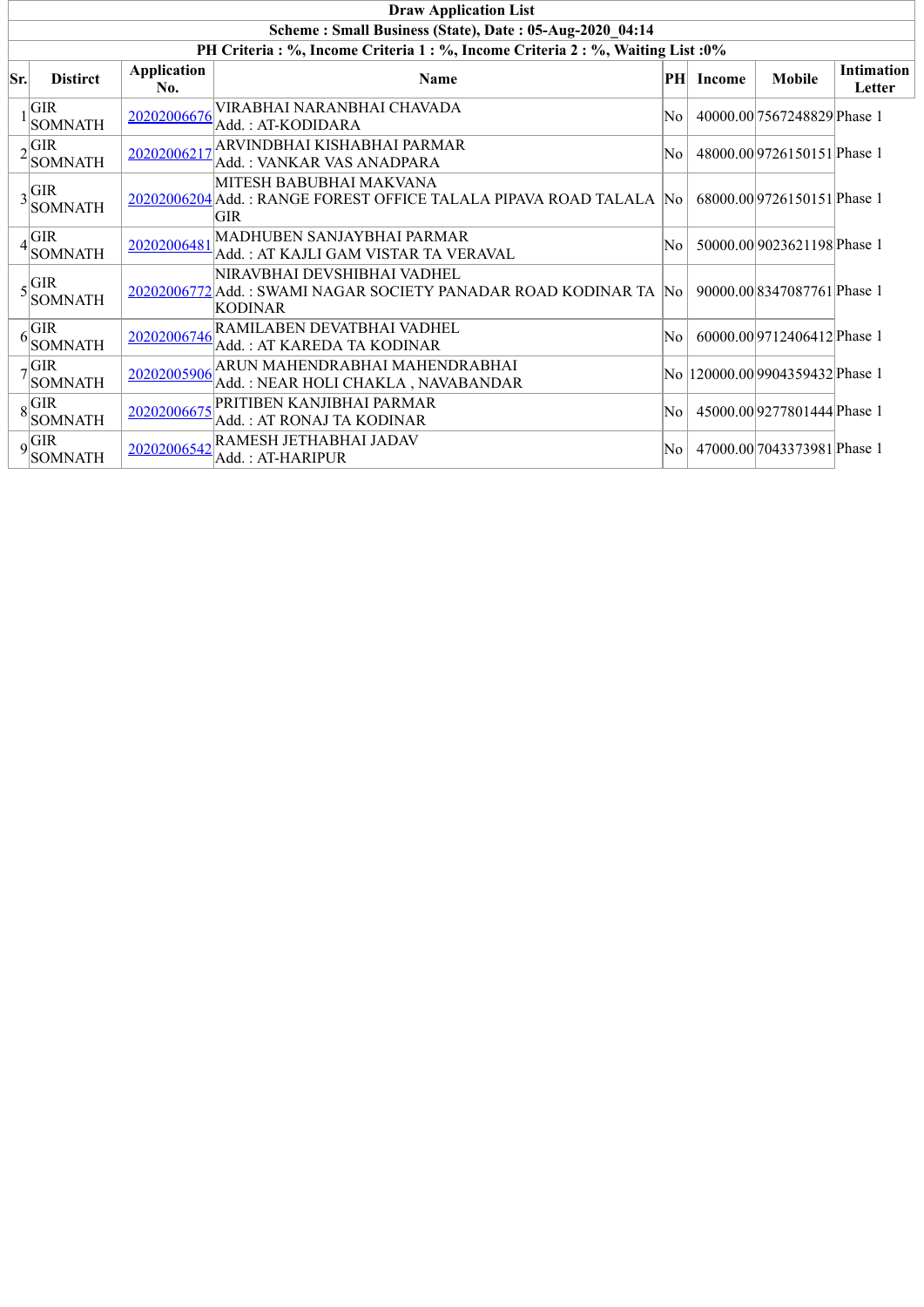| <b>Draw Application List</b>                                                                                          |                    |                                                                                                                                            |  |  |                                 |  |  |  |  |  |  |
|-----------------------------------------------------------------------------------------------------------------------|--------------------|--------------------------------------------------------------------------------------------------------------------------------------------|--|--|---------------------------------|--|--|--|--|--|--|
| Scheme: Small Business (State), Date: 05-Aug-2020 04:14                                                               |                    |                                                                                                                                            |  |  |                                 |  |  |  |  |  |  |
|                                                                                                                       |                    | PH Criteria : %, Income Criteria 1 : %, Income Criteria 2 : %, Waiting List : 0%                                                           |  |  |                                 |  |  |  |  |  |  |
| Application<br><b>Intimation</b><br><b>Sr.</b> Distirct<br>Mobile<br><b>Name</b><br><b>PH</b> Income<br>No.<br>Letter |                    |                                                                                                                                            |  |  |                                 |  |  |  |  |  |  |
|                                                                                                                       |                    | SHAILESHKUMAR LAXMANBHAI VANKAR <br>1 DOHAD 20202006257 Add.: TANDA FALIYU AT DANGARIYA NEAR PTC OLLEGE TA<br>DEVGADHBARIA DI DAHOD 389380 |  |  | No 35000.00 9638161997 Phase 1  |  |  |  |  |  |  |
|                                                                                                                       |                    | $2\big \text{DOHAD}\big \underline{20202006782}\big \text{KALUBHAI JETHABHAI VANKAR}\big $<br> Add. : THAKOR FALIYU GUNA                   |  |  | No 30000.00 9687030295 Phase 1  |  |  |  |  |  |  |
|                                                                                                                       | 3DOHAD 20202007076 | NITESHBHAI KANTIBHAI CHAMAR<br> Add. : KOTHAR FALIYU VAGHVADALA                                                                            |  |  | No  10000.00 8758232015 Phase 1 |  |  |  |  |  |  |
|                                                                                                                       |                    | 4DOHAD 20202005812 NATHUBHAI VECHATBHAI RALOTI<br>Add.: AT POST SALARA TA FATEPURA DIST DAHOD                                              |  |  | No 32000.00 9106601005 Phase 1  |  |  |  |  |  |  |
|                                                                                                                       | 5DOHAD 20202006920 | <b>BHAVNABEN KANTIBHAI VANKAR</b><br>Add. : AT POST.LUKHAVADA ,MALVIYA FALIYU,                                                             |  |  | No 35000.00 9316689427 Phase 1  |  |  |  |  |  |  |